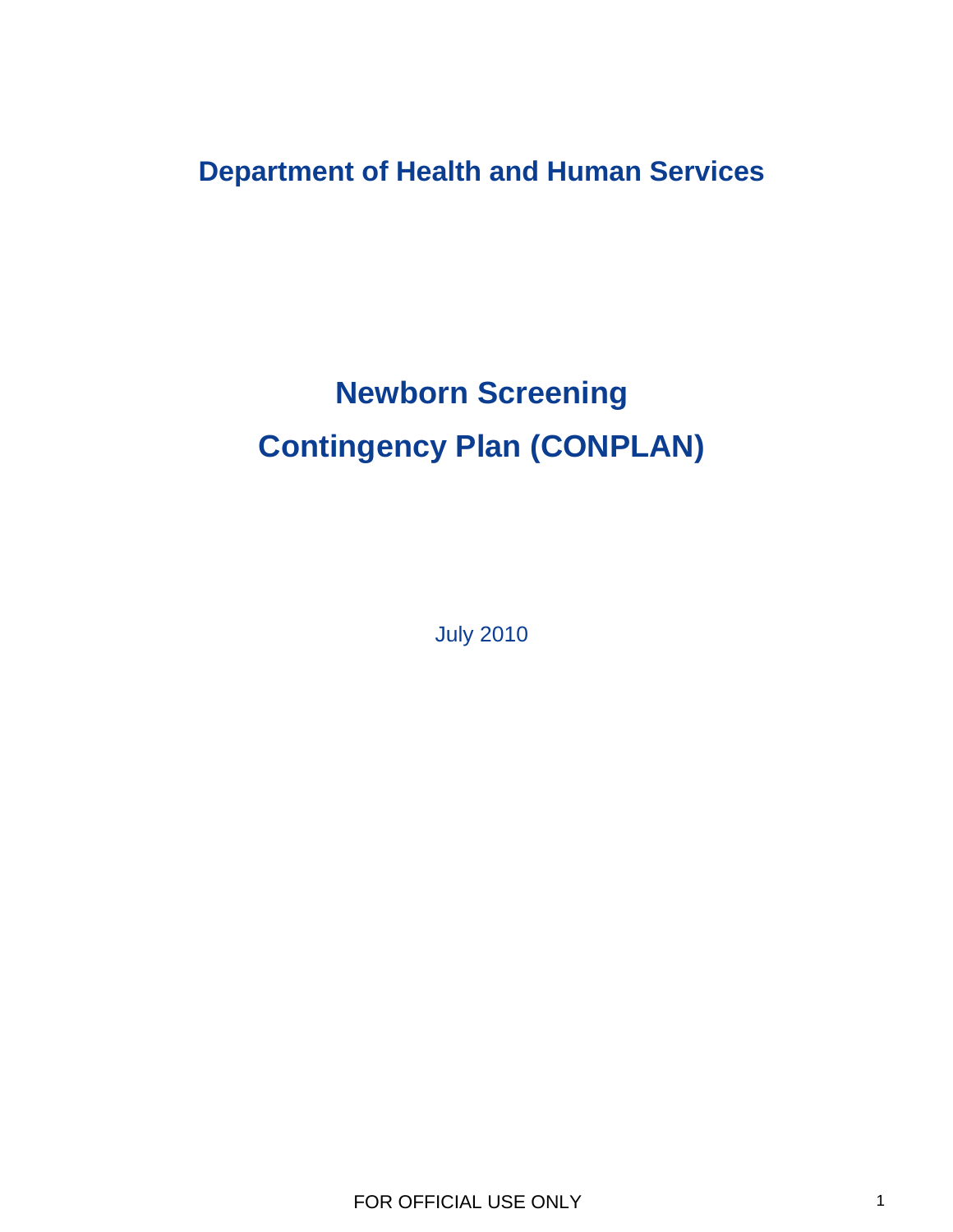# **Table of Contents**

| <b>EXECUTIVE SUMMARY</b>                                  |                                       |
|-----------------------------------------------------------|---------------------------------------|
| <b>SITUATION</b>                                          | 3<br>$\overline{7}$                   |
|                                                           |                                       |
| Purpose                                                   | $\overline{7}$                        |
| Background                                                | $\bf 8$                               |
| <b>Authorities</b>                                        | $\begin{array}{c} 8 \\ 9 \end{array}$ |
| Threat                                                    |                                       |
| <b>Critical Considerations</b>                            | 9                                     |
| <b>Critical Assumptions</b>                               | 10                                    |
| <b>Mission Essential Tasks</b>                            | 10                                    |
| References                                                | 10                                    |
| <b>MISSION</b><br>II. I                                   | 12                                    |
| <b>EXECUTION</b><br>III. I                                | 12                                    |
| <b>CDC Director's Intent</b>                              | 12                                    |
| <b>HRSA Administrators Intent</b>                         | 13                                    |
| <b>Concept of Operations</b>                              | 13                                    |
| General                                                   | 14                                    |
| <b>Pre-Alert &amp; Activation Responsibilities</b>        | 16                                    |
| Consideration for COOP Development                        | 16                                    |
| _Deployment                                               | 17                                    |
| <b>Strategic and Operation Objectives</b>                 | 18                                    |
| Demobilization                                            | 25                                    |
| Key Federal Roles and Responsibilities                    | 25                                    |
| <b>Common Roles and Responsibilities</b>                  | 26                                    |
| <b>Specific Roles and Responsibilities</b>                | 26                                    |
| <b>State and Local Coordination</b>                       | 28                                    |
| <b>Coordination Requirements</b>                          | 28                                    |
| Non-Governmental Organization Coordination Requirements   | 28                                    |
| <b>Key Federal Decisions</b>                              | 28                                    |
| Actions Required and Prohibited of the Federal Government | 28                                    |
| Director's Critical Information Requirements (DCIRs)      | 28                                    |
| <b>ADMINISTRATION, RESOURCES AND FUNDING</b><br>IV.       | 29                                    |
| Administration                                            | 29                                    |
| Resources                                                 | 29                                    |
| Funding                                                   | 29                                    |
| <b>OVERSIGHT, COORDINATION, AND COMMUNICATIONS</b><br>۷.  | 29                                    |
| Oversight                                                 | 29                                    |
| Coordination                                              | 29                                    |
| Communication                                             | 29                                    |
| <b>APPENDIX A: FUNDING ISSUES</b>                         |                                       |
| <b>APPENDIX B: RESPONSIBILITIES MATRIX</b>                |                                       |
| <b>APPENDIX C: MODEL MEMORANDUM OF UNDERSTANDING</b>      |                                       |
| APPENDIX D: NEWBORN SCREENING PROGRAM RESPONSE NETWORK    |                                       |
| <b>APPENDIX E: NON-GOVERNMENTAL ORGANIZATIONS (NGOS)</b>  |                                       |
| <b>APPENDIX F: PUBLIC AFFAIRS</b>                         |                                       |
| <b>APPENDIX G: ACRONYMS</b>                               |                                       |
|                                                           |                                       |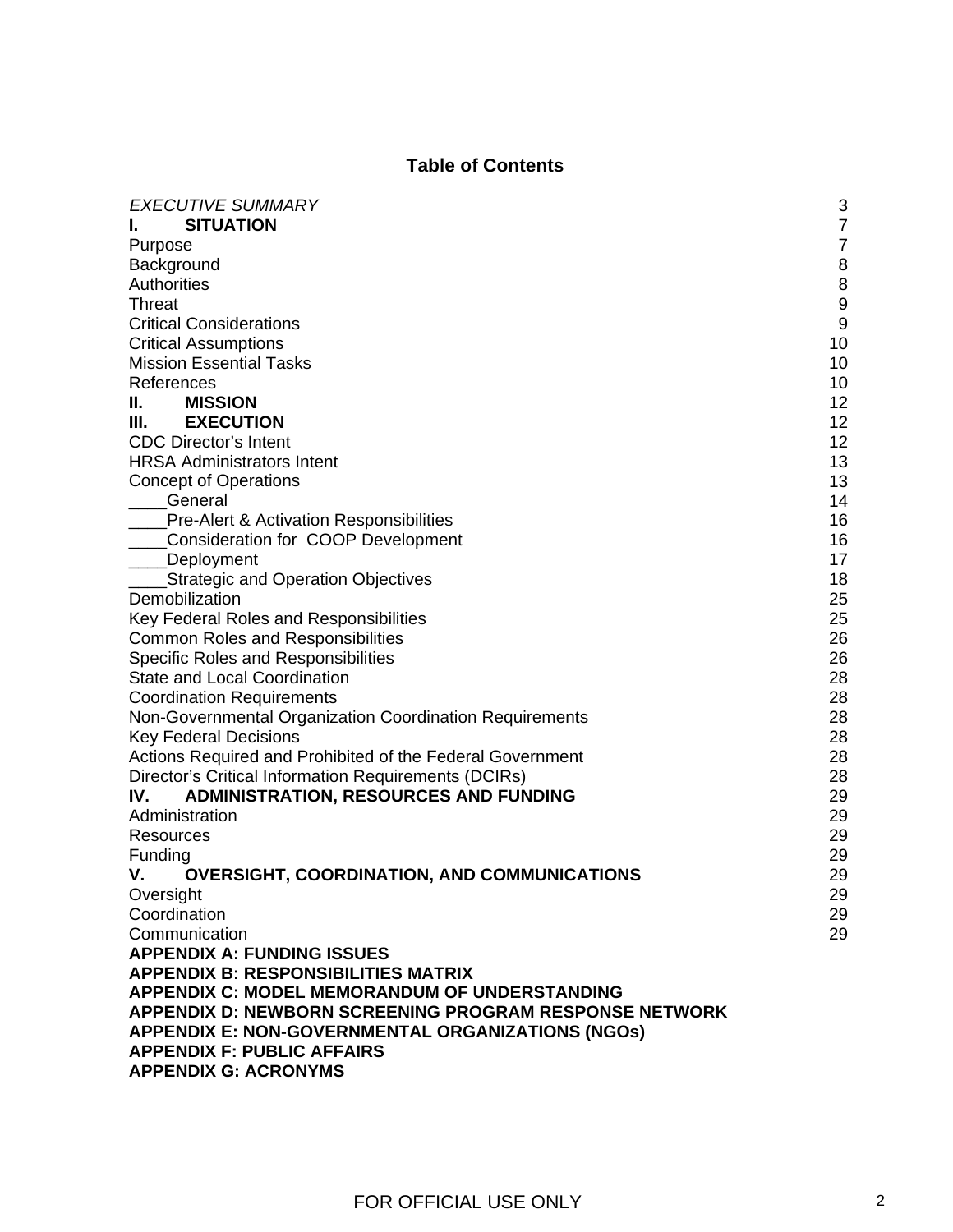## **EXECUTIVE SUMMARY**

#### **Background**

Each year, more than 4 million babies born in the United States are screened at birth by state newborn screening programs to detect some conditions that may threaten their long-term health. Of these, approximately 6,000 infants born each year are diagnosed with detectable and treatable disorders. If diagnosed early, these conditions can be successfully managed or treated to prevent severe and often lifelong health consequences. Each state independently determines the conditions and screening procedures for its screening program. Prior to 2006, states varied widely on the number of conditions for which infants were tested. Moving toward standardization, in 2006, the American College of Medical Genetics (ACMG) completed a report commissioned by the Health Resources and Services Administration (HRSA). The ACMG report recommended that every baby born in the United States be screened for 29 specific core conditions, and that states should report test results for any of the additional 25 specific secondary conditions that may be identified incidentally during the course of screening for the core panel. The Department of Health and Human Services (HHS) Secretary's Advisory Committee on Heritable Disorders in Newborns and Children has endorsed the report and its recommendations.

## **The Newborn Screening Saves Lives Act of 2008**

On April 24, 2008, *The Newborn Screening Saves Lives Act of 2008* became public law (H.R. 3825; Report No. 110-570)).

This law directs the Centers for Disease Control and Prevention (CDC), in consultation with HRSA and the State Departments of Health (or related agencies), to develop a national newborn screening contingency plan for use by a state, region, or consortia of states in the event of a public health emergency. This plan was required to be developed within 180 days of enactment of the legislation, by October 21, 2008.

Contingency planning for an emergency helps to ensure the availability of critical resources, the continuity of operations and sets standards for entities participating in the activation of the plan. Adhering to the established standards and maintaining continuity of testing and follow-up, play critical roles in the screening, diagnosis, referral, and treatment of disorders identified in newborn screening, especially during a public health emergency.

## **Concept of Operations**

Newborn screening is organized as a system that includes the following: screening, short-term follow-up, diagnosis, treatment and management, and evaluation and education. The newborn screening program's efficiency and effectiveness depend on the smooth integration of sample collection, laboratory testing, follow-up diagnosis, timely treatment, and tracking of outcomes. Newborn screening is a system that intersects both the public and private sectors.

Most sectors of government, as well as many successful corporations in the private sector, have developed plans to ensure continuity in the event of disaster or emergency. These plans are generally referred to as "Continuity of Operations," or COOP. A COOP for a newborn screening program and its public health laboratory should have two basic features: 1) A COOP provides a comprehensive, preidentified list of all core testing, support activities, and supplies that must be maintained if the laboratory experiences a partial or complete operational disruption. 2) A COOP provides a prearranged plan of action to ensure that all these core activities are continued without delay.

In this document we use the terms contingency plan and continuity of operations interchangeably. This document is intended to be used as a framework by state and local health agencies, laboratories, clinicians and other organizations that are part of the newborn screening system in the United States. Each organization may use the applicable sections of this framework to create their COOP.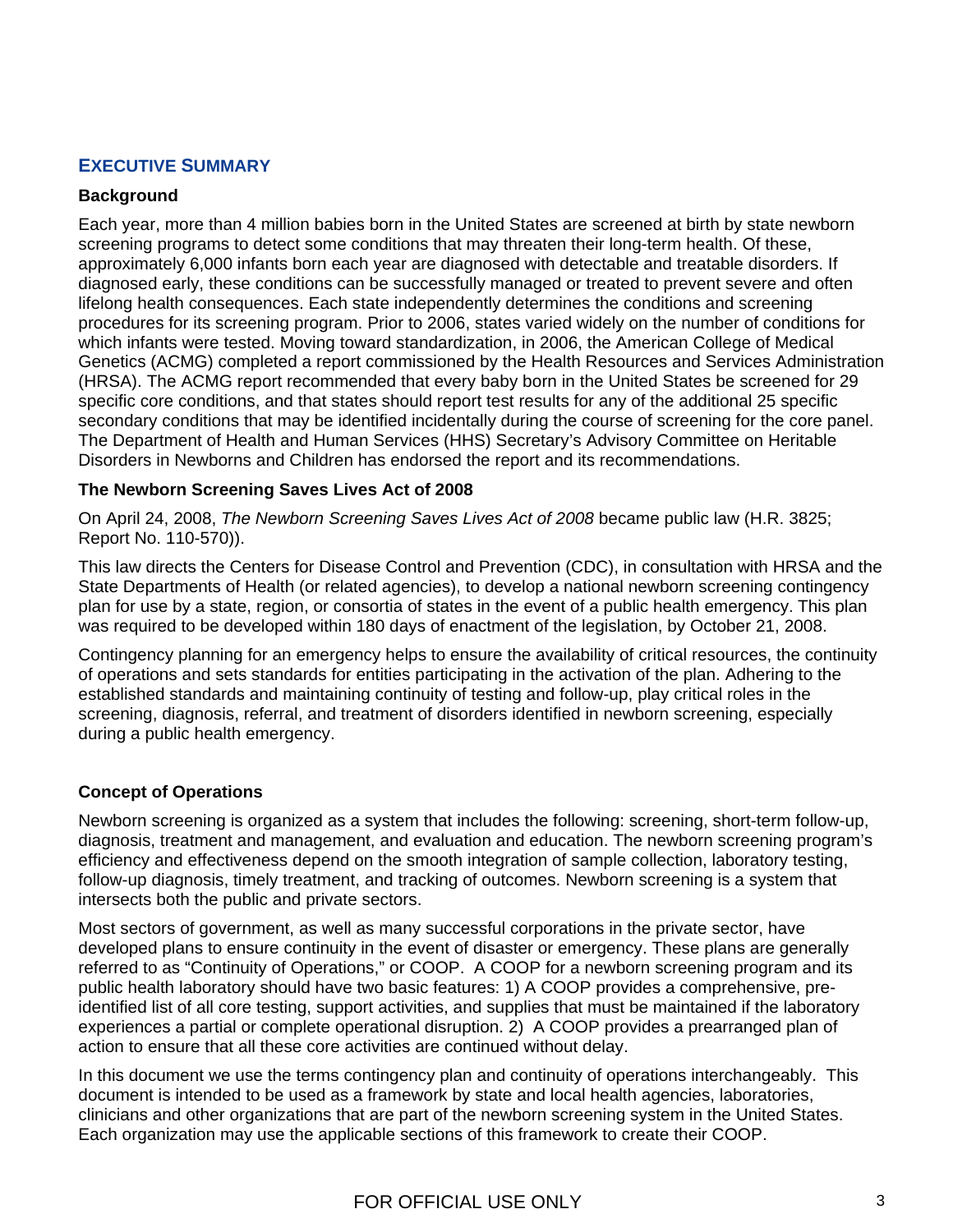## **Strategic and Operative Objectives**

To properly prepare for contingency operations, it is necessary to describe beforehand what actions are required to ensure newborn screening can be accomplished. Each strategic objective, as provided in the Act, requires supporting actions to be accomplished. The following outlines the major supporting actions that each public health official should consider when planning and preparing for newborn screening contingency operations. The responsible entities for each action are outlined in Appendix B: [Responsibilities Matrix.](#page-30-0) Each state should also ensure that their newborn screening contingency plan is integrated into the overall state preparedness plan.

Each strategic objective is supported by specific operational objectives, which are further supported by specific activities. Each activity has a party or entity that is responsible for ensuring proper implementation of that supporting activity. Further, it is incumbent upon each responsible entity to develop and maintain specific Standard Operating Procedures (SOPs) that detail how each activity is executed within their jurisdiction or scope of responsibility. SOPs generally detail who, what, why, when, where, and how and should be exercised and reviewed or updated on a regular basis to ensure they reflect the current method in which the entity operates.

#### **Strategic Objectives**

- 1: A framework for specimen collection is established.
- 2: Specimens are shipped to the designated newborn screening laboratory site.
- 3: Specimens are processed.

 4: Screening results are reported to the newborn screening follow-up program and physicians and f families.

- 5: Positive diagnostic screening results are confirmed.
- 6: Availability of treatment and management resources is ensured.
- 7: Families are educated about newborn screening.
- 8: Carry out other activities determined appropriate by the HHS Secretary.

#### **Common Roles and Responsibilities**

#### **a. Key HHS Roles and Responsibilities**

*National Disaster Medical Service (NDMS),* Department of Health and Human Services (HHS): The NDMS is supplemented by State and local medical resources during disasters or major medical emergencies. Medical response is led by HHS, which coordinates the Disaster Medical Assistance Teams that are groups of intermittent federal employees who volunteer to be on a designated team for NDMS. Teams of 35 with a range of health and medical skills are typically deployed. As it relates to newborn screening and genetics patients, there are two pediatric teams in NDMS.

*Centers for Disease Control and Prevention (CDC):* The Office of Public Health Preparedness and Response (OPHPR) has primary oversight and responsibility for all programs that comprise CDC's terrorism preparedness and emergency response portfolio. The CDC National Center on Environmental Health (NCEH) provides laboratory support to newborn screening programs. CDC takes an active role in quality assurance programs for state newborn screening programs and works with the Association of Public Health Laboratories (APHL) in that regard. A key element in programmatic activity at the CDC is the National Center on Birth Defects and Developmental Disabilities (NCBDDD), which provides genetic and public health scientific expertise and represents CDC on the Secretary's Advisory Committee on Heritable Disorders in Newborns and Children (ACHDNC).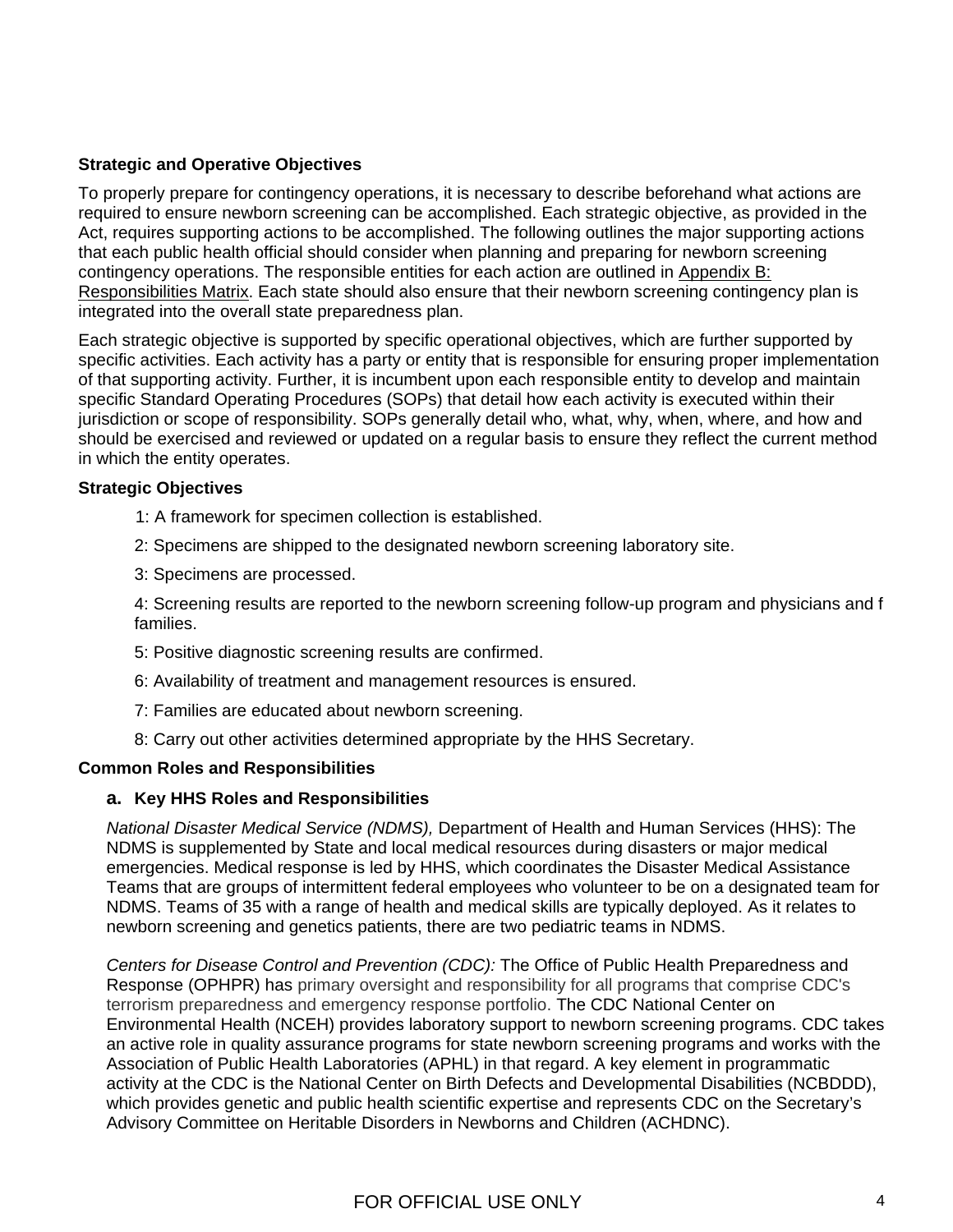ages and pregnant women and their families. HRSA/MCHB seeks a nation where there is equal access for all to quality health care in a supportive, culturally competent, family and community setting. *Health Resources and Services Administration (HRSA):* HRSA's Maternal and Child Health Bureau (MCHB) oversees the Title V Maternal and Child Health Services Block Grant, which includes State Formula Block Grants, Special Projects of Regional and National Significance grants and Community Integrated Service Systems grants. Through these grants, HRSA/MCHB oversees both dried blood spot and hearing screening programs, assuring that children receive timely follow-up and services. The largest portion of Title V goes to the states to meet critical challenges in maternal and child health, including newborn screening, and monitoring system of care for infants, children, youth, women of all

## **b. Non-Federal Responsibilities**

Newborn Screening is a system cutting across all levels of governmental public health, hospitals, health plans, manufacturers, pharmacists, clinicians, advocacy organizations and other entities. Staff members who will be providing newborn screening should be made aware of the following:

- 1. State and local coordination requirements.
- 2. Non-governmental organization requirements.
- 3. Private sector coordination requirements.
- 4. Key federal decisions.
- 5. Actions required or prohibited of the federal government.

#### **State Plan Development**

screening entities within their jurisdiction, including the State Title V Maternal and Child Health Program Director, hospitals, geneticists, pediatricians and other providers, and manufacturers and suppliers of materials. All these parties, along with parents and other community groups, should participate in the Each State Health Official is responsible for newborn screening. In utilizing the framework provided here the state will be able to develop pre-alert or activation responsibilities with the other key newborn development and testing of recommended plans.

Planning exercises conducted at routine intervals will help identify pitfalls in implementation.

## **Effective Date, Implementation and Revisions**

across the public health spectrum. This document seeks to build upon the work done by many caring rofessionals around the country and is intended to enhance, not substantively nor dramatically alter the p This Newborn Screening Contingency Plan builds upon the efforts of many concerned stakeholders methodology or systems used in newborn screening.

Director of CDC and the Director of HRSA. This plan will be updated and renewed on an as-needed basis. This plan shall not be altered, changed, modified, or amended except by written consent of both The effective date of this plan will be two weeks after final publication, following signatures from the parties to the plan.

newborn screening are always improving, this document is subject to amendments based on changes to the standard operating procedures in stable situations, and based on information gathered during and after a disaster. Such amendments, shall however, will be subject to same level of scrutiny as in the preparation of this initial document. As the field of emergency preparedness is an evolving one, and the science and systems involved in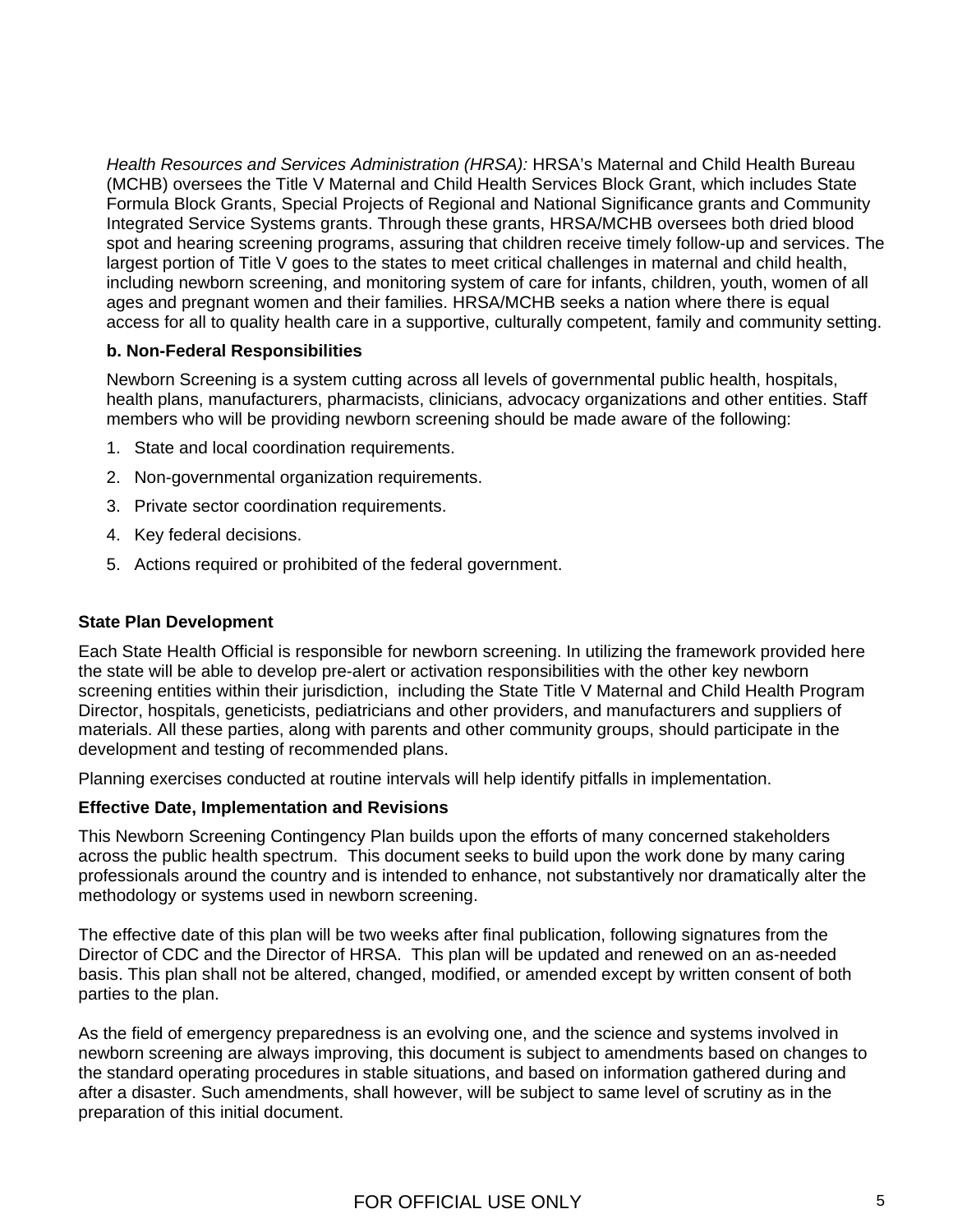# **Thomas R. Frieden, M.D., M.P.H.**

Centers for Disease Control and Prevention Health Resources and Services Administration Director, **Administrator**,

# **Mary Wakefield, PhD, RN, FAAN**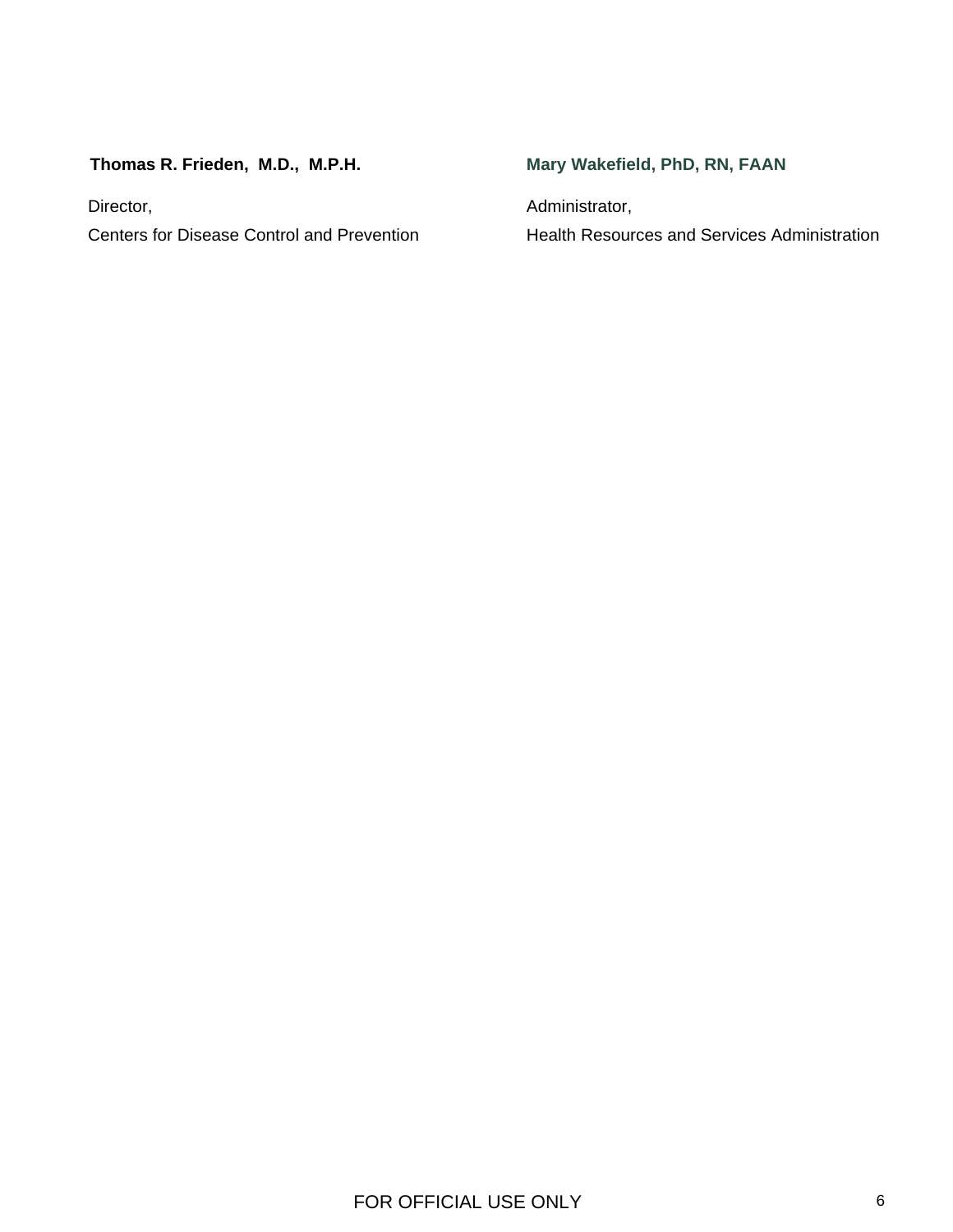## **I. SITUATION**

In the United States today, our goal is that every infant is screened at birth for a number of conditions that, if left untreated, can cause death, disability, mental retardation and other serious illnesses. Universal newborn screening is a system that encompasses screening, diagnosis and follow-up, management and treatment, as well as education and evaluation. Newborn screening represents an effective way in which to diagnose conditions that otherwise would go undetected in early infancy.

To enhance and support universal newborn screening, *The Newborn Screening Saves Lives Act of 2008* (hereinafter referred to as the 'Act') became public law (H.R. 3825; Report No. 110-570) on April 24, 2008. During the creation of this Act, Congress found the following:

- (1) Each year, more than 4 million babies born in the United States are screened at birth by state and private laboratories to detect these conditions.
- (2) Because of a lack of national newborn screening guidelines, however, each state independently determines the conditions and screening procedures for its screening program. Therefore, there is considerable variation among screening panels from state to state. Although a newborn might be screened and treated for a debilitating condition in one state, in another state, the condition might be undetected, resulting in permanent disability or even death.
- (3) Approximately 6,000 infants born each year are diagnosed with detectable and treatable disorders. If diagnosed early, these conditions could be successfully managed or treated to prevent severe and often lifelong health consequences.
- (4) An important step in contingency planning for newborn screening is agreement on standards among those entities participating in contingency planning. Before 2006, and in the absence of national newborn screening guidelines, testing for infant conditions varied widely among states. Moving toward standardization, the American College of Medical Genetics (ACMG) completed a report in 2006 commissioned by the Health Resources and Services Administration (HRSA). The ACMG report recommended that every baby born in the United States be screened for 29 specific core conditions, and that states should report test results for any of the additional 25 specific secondary conditions that may be identified incidentally during the course of screening for the core panel. The HHS Secretary's Advisory Committee on Heritable Disorders in Newborns and Children has endorsed the report and its recommendations.
- (5) Currently, 26 states and the District of Columbia require infants to be screened for the 29 core conditions. (As of May 2010, all states screen for the 28 conditions identified by dried blood spot screening)
- (6) Adhering to these standards for newborn screening and maintaining testing is critical to the screening, follow-up, diagnosis, referral, and treatment of these conditions, especially during a public health emergency. Currently, there is no national contingency plan for maintaining a standardized process and continuity of newborn screening systems following a public health emergency.

Under Section 1115 of the Act, CDC was directed to consult with the Administrator of HRSA and State Departments of Health (or related agencies) to develop a national contingency plan for newborn screening within 180 days of enactment of the Act for use by a state, region, or consortia of states in the event of a public health emergency.

#### **a. Purpose**

To facilitate collaboration and efficiency among federal agencies and state, local, territorial, tribal, and regional efforts to screen newborns for identified conditions during a public health emergency.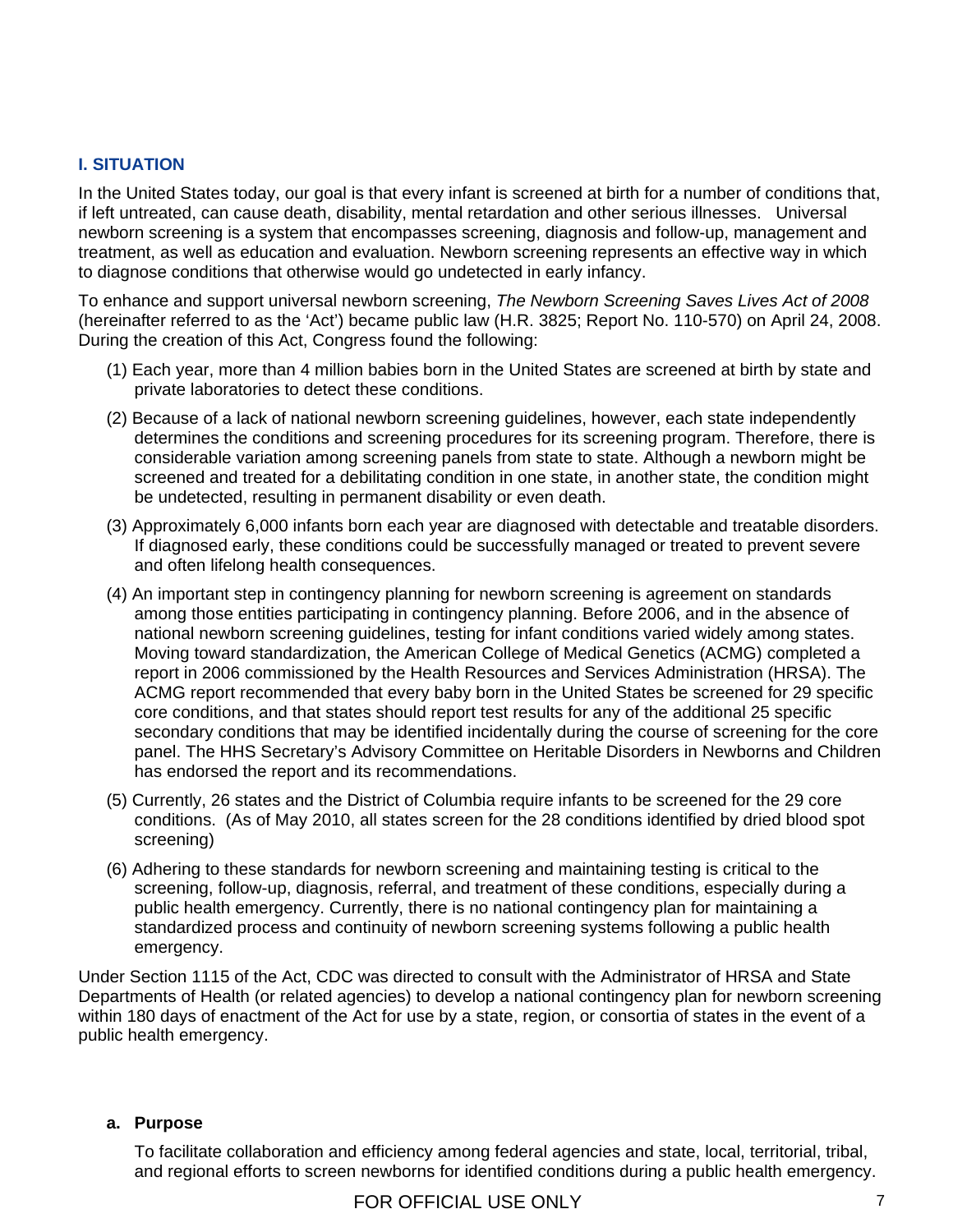This effort is limited to those areas of the newborn screening system (screening test, diagnosis and follow-up, treatment and management, education and evaluation) for which the state public health agency assumes an oversight role.

Although certain aspects of this plan will formalize processes, procedures, and agreements, it will also contain guidance. Public health officials are free to exercise the details of issues, such as continuity of operations, outside the guidelines offered in this document.

#### **b. Background**

Interest in the effective implementation of newborn screening has commanded a significant place in the United States public health arena for decades. For example, the efforts of non-governmental organizations, such as the March of Dimes, have championed the cause of newborn health for almost a century. And in July 2008, the CDC's Newborn Screening Quality Assurance Program (NSQAP) celebrated its  $30<sup>th</sup>$  anniversary, Although the NSQAP has played an important role in the *quality assurance* aspect of newborn screening, it was the determined efforts of several U.S. Senators, non-governmental organization advocacy, and a national tragedy to address newborn screening contingency planning.

In 2004, a subcommittee of the Association of Public Health Laboratories (APHL) Newborn Screening and Genetics in Public Health Committee was established to develop a framework to assist public health laboratories prepare for, and respond to, disasters caused by nature, terrorism, and interruptions of testing materials and supplies. The subcommittee designed a checklist that outlines the various elements public health laboratories must address to prepare for disasters that disrupt newborn screening program operations. A generic Memorandum of Understanding/Agreement (MOU/MOA) ([Appendix C\)](#page-40-0) was developed to include elements for consideration by states that may need assistance from other states using a mutual assistance agreement.

In 2005, Hurricanes Katrina and Rita destroyed Louisiana's state public health laboratory eliminating the state's ability to perform newborn screening testing. The chief of the Louisiana Public Health Laboratory determined that the state's newborn screening program was one of the state's highest public health priorities. Fortunately, the Iowa public health newborn screening laboratory was able to rapidly assume the screening of Louisiana's newborns. Following the hurricanes, HRSA, the HRSA-funded Regional Genetic and Newborn Screening Service Collaboratives, their national coordinating center, and APHL initiated a process to create regional newborn screening emergency preparedness plans.

During the past several years, APHL members and the regional collaboratives have experienced newborn screening service interruptions caused by natural disasters and manufacturer inability to provide testing materials. APHL served as the central point of contact during these emergencies and assisted programs to maintain services. Contingency planning can better prepare those involved in newborn screening for maintaining operations during an emergency. The regional collaboratives, HRSA and the APHL Newborn Screening and Genetics in Public Health Committee initiated a major effort to define the critical elements of an emergency newborn screening contingency plan, which was a precursor to Section 1115 of the *Newborn Screening Saves Lives Act*.

Newborn screening is an essential, preventive public health program for the early identification of medical conditions that can lead to catastrophic health problems. If left untreated, the cost of these conditions is enormous, both in human suffering and in economic terms. Therefore, continuity of services is a priority for newborn screening programs.

#### **c. Authorities**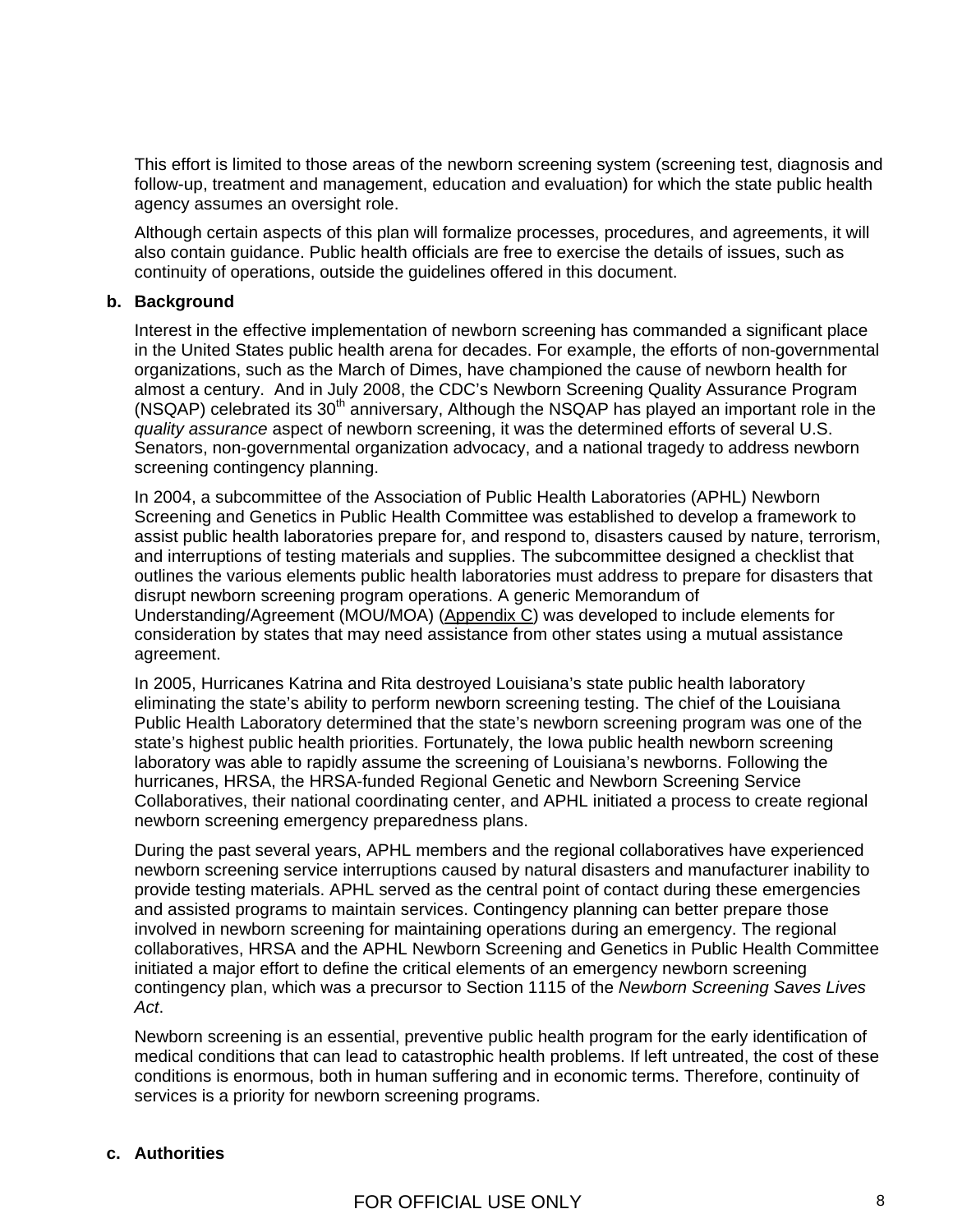- [The Newborn Screening Saves Lives Act of 2008](#page-10-0)
- *Title V of the Social Security Act of 1935*
- *Title XXVI of the Children's Health Act of 2000, "Screening for Heritable Disorders"*
- *Public Health Service Act of 1944*

#### **d. Threat**

- (1) A thorough analysis of state and site vulnerabilities provides a list of threats that may disrupt normal public health functions. This includes newborn screening program operations within laboratory facilities (e.g. laboratory testing) and within the community (e.g. patient follow-up, treatment). Such threats fall into several general categories:
	- Extreme weather conditions;
	- Major equipment failure;
	- Prolonged personnel staffing issues;
	- Extensive building damage;
	- Compromised building utilities;
	- Failed communication systems;
	- Shortage of testing materials and supplies;
	- Civil disturbance;
	- Acts of terrorism.

Each public health newborn screening program should develop a comprehensive list specific for its own facility.

- is important to review the effectiveness of any crime mitigation methods currently being used at security guards, access control, locking systems, screening or detection equipment, and digital (2) Among possible threats, the vulnerability assessment should consider the potential impact of criminal activity on newborn screening program operations. To determine the level of this risk, it the facilities where newborn screening programs operate, such as surveillance cameras, tracking systems.
- For the newborn screening system, for example, these would include non-laboratory facilities have vulnerabilities that could impact the laboratory without the laboratory having any direct control over their mitigation. (3) When assessing vulnerability, it is also important to consider threats from secondary sources. located nearby or physically connected to the public health laboratory. Such facilities might

## **e. Critical Considerations**

- (1) Many states lack sufficient resources to ensure self-sufficiency through internal back-up systems and redundancy through regionalization.
- (2) Few states have the capacity to absorb a significant increase in screening volume for the laboratory and follow-up functions in the case of an emergency.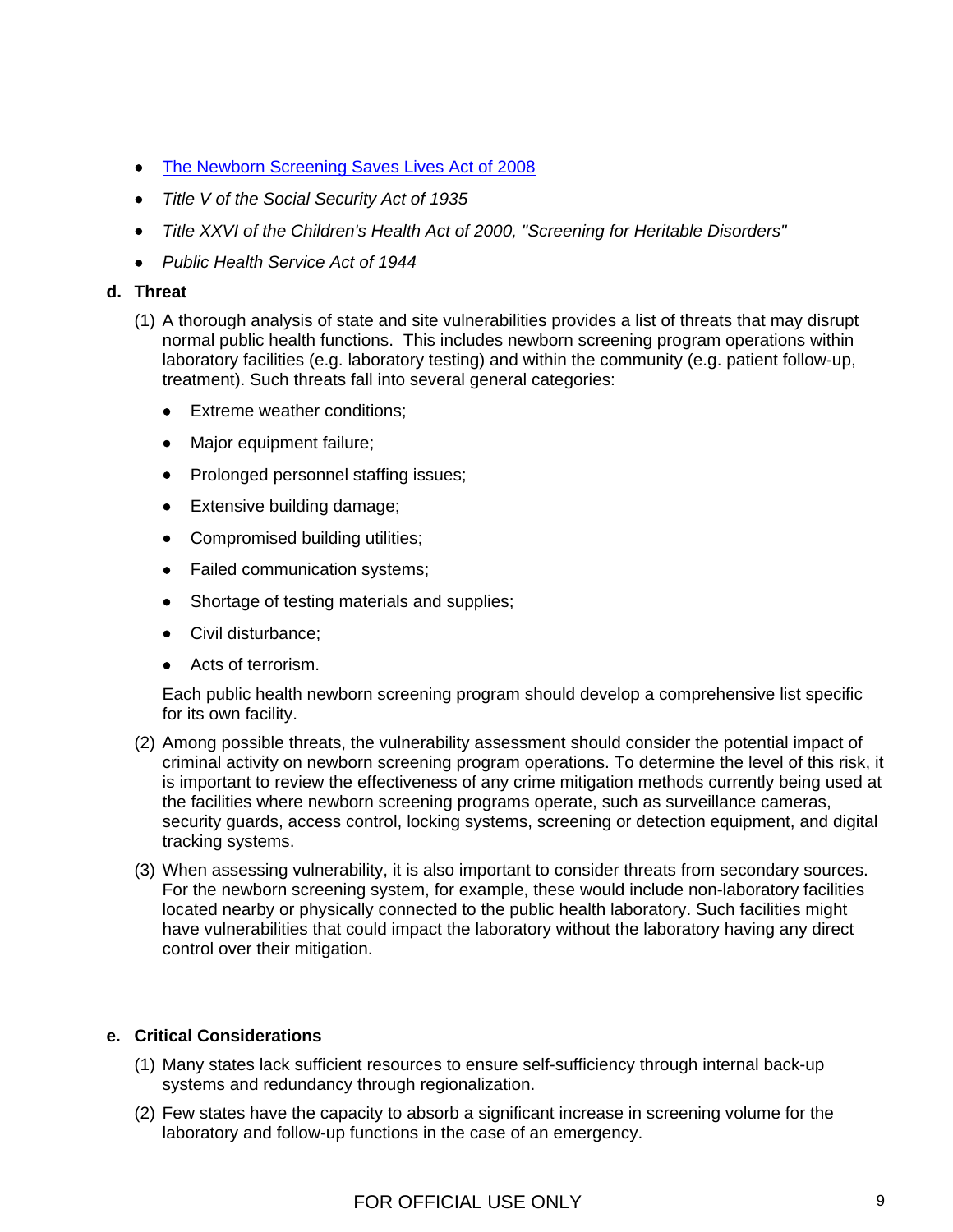- <span id="page-9-0"></span>(3) Because of a lack of standardized screening requirements among states, contingency newborn screening programs in those states providing screening assistance to states in need may not screen for all of the recommended conditions.
- (4) Contingency newborn screening programs may not have the medical expertise needed to follow up with infants that tested positive.

## **f. Critical Assumptions**

- (1) National and/or regional back-up systems and redundancy are required to ensure continuity of newborn screening operations.
- (2) Preparations for newborn screening contingencies must occur before the need for their implementation.

## **g. Mission Essential Tasks**

- Planning continuity of operations.
- Contingency planning.
- Collecting specimens.
- Transporting specimens.
- Processing specimens.
- Confirming positive test results.
- Reporting test results.
- Tracking affected displaced populations.
- Ensuring the availability of treatment and management resources.
- Educating families about newborn screening.
- Continuity of communications processes, such as Health Information Technology (HIT).
- Training newborn screening contingency respondents and stakeholders.
- Communicating newborn screening contingency plan details to partners and stakeholders.
- Coordinating the inclusion of state newborn screening contingency plans into the state's overall preparedness plan.

#### **h. Ref erences:**

National Security Decision Directive 47 (NSDD-47) approved by the President of the United

States in July 1982.

CDC Emergency Operations Plan (2009).

Integrated Planning System (2009).

Anderson HC, Narumanchi TC, Cunningham A, Bowdish B, Thoene J. Genetic/metabolic health care during and after hurricanes Katrina and Rita. *Molecular Genetics and Metabolism.* 2006;88:3–6.

Acad Pediatrics. DOI: 10.1542/peds.2005-2633B 2006;117:296-307. MS Watson, MY Mann, MA Lloyd-Puryear, P Rinaldo, RR, Howell, Newborn Screening: Toward a Uniform Screening Panel and System—Executive Summary. *Pediatrics*. Suppl. Am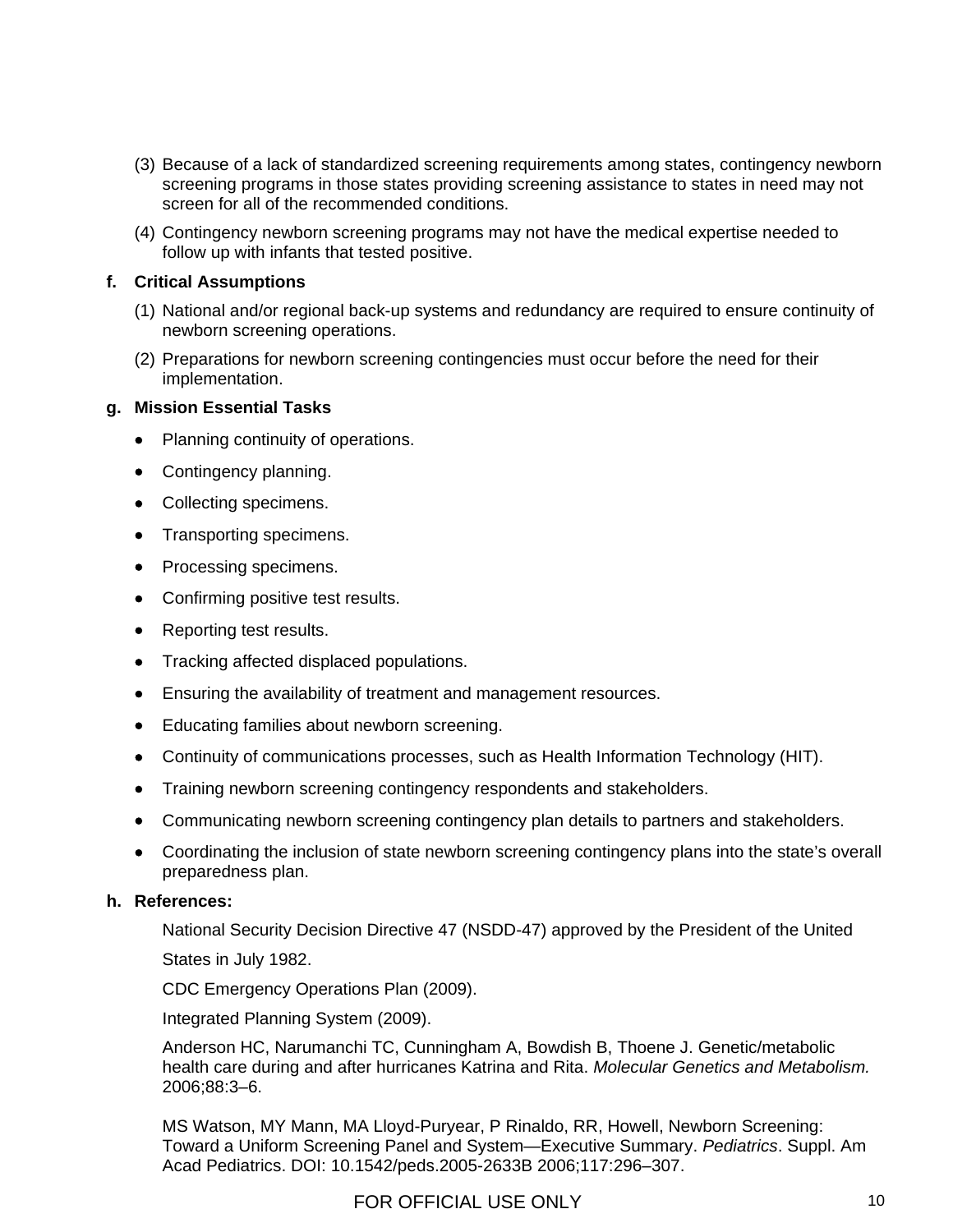<span id="page-10-0"></span>*The Newborn Screening Saves Lives Act of 2008.* 

Guidelines for the Public Health Laboratory Continuity of Operations Plan, Association of Public Health laboratories (APHL).

Emergency Preparedness for Newborn Screening and Genetic Services, American College of Medical Geneticists (ACMG).

Oregon Practitioner's Manual Newborn Screening Program 8<sup>th</sup> Edition, 2008.

 US Newborn Screening System Guidelines II: Follow-up of Children, Diagnosis, Management, and Evaluation, 2000.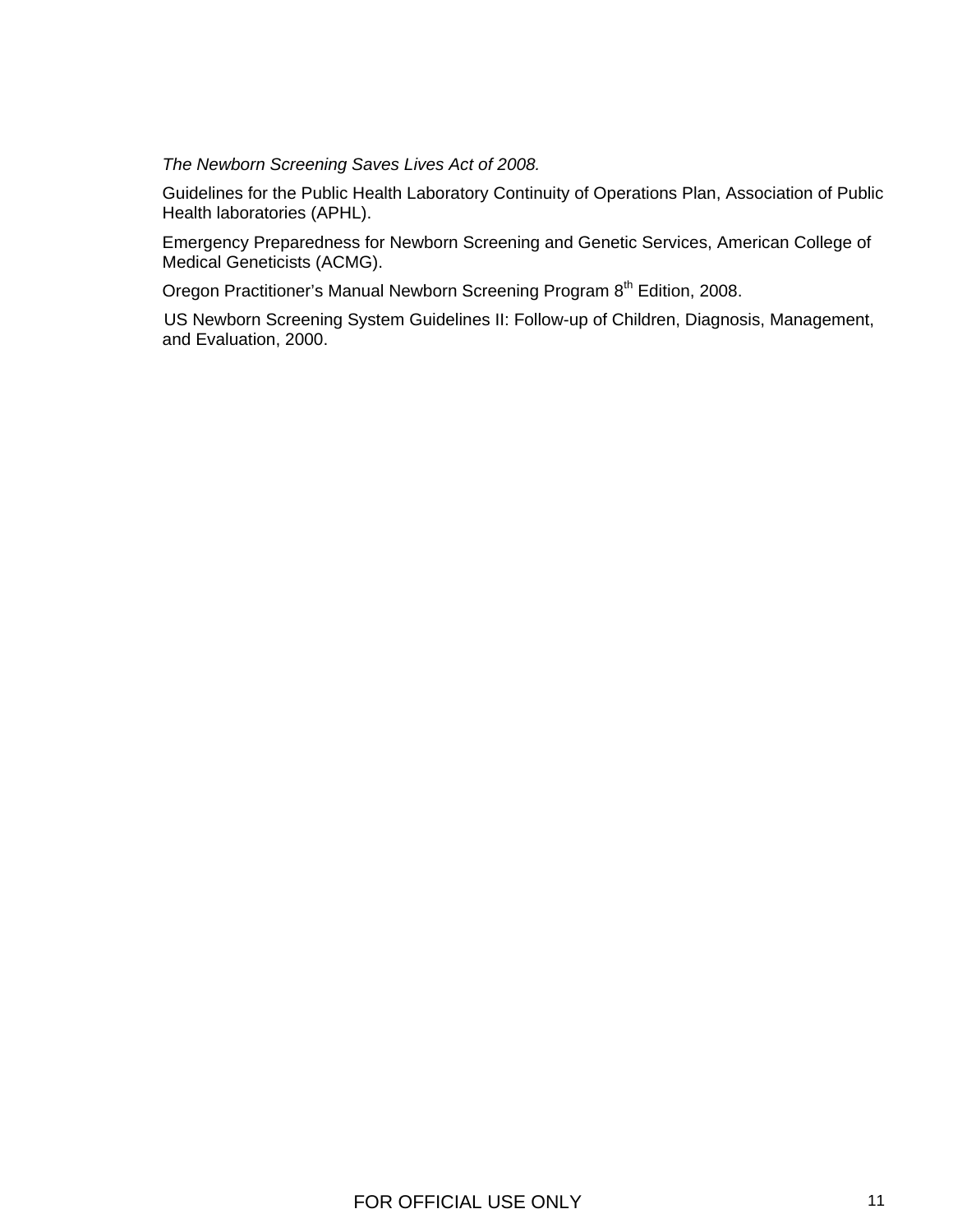#### **II. MISSION**

CDC and HRSA will work with our public health newborn screening partners to assure continuity to newborn care and to develop a comprehensive and uniform system of screening infants born in the United States for all of the American College of Medical Genetics 29 recommended disorders in the event of a public health emergency, as specified in the *Newborn Screening Saves Lives Act of 2008*.

#### **III. EXECUTION**

#### **a. CDC Director's Intent**

Screening newborns for easily identifiable and treatable heritable diseases is an ethical imperative for our nation. State and local health department resources are often overwhelmed during a public health emergency. My intent is to use this contingency plan to provide direction and guidance to CDC organizations to help the United States government and HHS, in collaboration with State Departments of Health (or related agencies), prepare, mitigate, respond to, and recover from a public health emergency by protecting the lives of our most vulnerable citizens. By doing so, not only will we protect these lives, but we stand to gain by preventing severe or costly health consequences.

I consider the indicators of success to be the following: (1) development of a national plan to provide consistency of screening, diagnosis, follow-up and case management during a public health emergency response; and (2) ability to provide rapid assistance with the necessary resources and actions to respond to public health emergencies. As the Director, I remain wholly and fully committed to the health and well-being of our nation's newborns.

#### **b. HRSA Administrator's Intent**

Experience with population-based newborn screening programs has shown them to be beneficial to newborns. Screening is carried out by analysis of a drop of blood, usually obtained from a heel stick or, in the case of congenital hearing loss, by audiometric analysis. Some emergency situations offer a narrow window of opportunity during which those likely to be impacted can prepare (e.g., Hurricanes Katrina and Rita in 2005) [\(Anderson et al. 2006\)](#page-9-0), whereas others occur with no warning (e.g., earthquakes, biologic events, terrorism-related events). To ensure continuity of critical programs, emergency preparedness planning and ongoing exercising of the plans is essential. Newborn screening should be a critical element of every state's emergency preparedness plan.

The public health and medical genetics community have found that some of their programs and patients are particularly vulnerable during these situations and that the technologies of medical genetics can be of importance in mass casualty situations. To ensure the facilitation of preparedness planning, I intend to provide the resources available to HRSA, such as the State Title V maternal and child health programs, including programs for children with special health care needs, and the National Newborn Screening and Genetics Resource Center, the HRSA-funded Regional Genetic and Newborn Screening Service Collaboratives and their national coordinating center, as they are needed.

As the Administrator, I remain wholly and fully committed to the health and well-being of our nation's newborns. I agree to coordinate these efforts as appropriate with the CDC and other federal, state, and nongovernmental agencies and organizations.

#### **c. Concept of Operations**

## **(1) General**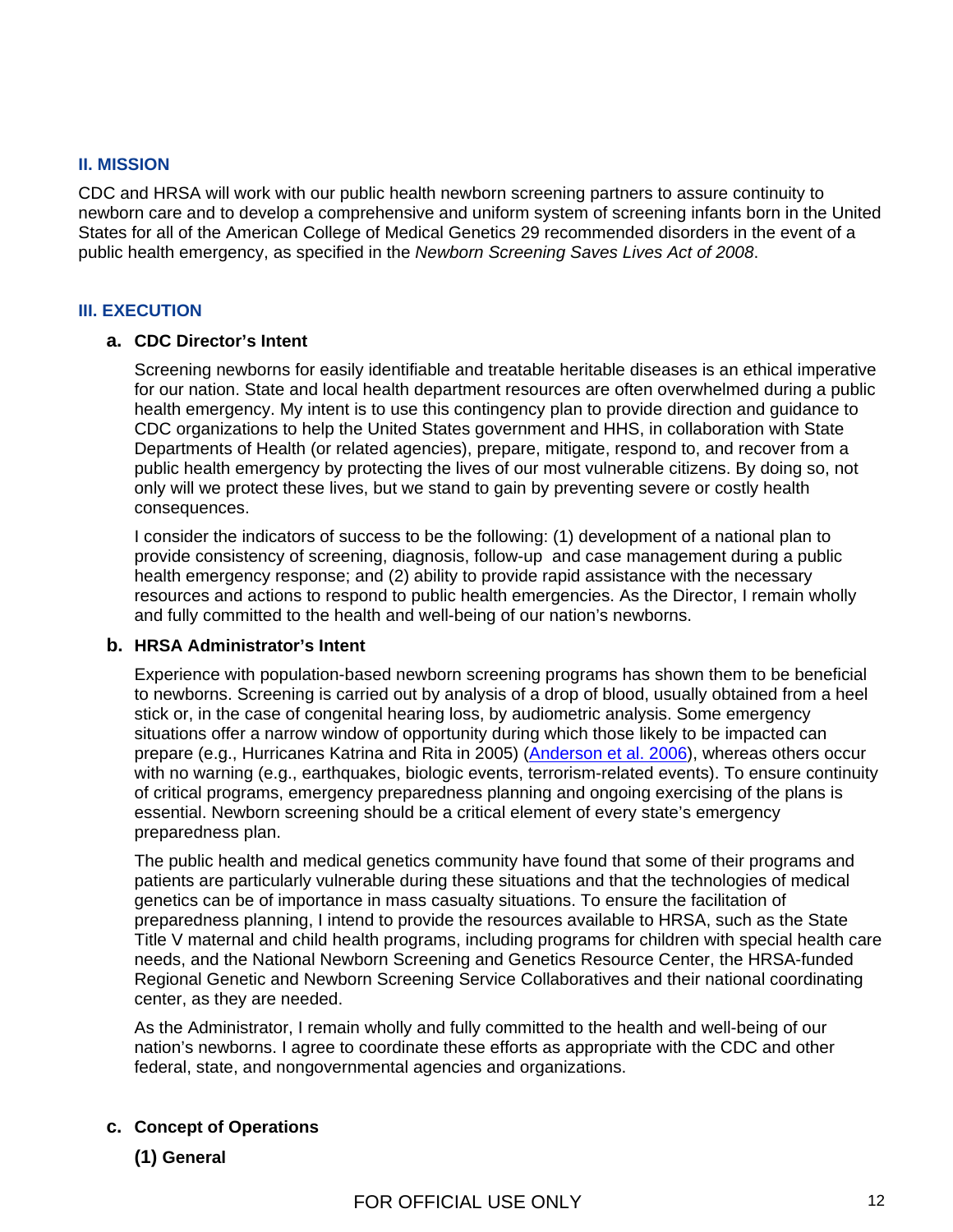Newborn screening is organized as a system that includes the following: screening, short-term follow-up, diagnosis, treatment and management, and evaluation and education. The newborn screening program's efficiency and effectiveness depend on the smooth integration of sample collection, laboratory testing, follow-up diagnosis, timely treatment, and tracking of outcomes. Newborn screening is a system that intersects both the public and private sectors.

For the screening component, public health laboratories play an essential role in public health and safety, including the screening of newborn infants. Although laboratories in the private sector may provide analytical services, the core activities of public health laboratories are uniquely focused on population health rather than individual health. This focus requires public health laboratories to have special analytical expertise, instrumentation, methods, and response capability not available in the private sector. Consequently, it is imperative that public health laboratories are able to continue their core population-based activities when emergency events occur that disrupt their normal operation. For the follow-up, diagnosis, management and treatment aspects of the system, the newborn screening program must have protocols that delineate roles and responsibilities for who is responsible for follow-up and what that follow-up should be.

Most sectors of government, as well as many successful corporations in the private sector, have developed plans to ensure continuity in the event of disaster or emergency. These plans are generally referred to as "Continuity of Operations Plans," or COOP. Recent experience has shown the benefit of developing COOP procedures for newborn screening in advance of an emergency. While many partners work daily to ensure the best health care is provided to newborns, it is precisely during times of disaster or emergency response that we need to work together to ensure that the most vulnerable of our population are not forgotten.

This Contingency Plan seeks to bring together the collective efforts of all newborn screening partners into a cohesive strategy to provide essential screening services during times of local or national duress. Because the processes and procedures of public health activities vary considerably within and among states in terms of their organization, structure, and operation, each state entity should develop its own specific COOP.

The magnitude and importance of this challenge demands a cooperative and collaborative effort across the entire newborn screening community, from the local to the national level. Through a variety of outreach efforts, the following have been identified as partners in the effort to ensure the success of this effort.

#### **National Partners**

- APHL (Association of Public Health Laboratories)
- AMCHP (Association of Maternal and Child Health Programs)
- CDC (Centers for Disease Control and Prevention)
- HRSA (Health Resources and Services Administration)
- NNSGRC (National Newborn Screening and Genetics Resource Center)
- NCC (National Coordinating Center for the Regional Genetic and Newborn Screening Collaboratives)
- ASTHO (Association of State and Territorial Health Officials)
- AAP (American Academy of Pediatrics)
- NACCHO (National Association of County and City Health Officials)
- ACMG (American College of Medical Geneticists)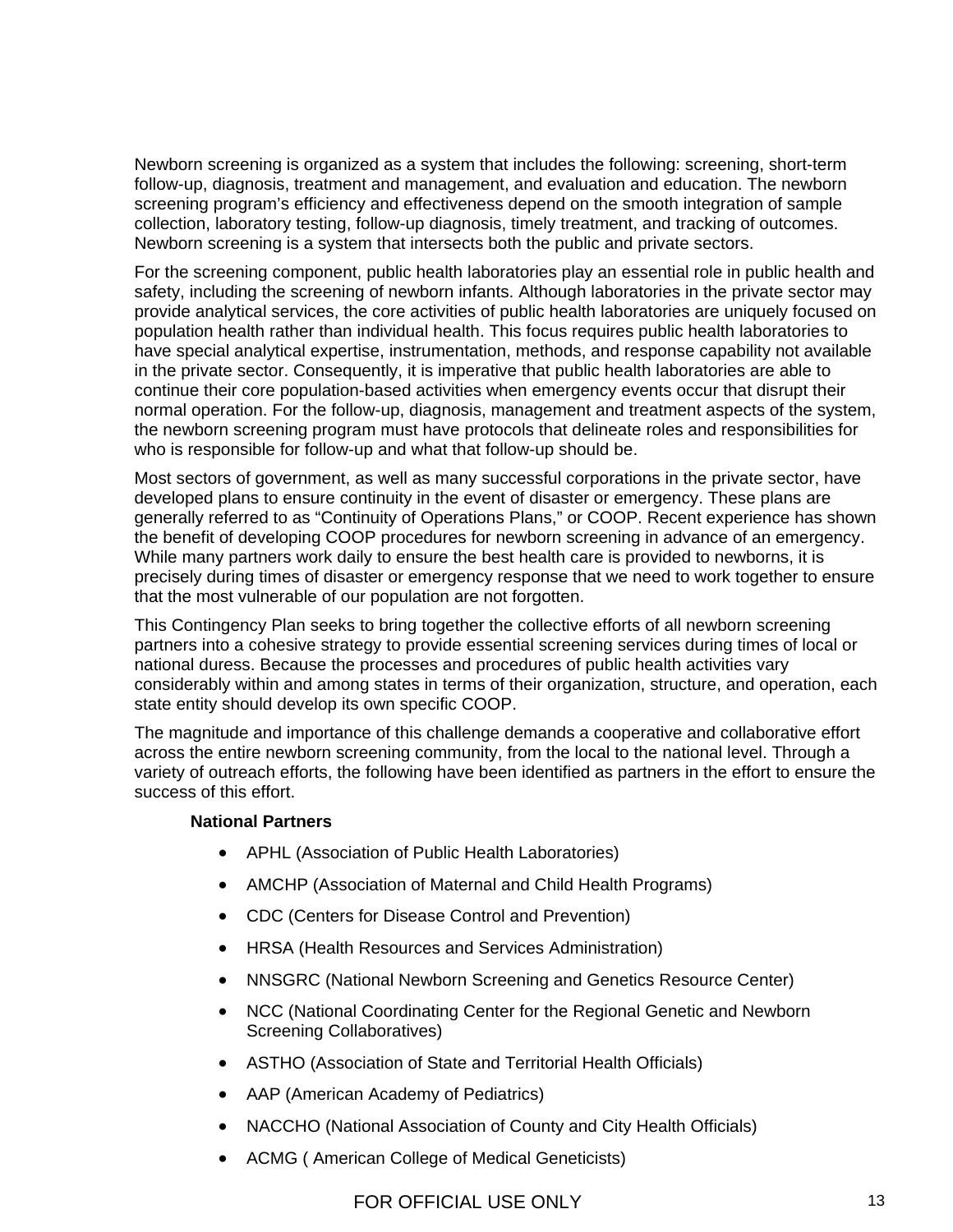- State newborn screening program directors
- Patient Advocacy groups
- Manufacturers of newborn screening tests and supplies
- Regional disaster organizations
- National test methods and capabilities of all newborn screening

#### **City, County, or State Partners**

- Emergency Response Centers
- State Homeland Security Agency
- interstate mutual aid compact that facilitates the sharing of resources, personnel, and equipment across state lines during times of disaster and emergency. • EMAC (Emergency Management Assistance Compact): national governor's
- Press Offices
- Public Health Departments

#### **Local Partners**

- Hospitals
- Clinics
- Physicians, nurses, and allied health practitioners
- Health professional associations
- Hospital associations
- Case Managers
- Specimen delivery systems
- Reference laboratories
- Local public health department laboratories (non-contract and contract)

## **(2) Pre-alert or Activation Responsibilities**

**(a)** Manufacturer or supplier responsibilities.

- Adequate forward stocking established.
- Alternate transportation plans established.
- Plan to provide equipment to alternate site(s) within a specific time frame.
- **(b)** State Health Official Responsibilities.
	- Establish an emergency preparedness plan that includes newborn screening program and its laboratory capabilities.
	- Amend or establish EMAC, MOU/MOAs to include newborn screening contingency planning.
	- Establish contract with partners and vendors to include newborn screening contingency planning.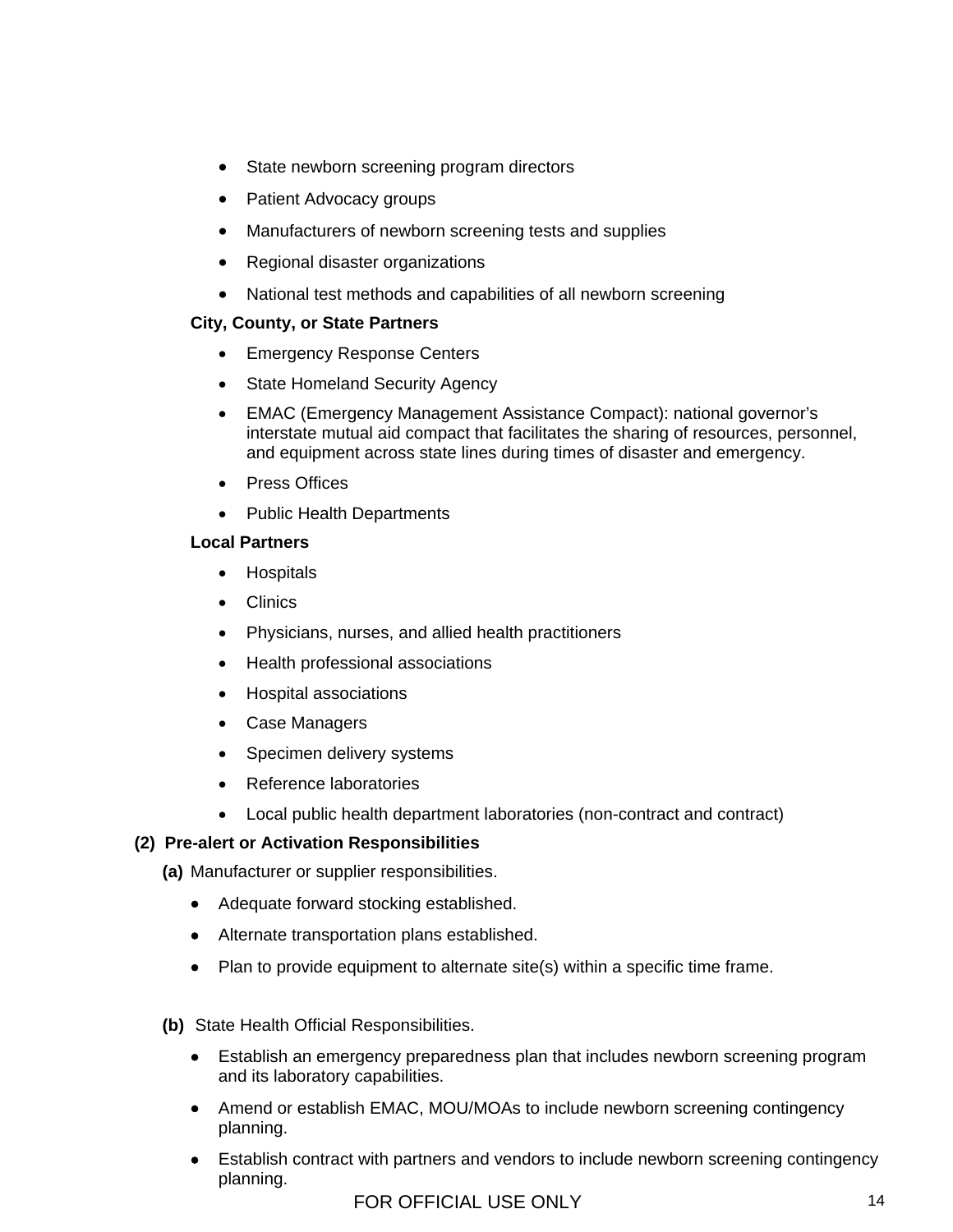practiced contingency plan in place, a state can ensure a much smoother assistance Newborn screening programs vary by state because of the uniqueness of each public health department and the political environment of their respective State. As such, it is outside the scope of this plan to address state specific details for newborn screening contingency planning. However, by being proactive and having a well thought out and process. When developing a state newborn screening contingency plan, there are several key factors to consider:

- **o** Coordination at all levels is imperative. Consider entering into reciprocal agreeme nts with several partner states in different geographic regions. Further consider developing a shared response, thereby easing the testing load of any one state. Consider taking advantage of existing conferences, workshops, and training to discuss NBS contingency planning.
- **o** Redundancy is critical to ensure continuity. Do not assume anything; consider that if something can go wrong, it probably will at some point. Redundancy should b e planned in-depth (multiple methods to respond to a system or component failure; a secondary response identified should the primary backup fail). Evaluate every aspect of the newborn screening program and determine what would happen if each aspect failed; if an aspect cannot be allowed to fail, develop backups.
- **o** Communication is critical, both lateral (intrastate) and vertical (interstate) communication. A perfect plan is bound to fail if people are not aware of the details.
- **o** Training assures that each aspect of the response network exercises their precoordinated responsibilities, and it affords the participants the opportunity to provide suggestions for improvement.
- **o** Conduct drills and consider performing joint emergency drills with reciprocal agreement states. One of the benefits of these practice drills is the opportunity to examine quality assurance parameters.
- Develop a state Continuity of Operations (COOP) Plan.

Because the processes and procedures of public health activities vary considerably within and among states in terms of their organization, structure, and operation, each state entity should develop its own specific COOP.

- are continued without delay. The COOP applies to all of the operations, infrastructure, and resources necessary to achieve the full spectrum of newborn **o** The COOP provides a prearranged plan of action to ensure that all core activities screening and follow-up activities.
- o Refer to Section 3: Considerations for COOP Development (below) for recommended considerations regarding COOP planning.
- **(c)** State Public Health Laboratory Responsibilities.
	- Establish backup testing methods or plans.
	- Obtain documentation that manufacturer or supplier has:
		- o Adequate forward stocking established;
		- o Alternate transportation plans established.
	- Ensure contracts hold manufacturer or supplier responsible when materials are not delivered as scheduled, including:
		- $\circ$  Cost of alternate testing instruments, materials, or outsourced testing;

FOR OFFICIAL USE ONLY 15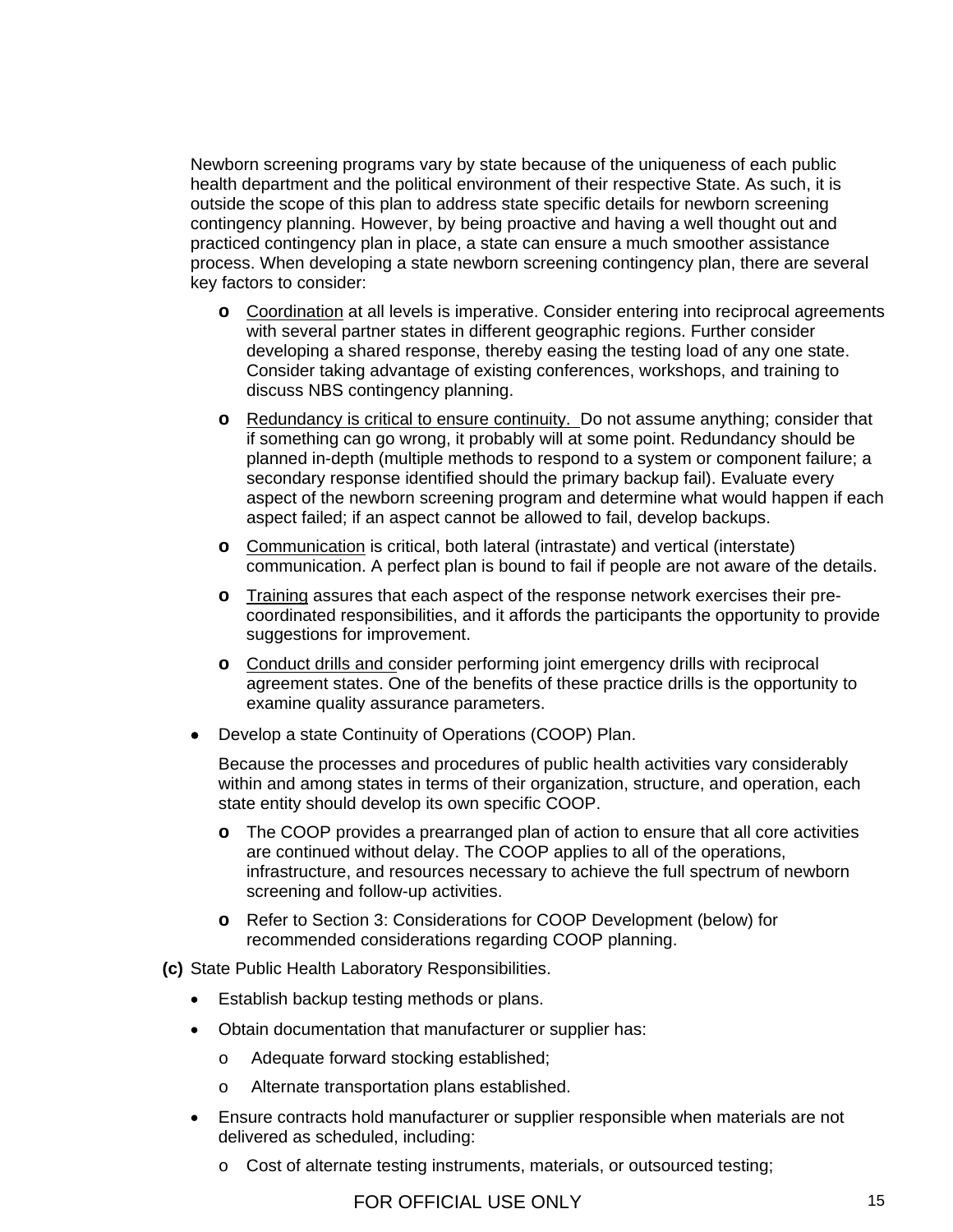- o Cost of staff time to implement alternate testing;
- $\circ$  Liability for litigation caused by delay in reporting abnormal test results.
- Increase harmonization of laboratory methods so that results are comparable between states.
- Establish interstate and regional agreements for ensuring backup of laboratory capacity.
- Establish back-up plans to ensure diagnosis and follow-up services for infants who test positive.
- Establish a public health laboratory COOP (See next section for recommended considerations when developing a COOP).

## **(3) Considerations for COOP Development for the Laboratory**

complete operational disruption. 2) A COOP provides a prearranged plan of action to ensure A COOP—the processes and procedures of public health activities vary considerably within and among states in terms of their organization, structure, and operation; each entity should develop its own specific COOP. A COOP for a public health laboratory should have two basic features: 1) A COOP provides a comprehensive, pre-identified list of all core testing, support activities, and supplies that must be maintained if the laboratory experiences a partial or that all these core activities are continued without delay.

the work done in the public health laboratory requires that its COOP be developed as a special The COOP applies to all of the operations, infrastructure, and resources necessary to continue the laboratory activities deemed essential to fulfill governmental responsibilities. The nature of part of the business continuity plan of the agency within which it operates.

capability to scale down to accommodate lesser disruptions. Specific plans of action should be predefined actions to ensure timely recovery. Some items to consider in COOP planning include, but are not limited to, the following: The scope of the laboratory COOP should include all time-sensitive core activities of the public health laboratory, including technology and required support. The COOP should also have the developed, and groups of personnel should be identified and trained to implement these

#### **On-site Operation—Short Term**

(1) Emergency electrical power available for:

- Specimen acquisition.
- Demographic entry or test reporting.
- Case managers.
- Instruments.
- Laboratory information management system.
- Refrigeration.
- Heating and cooling work areas.
- (2) Maintain a 3-month supply of testing materials.
- (3) Identify alternate water sources.
- (4) Availability of data systems to ensure record integrity and timely transmission of test results to providers and sta te programs.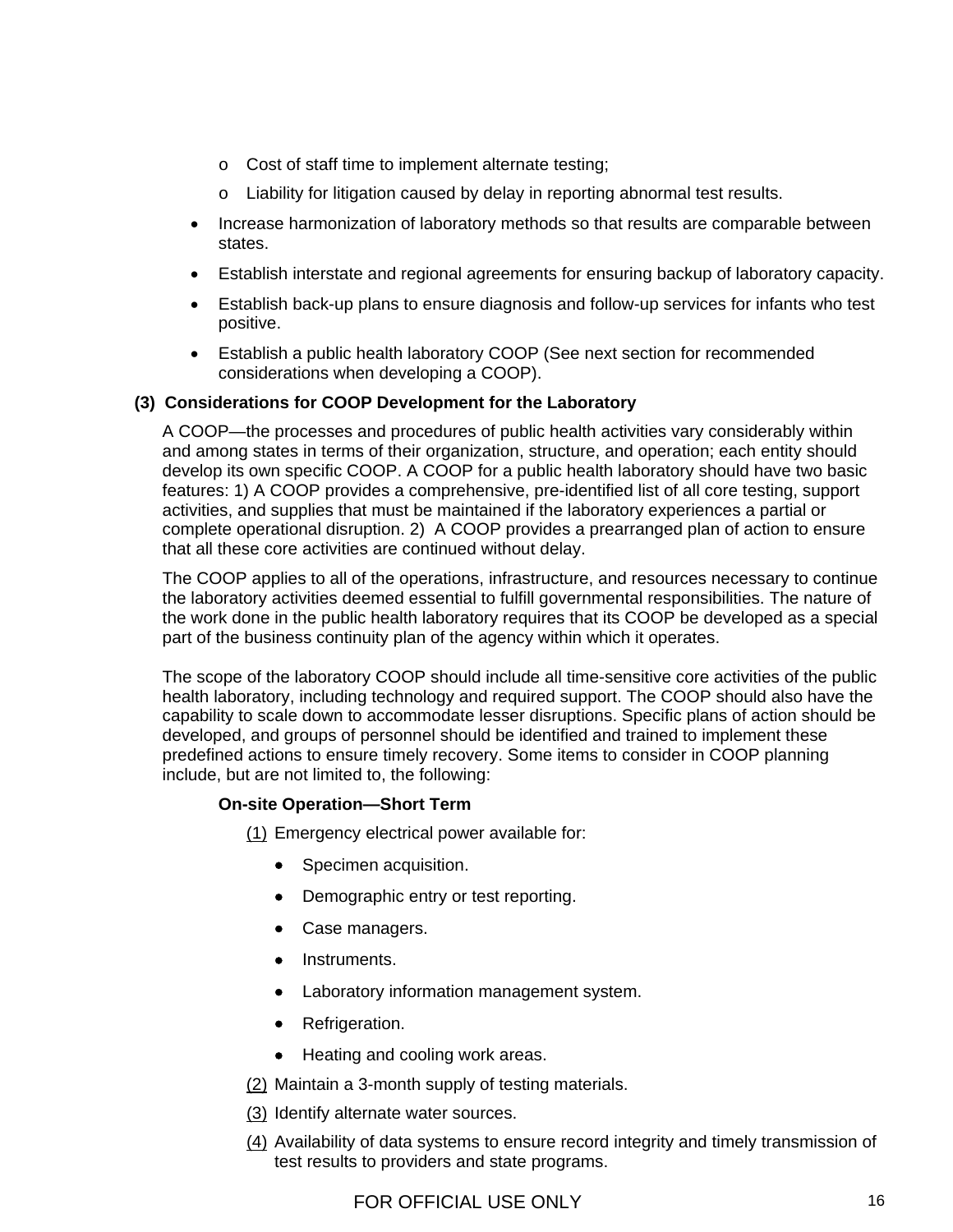## **On-site Operation—Long Term**

- (1) Prioritize tests to be reported.
- (2) Identify states with same screening materials.
- (3) Identify states with similar reporting mechanisms (e.g., Web-based, fax, voice response system).

## **Off-site Operation**

- (1) Identify contacts at offsite facility.
- (2) Establish Memoranda of Understanding (MOU) with neighboring states.
- (3) Establish a plan for compensation.
- (4) Establish a plan for specimen transport.
- (5) Establish a plan for communication of abnormal tests results to submitters or specialists.
- (6) Establish a plan for communication of all test results to submitters.
- (7) Prepare for temporary relocation of staff.
	- Identify in-house staff.
	- Identify financial mechanisms for travel and housing.
- (8) Establish a plan for access, retrieval, and entry of all data into local information system after local operation reestablished.
- (9) Establish a communication plan for the development and delivery of Public Service Announcements (PSAs) to inform hospitals and the public of process changes.
- (10) Establish a plan for return to normal operations.
- **(4) Deployment -** To Be Published By State Authority (as required).

## **(5) Strategic and Operation Objectives**

objective, as provided in the Act, requires supporting actions to be accomplished. The following outlines the major supporting actions that each public health official should consider when planning and preparing for newborn screening contingency operations. The responsible entities for each action are outlined in Appendix B: Responsibilities Matrix. Each state should also At best, newborn screening during a contingency situation will be a challenging endeavor. To properly prepare for contingency operations, it is necessary to describe beforehand what actions are required to ensure newborn screening can be accomplished. Each strategic ensure that their newborn screening contingency plan is integrated into the overall state pre paredness plan.

## **(a) Responsibilities by Strategic Objective.**

supported by specific activities. Each activity has a party or entity that is responsible for (SOPs) that detail how each activity is executed within their jurisdiction or scope of Each strategic objective is supported by specific operational objectives, which are further ensuring proper implementation of that supporting activity. Further, it is incumbent upon each responsible entity to develop and maintain specific Standard Operating Procedures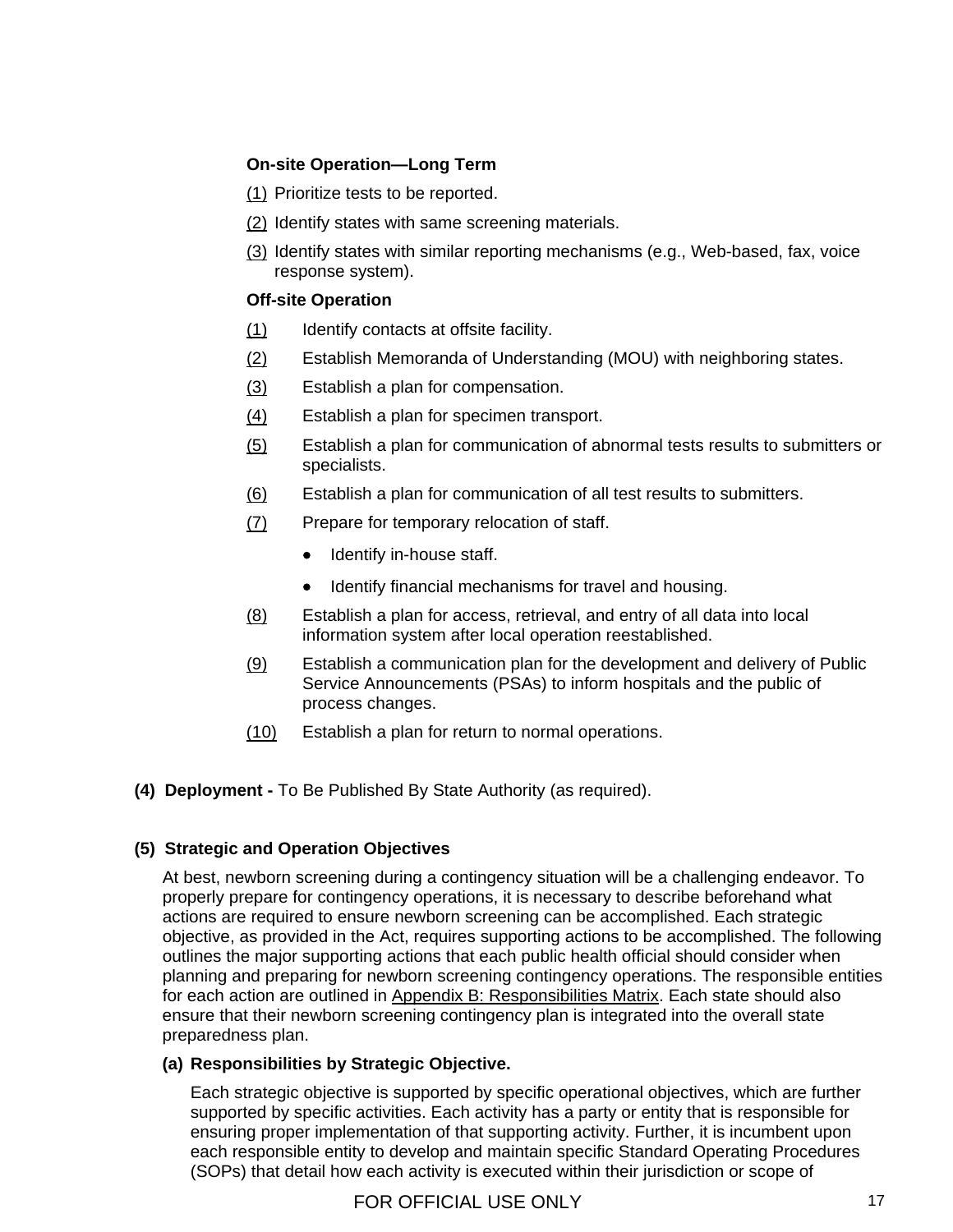responsibility. SOPs generally detail who, what, why, when, where, and how and should be exercised and reviewed or updated on a regular basis to ensure they reflect the current method in which the entity operates.

## **Strategic Objective 1—Specimens are collected and transported.**

*a* Operational Objective: NSQAP-certified blood spot collection cards with the ability to capture appropriate demographics that also allow follow-up are available for use by any U.S. newborn screening program.

## Supporting Activities

- Notify a repository of blood spot collection cards for use by any U.S. newborn screening program.
- Facilitate redistribution of locally available cards until supplies are exhausted.
- Activate national repository to deliver cards in anticipation of local supplies being depleted.
- Facilitate distribution of cards to jurisdiction.
- Facilitate distribution of cards to collection points.
- *b* Operational Objective: Other materials required for blood spot collection are available.

#### Supporting Activities

- lancets, alcohol pads, and packaging at hospitals and other potential collection • Ensure availability of materials required for blood spot collection, including sites.
- *c* Operational Objective: A valid, adequate, or satisfactory blood spot specimen has been collected from all newborns before leaving the birthing facility.

Supporting Activities

- Train medical professionals that may be involved in dried blood spot collection.
- Collect appropriate specimens.
- Record accurate demographics (to allow complete screening, including followup).
- collection site. • Maintain a log of all dried blood spot specimens collected or refused at the
- Forward completed and dried specimen to shipping location.

#### **Strategic Objective 2—Specimens are shipped to the designated newborn screening labora tory site.**

d Operational Objective: Specimens are shipped to the appropriate laboratory within 24 hours of c ollection.

- Assess the situation and the operational status of laboratories and transport system.
- Make a decision about which laboratory to use.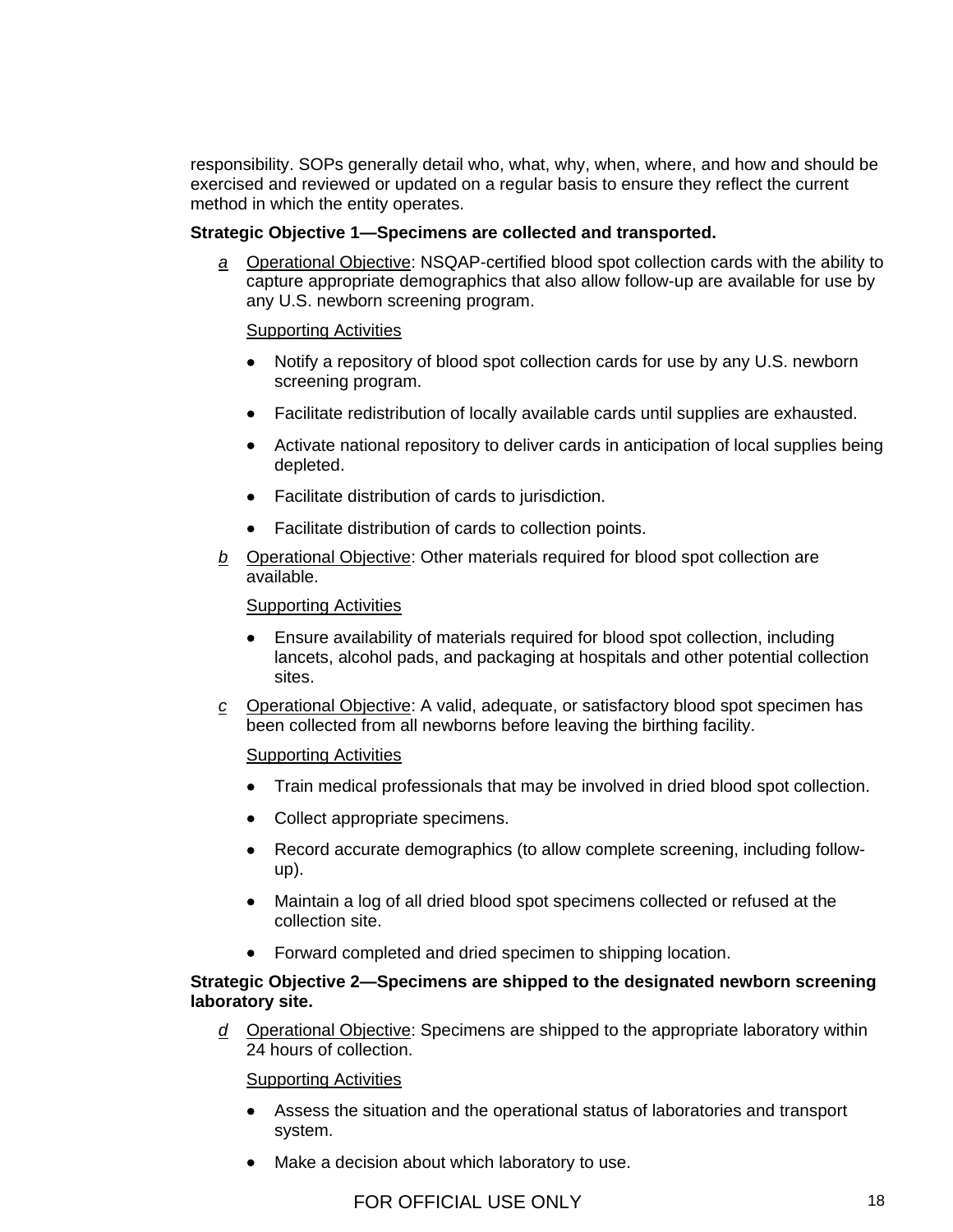- Ship to primary laboratory, if available; ship to secondary or tertiary laboratories when necessary.
- Notify courier of any special pick-up or delivery issues (e.g., timing, location).
- *e* Operational Objective: Specimens en route to potentially impacted laboratories are redirected to alternate laboratories.

## Supporting Activities

- Notify courier of any special pick-up or delivery issues.
- Contact transport system provider and execute change of address.
- *f* Operational Objective: Missing specimens (including those not shipped) are recognized, and a new specimen is obtained.

#### Supporting Activities

- Identify missing specimens.
- Locate the baby.
- Collect a second specimen.
- Use public service announcements (PSAs) to aid in advising parents of babies affected by the inc ident.

#### **Strategic Objective 3—Specimens are processed.**

*g* Operational Objective: Situation is assessed.

#### Supporting Activities

- Assess facilities, supplies, utilities, staff, informatics, supply chain, transport systems, safety issues or working environment, and communication systems.
- Assess potential duration of interruption of lab capacity or service.
- Document assessment.
- *h* Operational Objective: Integrity of specimens and records are secured.

Supporting Activities

- Evaluate potential risk to specimens and records.
- Take appropriate corrective actions to ensure integrity of specimens and records.
- Make a record of damaged or compromised specimens and records.
- *i* Operational Objective: Repairs are made as indicated, if possible, to preserve or restore capacity.

- Contact vendors, tech support, facilities, and maintenance to determine if emergency repair support is available.
- Estimate time required to complete repairs.
- Initiate repairs, as feasible.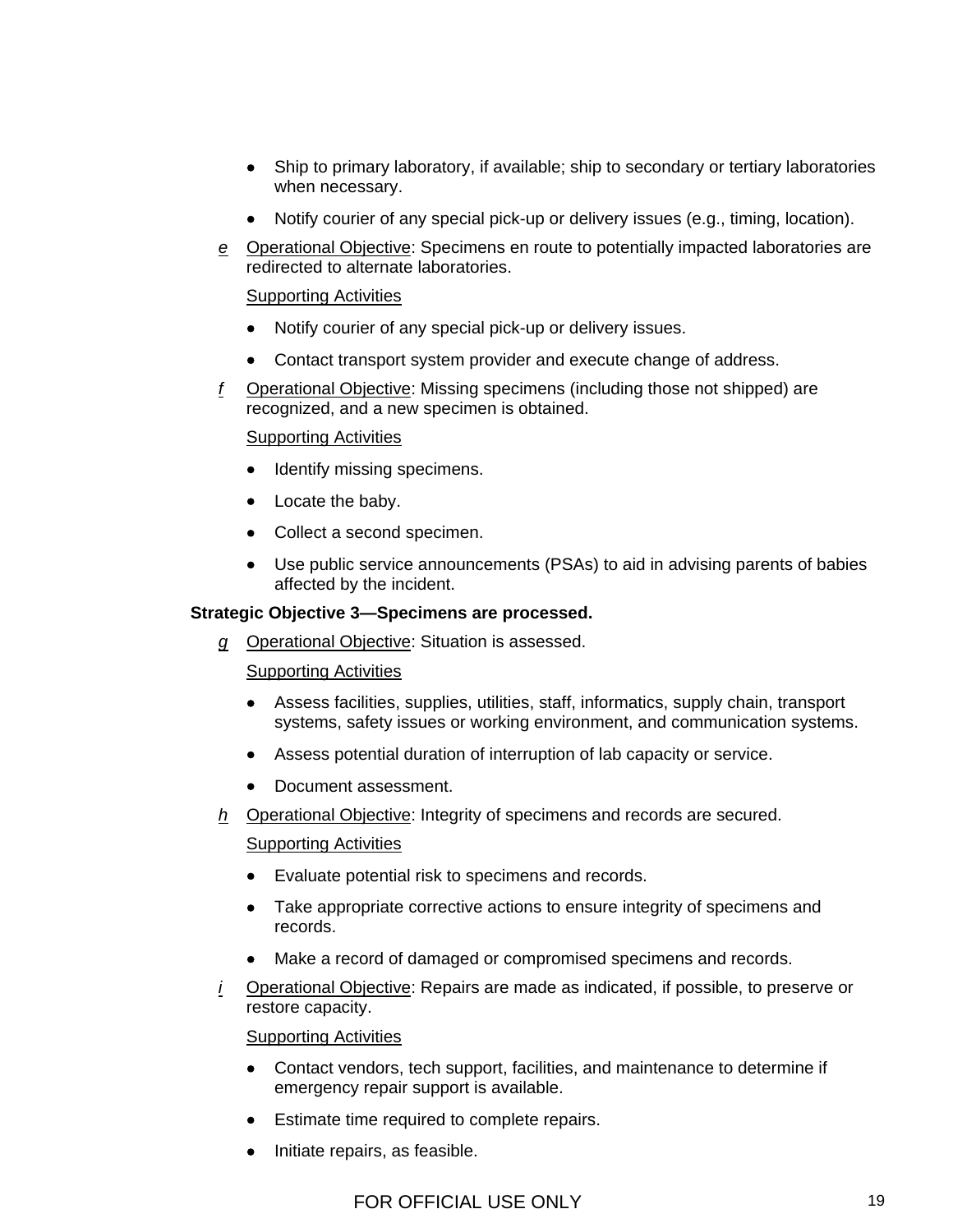- Maintain a record of any repairs made.
- *j* Operational Objective: Decision is made regarding whether additional or alternative capacity is needed.

Supporting Activities

- Make a timely judgment whether existing resources are sufficient or if a back-up lab is needed.
- Identify the appropriate resources that are needed to achieve capacity.
- *k* Operational Objective: If additional capacity is needed, seek assistance or activate back-up plan.

## Supporting Activities

- Contact APHL and NNSGRC.
- Decide whether to activate EMAC.
- Identify and contact back-up lab.
- Establish disorder panel needs.
- Identify and address or resolve major algorithm, IT, and methodological or protocol differences.
- Ensure that the back-up laboratory is CLIA approved and participates in the CDC NSQAP.
- *l* Operational Objective: Appropriate internal and external stakeholders (including personnel) are notified.

## Supporting Activities

- Notify personnel according to internal procedures.
- Notify external stakeholders, including the public, as needed.
- *m* Operational Objective: A record of all DBS specimens sent to and received by the back-up laboratory is maintained.

## Supporting Activities

- All entities submitting specimens keep a log of specimens submitted.
- All entities receiving specimens keep a log of specimens received.
- When possible and as feasible, compare records of transported specimens.
- Identify missing specimens.
- *n* Operational Objective: A system at the back-up lab for managing external specimens from routine collections is activated.

- Back-up laboratories sort external specimens.
- *o* Operational Objective: Specimens are analyzed and results are reported. Supporting Activities
	- FOR OFFICIAL USE ONLY 20 • Analyze specimens.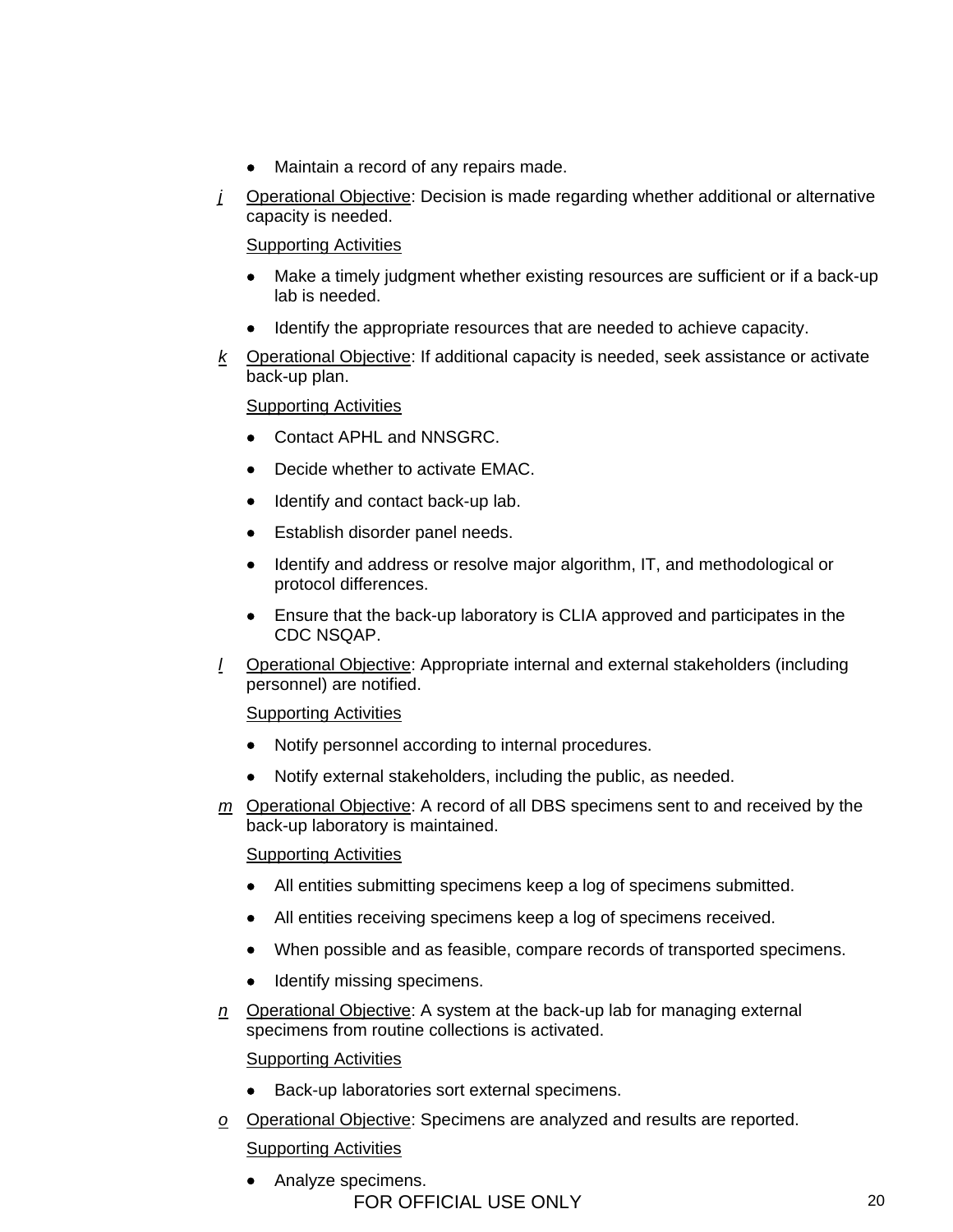- Report results to submitters.
- Report the positive results to the follow-up system.
- Unsatisfactory and out of range are reported to appropriate follow-up system.
- Request second specimen, if needed.

## **Strategic Objective 4—Screening results are reported to physicians and families.**

*p* Operational Objective: Communication lines are established and utilized between screening laboratory and newborn screening follow-up coordinator.

## Supporting Activities

- Assess options for communication between laboratories and newborn screening follow-up coordinator.
- Formulate communication strategy.
- Implement strategies for communication.
- *q* Operational Objective: Communication lines are established and utilized between the newborn screening program and physician or health care provider.

## Supporting Activities

- Determine if newborn screening card submitter or physician of record is available.
- Identify alternative provider to report results, if needed.
- Report result to submitter or physician of record or alternative provider.
- Health care provider indicates to newborn screening coordinator that infant is in care.
- *r* Operational Objective: If appropriate health care provider is not available, communication between newborn screening program and families will occur (when allowable by law).

## Supporting Activities

- Locate family.
- Inform family of newborn screening results and need for additional care.
- Link family to health care.
- *s* Operational Objective: All screening specimens are tracked.

## Supporting Activities

- Develop a registry of specimens collected.
- Record all positive, unsatisfactory, and negative results in registry.
- Resolve all open newborn screening follow-up cases.
- *t* Operational Objective: Infants who are not screened are identified.

## Supporting Activities

• Match screening records with birth records to identify infants not screened.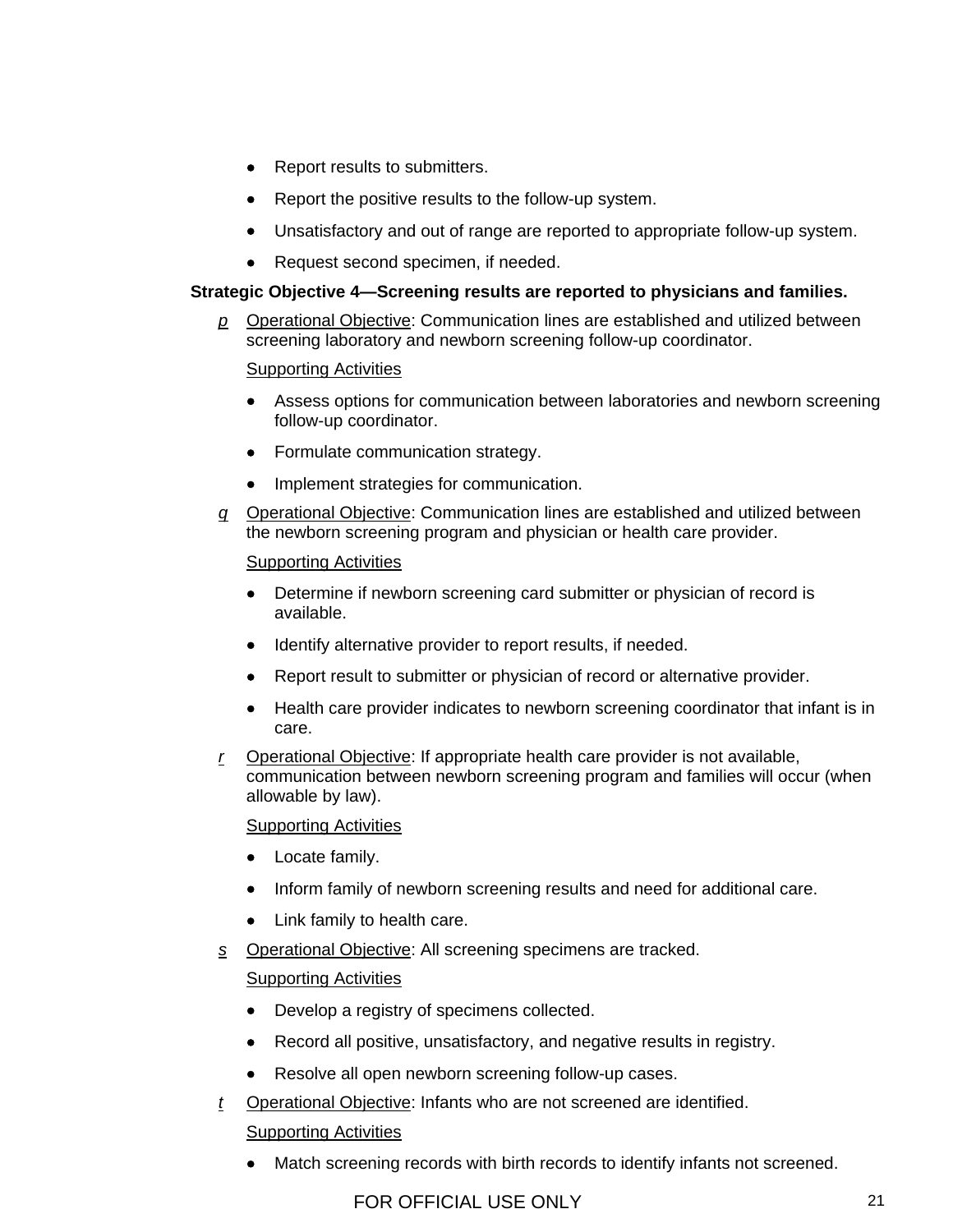• Contact families of infants who did not receive newborn screening.

## **Strategic Objective 5--Positive diagnostic screening results are confirmed.**

- *u* Operational Objective: Appropriate diagnostic testing occurs in a timely way. Supporting Activities
	- Physician of record consults with appropriate sub specialist.
	- Identify indicated diagnostic test(s) and laboratories.
	- Collect and send samples to laboratories.
	- Report diagnostic test results to appropriate health care professionals, sub specialists, or sample submitters.
- *v* Operational Objective: Diagnosis is established.
	- Health care provider and sub specialist confer regarding diagnostic test results and establish diagnosis, as appropriate.
	- Identify and conduct additional diagnostic evaluations, as appropriate.
	- Communicate results to family.
- *w* Operational Objective: Diagnostic testing is tracked.
	- Notify NBS program (follow-up coordinator) of results and diagnosis.

## **Strategic Objective 6—Availability of treatment and management resources is ensured.**

*x* Operational Objective: Appropriate treatment and services are identified for infants with diagnosis.

Supporting Activities

- Appropriate health care provider and sub specialist confer and discuss treatment recommendations and services and discuss with family.
- Provide acute or urgent care, if needed.
- Establish a medical home.
- *y* Operational Objective: Infants with diagnoses receive appropriate multidisciplinary services through an established medical home.

## **Supporting Activities**

- Initiate chronic condition management.
- Initiate co-management between health care provider and sub specialists.
- Refer to community-based organization(s).
- Develop a treatment plan.
- Facilitate access to counseling and social services.
- Facilitate access to medical foods, pharmaceuticals, and devices.
- Establish reimbursement mechanisms for services.

**Strategic Objective 7—Families are educated about newborn screening.**

FOR OFFICIAL USE ONLY 22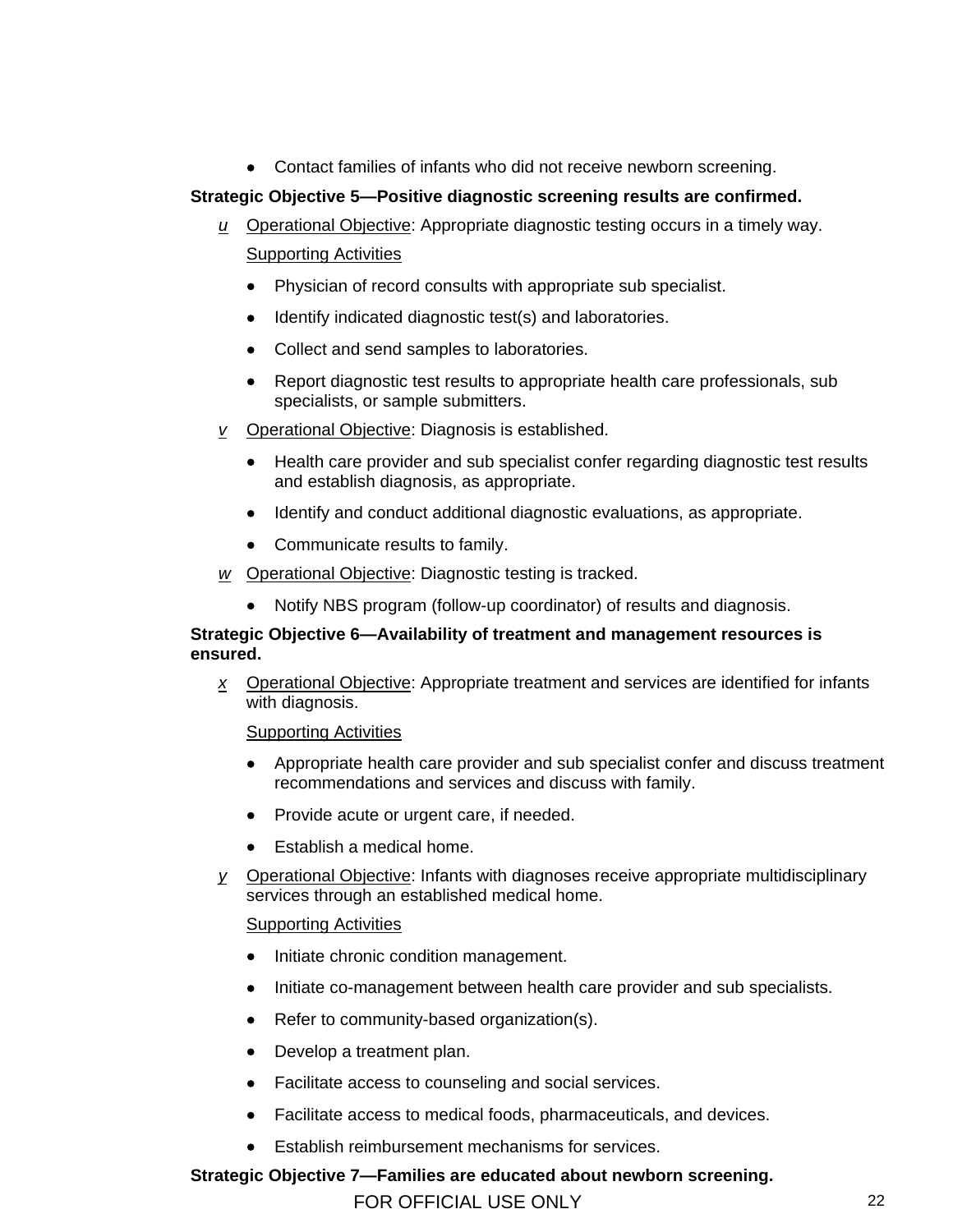*z* Operational Objective: Families of newborns know about the need for newborn screening.

Supporting Activities

- Identify pregnant women and families with newly born babies.
- Deliver information about newborn screening at the time the specimen is obtained.
- Ensure families understand the information.
- *aa* Operational Objective: Families with newborns who are screened know how to obtain newborn screening results.

## Supporting Actions

- Provide families with a contact to screening results.
- Educate families about how to use the link.
- *bb* Operational Objective: Families know what to do in response to newborn screening results.
	- Assist families with appropriate course of action.
	- Provide families information about access to care.

## **Strategic Objective 8—Carry out other activities determined appropriate by the HHS Secretary.**

*cc* Operational Objective: Preparedness issues are identified and addressed for NB S systems.

- Establish and maintain a national blood spot collection card repository communication strategy.
- Establish contingency plans for transfer of care (for affected individuals) from one health care system to another.
- Educate the families about the need for individualized emergency response plans.
- Develop preparedness plans for all components of the NBS program or system.
- Search the NBS contingency plan for instructions to "activate" various mechanisms, and make sure those mechanisms have already been established and are in place.
- Drill or practice the NBS contingency plan.
- Establish communications with local or state EMAC (i.e., each NBS program should establish these communication channels).
- Assess the NBS emergency operations plans that states have developed, and maintain an electronic library of such documents.
- management among states for NBS systems. • Develop the mechanism or ability to assist with information, data, or results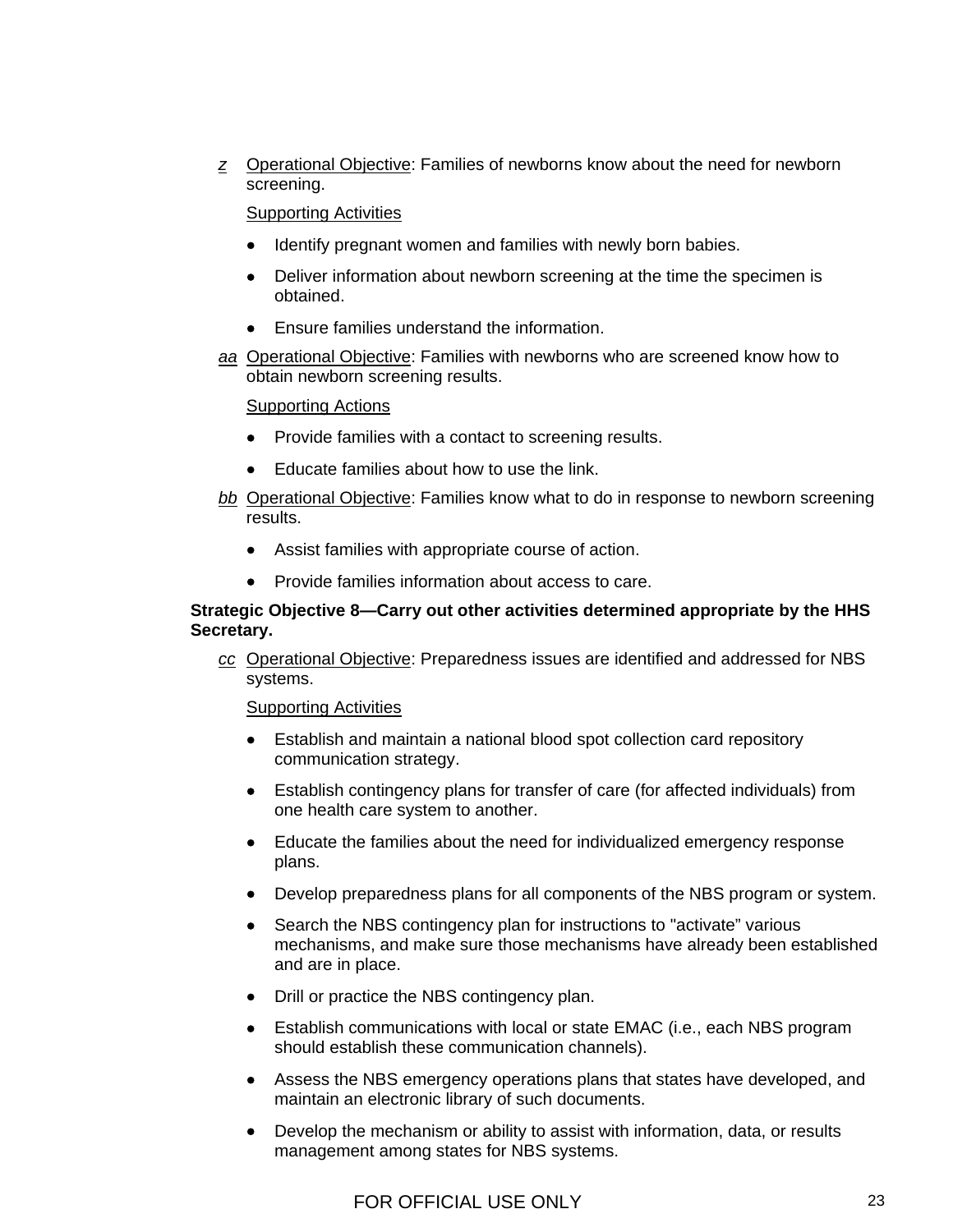- Establish relationships (among jurisdictions) related to mutual aid for NBS systems.
- *dd* Operational Objective: Implementation, maintenance, and validation of the NBS contingency plan are performed by HHS.
- **(6) Demobilization.** Procedures for standing down the plan should be developed and is sues by appropriate state authority (as required).

## **b.** Key HHS Roles and Responsibilities

## *National Disaster Medical Service (NDMS)*

supplemented by state and local medical resources during disasters or major medical emergencies. Medical response is led by HHS, which coordinates the Disaster Medical Assistance Teams that are groups of intermittent federal employees who volunteer to be on a designated team Federalization of the program allows important issues, such as licensure and certification, liability, The NDMS operates out of the Department of Health and Human Services (HHS). The NDMS is for NDMS. Teams of 35 with a range of health and medical skills are typically deployed. compensation, and coverage under the Uniformed Services Employment and Reemployment Rights Act (USERRA) that addresses issues of leave from employment and reemployment.

. As it relates to newborn screening and genetics patients, there are two pediatric teams in NDMS They are primarily generalist pediatricians with limited experience in the management of many of these patients.

#### *Centers for Disease Control and Prevention (CDC)*

nation prepare for and respond to urgent threats to the public's health. OPHPR carries out its mission by emphasizing accountability through performance, progress through public health The Office of Public Health Preparedness and Response (OPHPR) within CDC has primary oversight and responsibility for all programs that comprise CDC's terrorism preparedness and emergency response portfolio. Through an all-hazards approach to preparedness-focusing on threats from natural, biological, chemical, nuclear, and radiological events- OPHPR helps the science, and collaboration through partnerships. CDC also supports a Clinician Outreach and Communication Activity (COCA) that establishes partnerships with national clinician organizations to communicate information about emergency and disaster events.

CDC takes an active role in quality assurance programs for state newborn screening programs and works with the Association of Public Health Laboratories (APHL) in that regard. CDC also provides genetic expertise to states. The key elements in this effort are the National Center for Environmental Health (NCEH) and the National Center on Birth Defects and Developmental Disabilities (NCBDDD).

#### *Health Resources and Services Administration (HRSA)*

HRSA's Maternal and Child Health Bureau (MCHB) oversees the Title V Maternal and Child Health and National Significance grants and Community Integrated Service Systems grants. The largest Services Block Grant, which includes State Formula Block Grants, Special Projects of Regional portion of Title V goes to the states to meet critical challenges in maternal and child health, including:

- Significantly reducing infant mortality and the incidence of handicapping conditions.
- Providing and ensuring access to comprehensive care for women.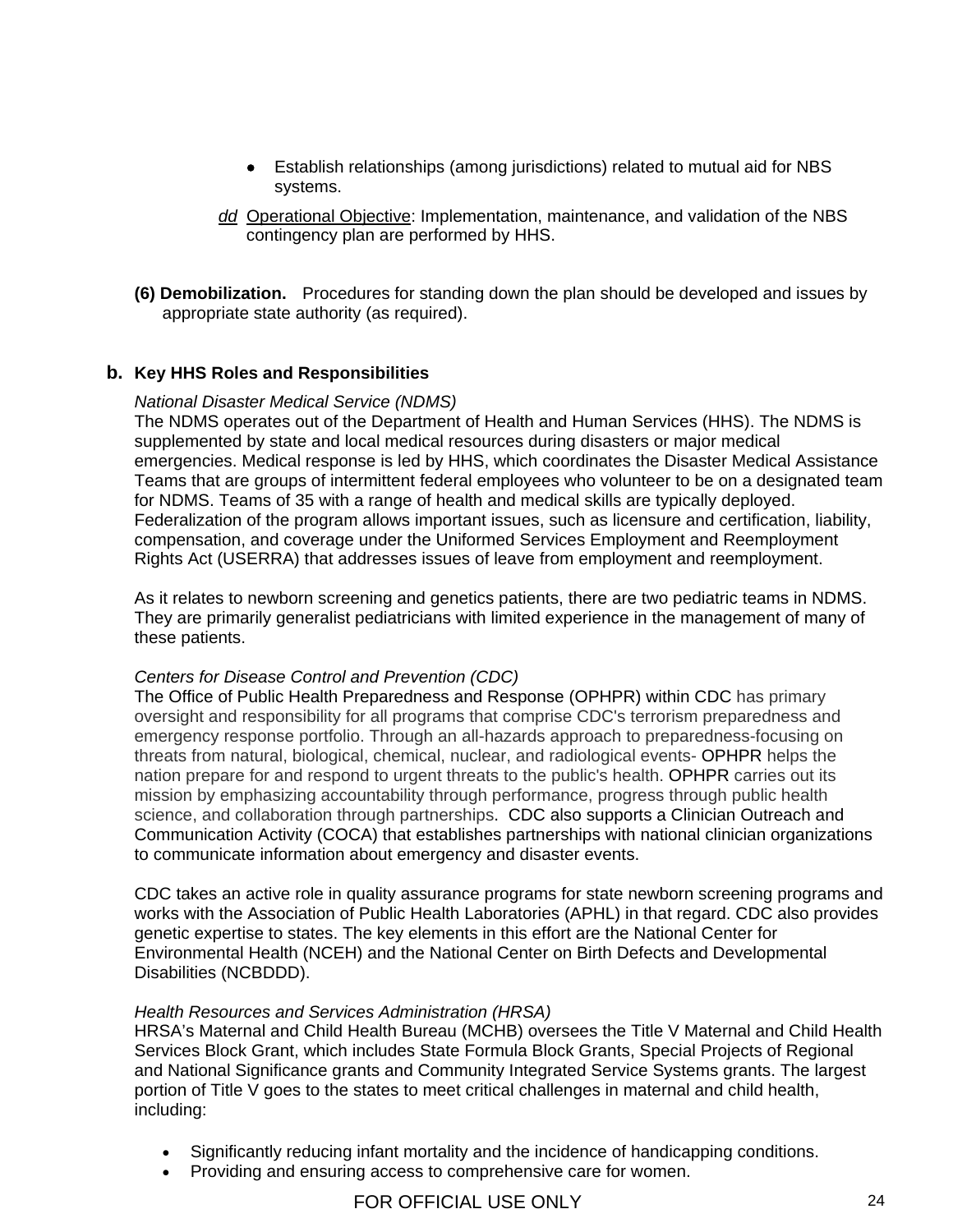- Promoting the health of children by providing preventive and primary care services.
- Increasing the number of children who receive health assessments, diagnostic and treatment services.
- Providing family-centered, community-based, coordinated care for children with special health care needs.

In addition, HRSA/MCHB funds the National Newborn Screening and Genetics Resource Center, associated national coordinating center to improve access to specialty health care services within and a national system of Regional Genetic and Newborn Screening Service Collaboratives with an local communities and to improve the integration of public health, primary care providers, and specialists.

## **c. Common Roles and Responsibilities**

Public health officials are subject to a host of laws and regulations. The following represents roles and responsibilities that should apply across a cross section of all newborn screening partners.

- (1) Establish policies and procedures to ensure continuous performance of critical testing and support activities; and ensure sufficient stock of critical supplies;
- (2) Define the requirements, then identify and prearrange for assistance from alternate states and laboratories, if needed;
- (3) Ensure safety of all laboratory employees and visitors;
- (4) Provide communication and direction to stakeholders;
- (5) Minimize the loss of assets, resources, critical records, and data;
- (6) Reduce or mitigate disruptions to the program's operation;
- (7) Build infrastructure to support a timely recovery;
- (8) Manage effectively the immediate response to the emergency;
- (9) Provide prospective information and education for employees and stakeholders regarding roles and responsibilities during an emergency;
- (10) Maintain, exercise, or audit the COOP at least annually.

## **d. Specific Roles and Responsibilities (**Refer to Appendix B: Responsibilities Matrix).

## **e. State and Local Coordination**

A systems approach recognizes the complexity and the multitude of stakeholders involved in newborn screening programs, including the following: affected infants, children, adults, their families, practitioners, birthing facilities, mail and courier groups, treatment centers, schools, public health officials, legislators, the public, and the importance of effective communication among them. A systems approach also recognizes the great responsibility these programs have to identify affected infants in time to prevent damage and to ensure a seamless coordination of the efforts of many people. It is recognized that appropriate treatment must be available to every affected infant through adulthood and that long-term follow-up is necessary, regardless of geographic location.

diagnosis and treatment. Time is a very important element in this process. The cooperation and timely The overall goal of newborn screening programs is to improve the quality of life of babies through early action by the parents and the medical care provider will help reach the goal of saving babies.

(1) Newborn screening consists of the following five parts:

• Screening— testing of newborns;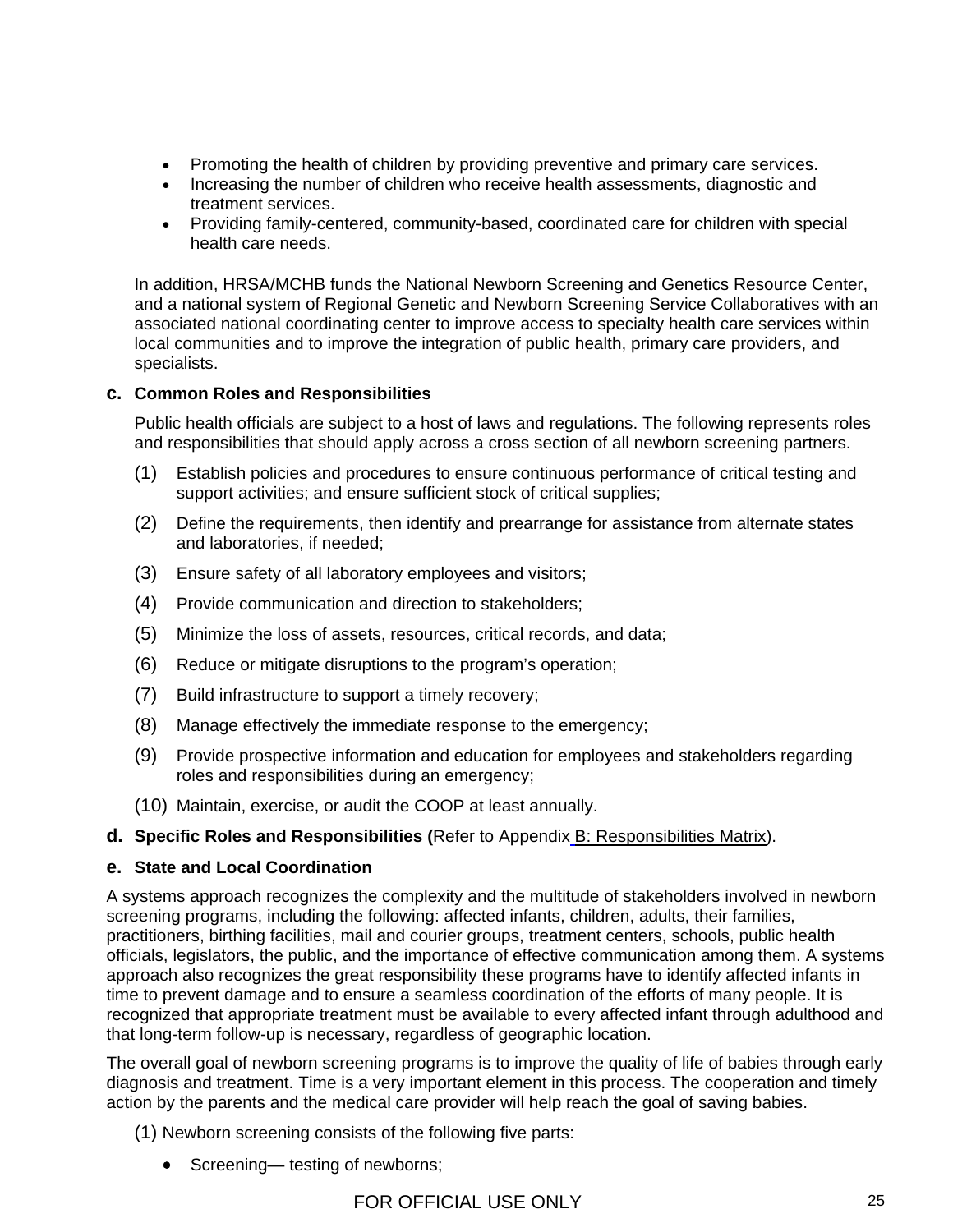- Follow-up— rapid location, follow-up, and referral of the screen-positive infant;
- Diagnosis— evaluation of the infant with a positive screening test to make a definitive diagnosis or exclude the disorder;
- Management— rapid planning and implementation of long-term therapy;
- Evaluation—validation of testing procedures; assessment of the efficiency of follow-up and intervention; and assessment of the benefit to the patient, family, and society.
- (2) Newborn screening needs to be done at least 24 hours after birth and before the baby is 5 days of age. Before the baby leaves the hospital, a few drops of blood should be taken, preferably from the baby's heel. The blood sample should then be sent to the newborn screening laboratory. If the baby is not born in a hospital, the midwife, doctor, or local health department should help to collect the blood sample before the baby reaches 5 days of age.

(3) It is incumbent on state authorities to coordinate the various aspects required to ensure continuity of newborn screening, including MOU/MOAs, regional compacts, EMAC, and COOP.

(4) To identify alternative laboratories, for outsourcing or relocating, many questions need to be considered. Examples include the following questions:

- What core functions need to be transferred to the alternate laboratory?
- What are the test volumes that will need to be accommodated?
- Is the alternative laboratory's capacity for the function sufficient?
- What resources are needed to conduct the core functions transferred?
- Will the alternative laboratory receive specimens or samples directly?
- Will the alternative laboratory retain or return the tested specimens?
- What test methods will the alternative laboratory use?
- How will the test results be reported (e.g., electronically, telephone, paper)?
- What will be expected turn-around times for acquiring laboratory results?
- How will the specimens or samples be transported to the laboratory?
- Does the alternative laboratory have the required certifications?
- Does the alternative laboratory have the necessary security?
- Is the alternative laboratory a member of the Laboratory Response Network (LRN) and/or registered with the Select Agent Program?
- Can chain-of-custody of samples or specimens be maintained?
- Are there liability issues to address?
- Are there any risks to using a particular alternative laboratory?
- What are the advantages or disadvantages of using a particular laboratory?
- What financial arrangements will be necessary?
- Is the availability of the alternative laboratory limited by length of time?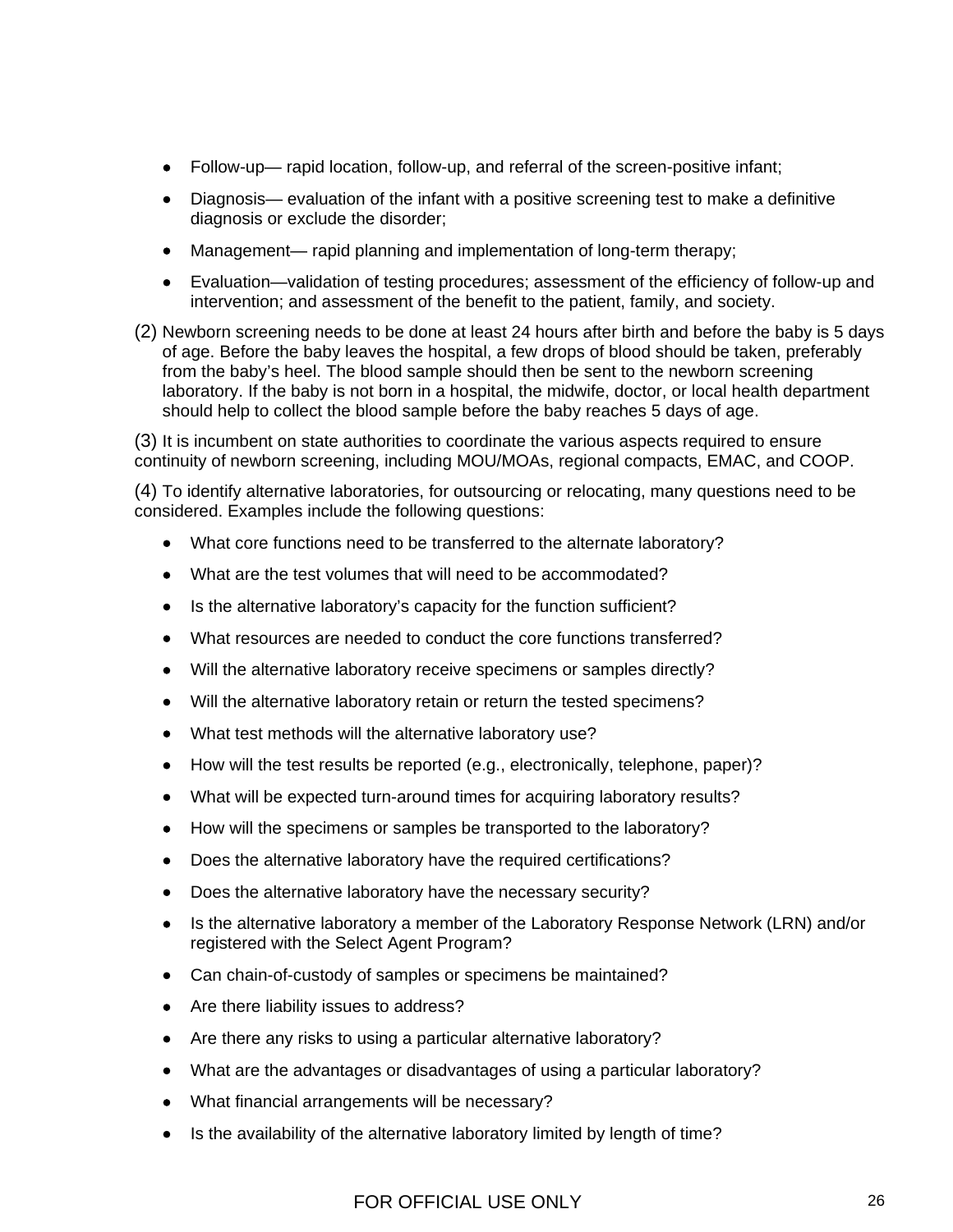- f. Non-Governmental Organizations (NGO) coordination requirements. To Be Published, as required.
- g. Private sector coordination requirements. To Be Published, as required.
- **h. Key federal decisions.** To Be Published, as required.
- **i.** Actions required and prohibited of the federal government. To Be Published, as required.
- **j.** Director's Critical Information Requirements (DCIRs).

The CDC Director's and HRSA Administrator's Critical Information Requirements (DCIRs) are used as criteria or triggers to determine what information should to be communicated to CDC and HRSA leadership to assist in making critical decisions regarding both agencies' preparation for and response to an emergency. If one of the DCIRs is met it may trigger an increased level of awareness, increased contact with partners, event-specific planning, or initiation of and response activities. The DCIRs applicable to newborn screening include:

- (1) Report significant disruptions to state or regional newborn screening capabilities.
- (2) Report any requests for CDC or HRSA assets or assistance in coordinating newborn screening in the event of a public health emergency.
- (3) Report any significant disruptions in the availability of newborn screening treatment and management resources.
- (4) Report any requests made by the HHS Secretary regarding execution of newborn screening activities.
- (5) Report any abnormal trends from newborn screening results.

## **. ADMINISTRATION, RESOURCES AND FUNDING IV**

- **a. Administration.** To Be Published, as required.
- **b. Resources**
	- (1) **Concept of logistics support**. To Be Published, as required.
		- **Logistics management**. To Be Published, as required.
		- **Prepositioned resources**. To Be Published, as required.
- **c. Funding**

Financing of back-up services is an additional area to consider in the development of emergency preparedness contingency plans. Costs must be tracked, purchasing requirements met, invoicing systems agreed to, and mechanisms agreed on for payment for services. Methods through which back-up diagnostic and clinical service providers can be reimbursed also should be considered during the development of a state contingency plan.

## **V. OVE RSIGHT, COORDINATION, AND COMMUNICATIONS**

## **a. Oversight**

Legal issues: Numerous legal issues have to be considered in developing a contingency plan for all resources or capabilities can be managed locally or whether additional resources or capabilities newborn screening emergency preparedness. The magnitude of the disaster may impact whether are required that are not managed locally (e.g. resources and capabilities provided via EMAC.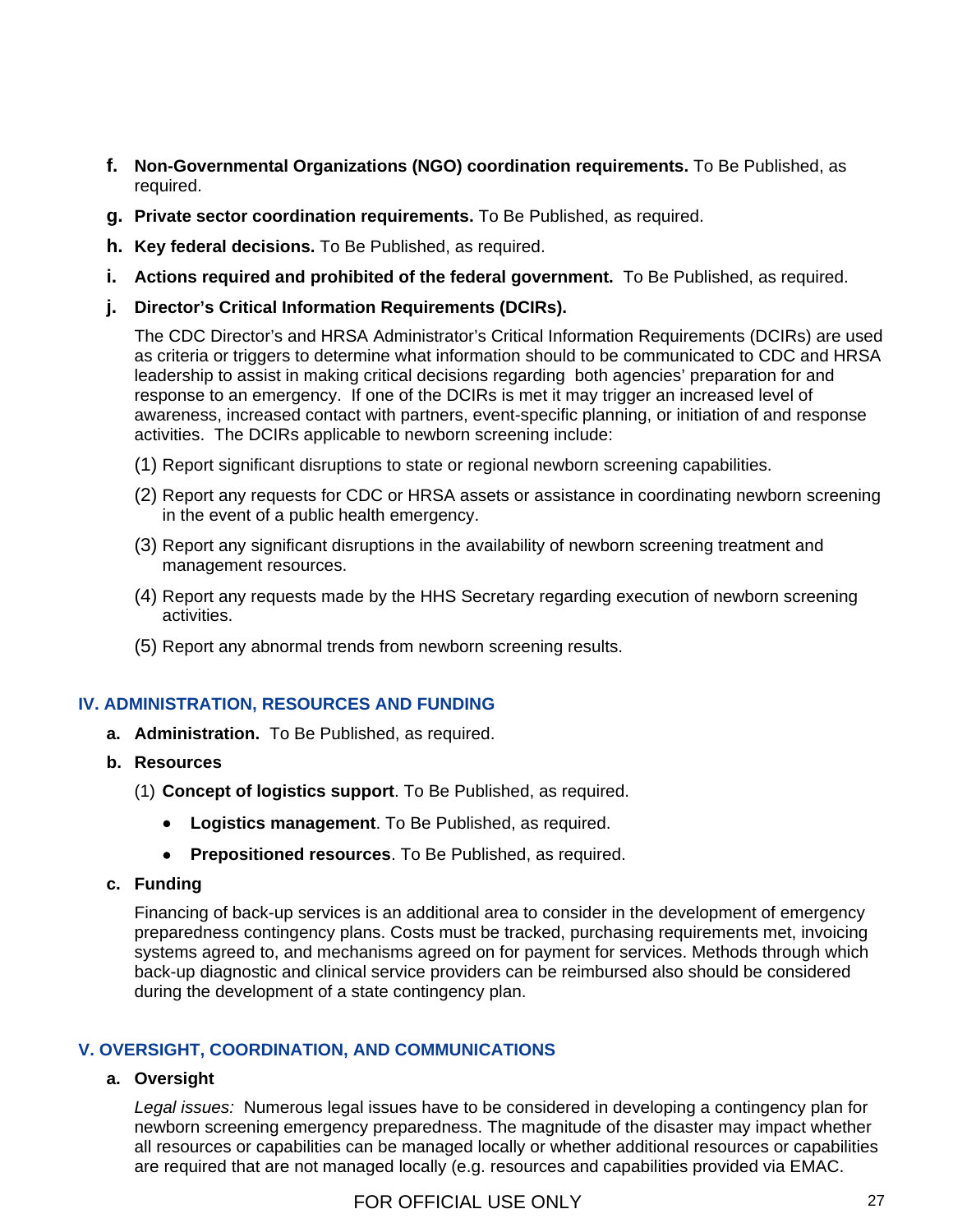Memos of understanding with those involved in providing backup services, interstate compacts, and other agreements can cover issues, such as medical licensing, which state's rules cover return and storage of materials, malpractice and liability of responders, and other factors.

## **b. Coordination**

Pre-event Planning and Exercises: Contingency plans are only as good as the preparation to employ them. They should be reviewed periodically and, where possible, they should be practiced. Areas for improvement can be identified through exercises or experience gained through prior emergencies. Given the wide range of potential types of emergency situations and variability in forewarning, redundancy becomes increasingly important. Everyone with an interest in newborn screening programs, including patients, providers and their institutions, and emergency responders must assume overlapping responsibility for the continuation of all aspects of the program.

Periodic conferences that discuss details of newborn screening contingency plans, MOU/MOAs, are highly beneficial tools to maintain attention on these plans and allow for periodic updates as needs or situations warrant.

- c. Communications. Effective newborn screening communications support involves addressing issues that arise during the course of normal operations and planning, as well as COOP. Recommendations for consideration and inclusion include the following:
	- (1) Define or establish a newborn screening emergency response system.
		- (a) Establish an incident command system.
		- (b) Define the chain of command.
		- (c) Identify a record keeper for events.
		- (d) Identify contacts and establish a relationship with:
			- Manufacturer or supplier;
			- APHL;
			- AMCHP;
			- ASTHO;
			- Other states;
			- Alternate laboratories;
			- Other partners and stakeholders.
		- (e) Define a call-back system for in-house staff, partners, and stakeholders.
		- (f) Test the system at least annually.
		- (g) Review and update the system at least semiannually.
		- (h) Modes of communication:
			- 1 Telephones with e-mail.
				- Landlines
				- Cell
				- Satellite
			- $2$  Trunked communication system— computer controlled radio system.

# FOR OFFICIAL USE ONLY 28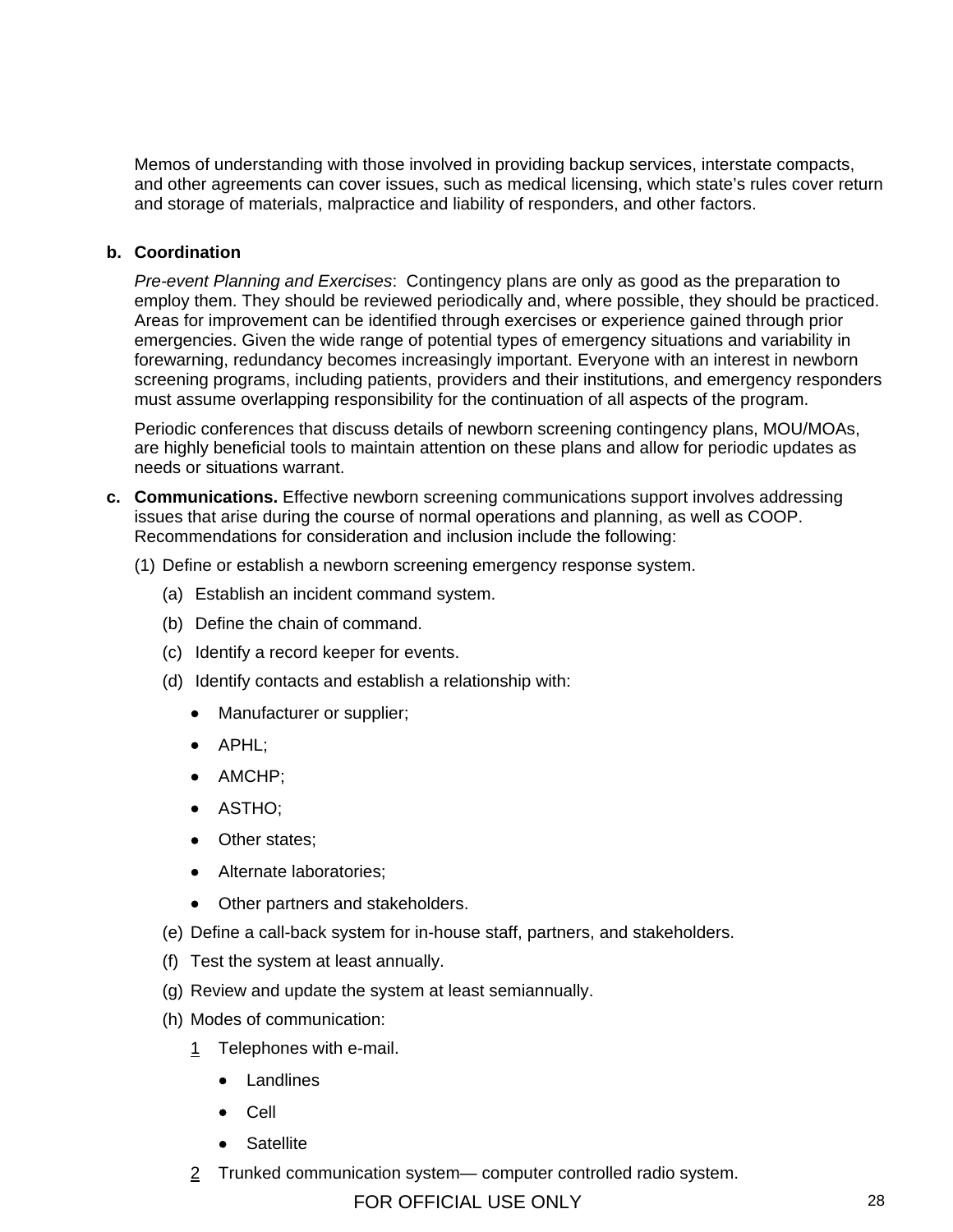- 3 Courier.
- 4 Alternate communication systems.
- (2) *Communication in an emergency situation*. Communication is a critical need during emergen cy situations. State programs should take the lead in raising public awareness regarding newborn screening. Specimen tracking, referral coordination, and diagnostic confirmation are just some of the critical communications tasks that may become more complex to accomplish efficiently various entities involved in emergency preparedness can be useful, and the development of and effectively in an emergency situation. Patients may be seeking services and provider groups may be attempting to reconnect among themselves and other providers. Websites at multiple locations with critical information about program plans, and contact information for the centralized communication hotlines also can be useful. Among the options available for direct communication include:
	- (a) Cellular telephones, if operational;
	- (b) Voice-Over-Internet Protocols (VOIP) allows phones and computers to communicate;
	- (c) Video conferencing equipment allows for communication and sharing of images and files, as well as the direct delivery of care through tele-health systems;
	- (d) Satellite-based communication systems provide a valuable back-up means of ensuring communication;

Regardless of the communication strategy chosen, mechanisms for maintaining their power source should be available.

- (3) Communications 'Go Pack'. In the event of an emergency that requires the implementation of the COOP, access to the public health laboratory building may be impossible. Important data located on the laboratory's servers may not be available for hours or days. Therefore, it is essential that any critical data needed for activation of the COOP be stored at an off-site location for ready access. To store these data, a "go-pack" should be prepared and kept in an easily accessible location. This pack should contain all of the necessary documents to activate and implement the COOP. In addition to a hard copy of the COOP, it should also be stored electronically on a USB flash drive. In addition to the Plan, the pack should contain the necessary contact information for all of the staff, clients, couriers, alternate laboratories, vendors, and emergency management personnel, among others. It should also have key contact information for APHL, CDC, and HRSA, as well as any relevant standard operating procedures needed to carry out COOP activities. To ensure availability, this information may also be stored on a secure external Website.
- information and guidance. Among those that need to be contacted by the notification team are the following: (4) *Implementation of the COOP.* Implementation requires immediate activation of the COOP "notification team" to contact all key individuals and groups to provide them with essential
	- All required response teams.
	- Agency's Health Officer.
	- State epidemiologist.
	- State Title V MCH Director.
	- All impacted agency leaders.
	- All laboratory staff.
	- All newborn screening program staff.

FOR OFFICIAL USE ONLY 29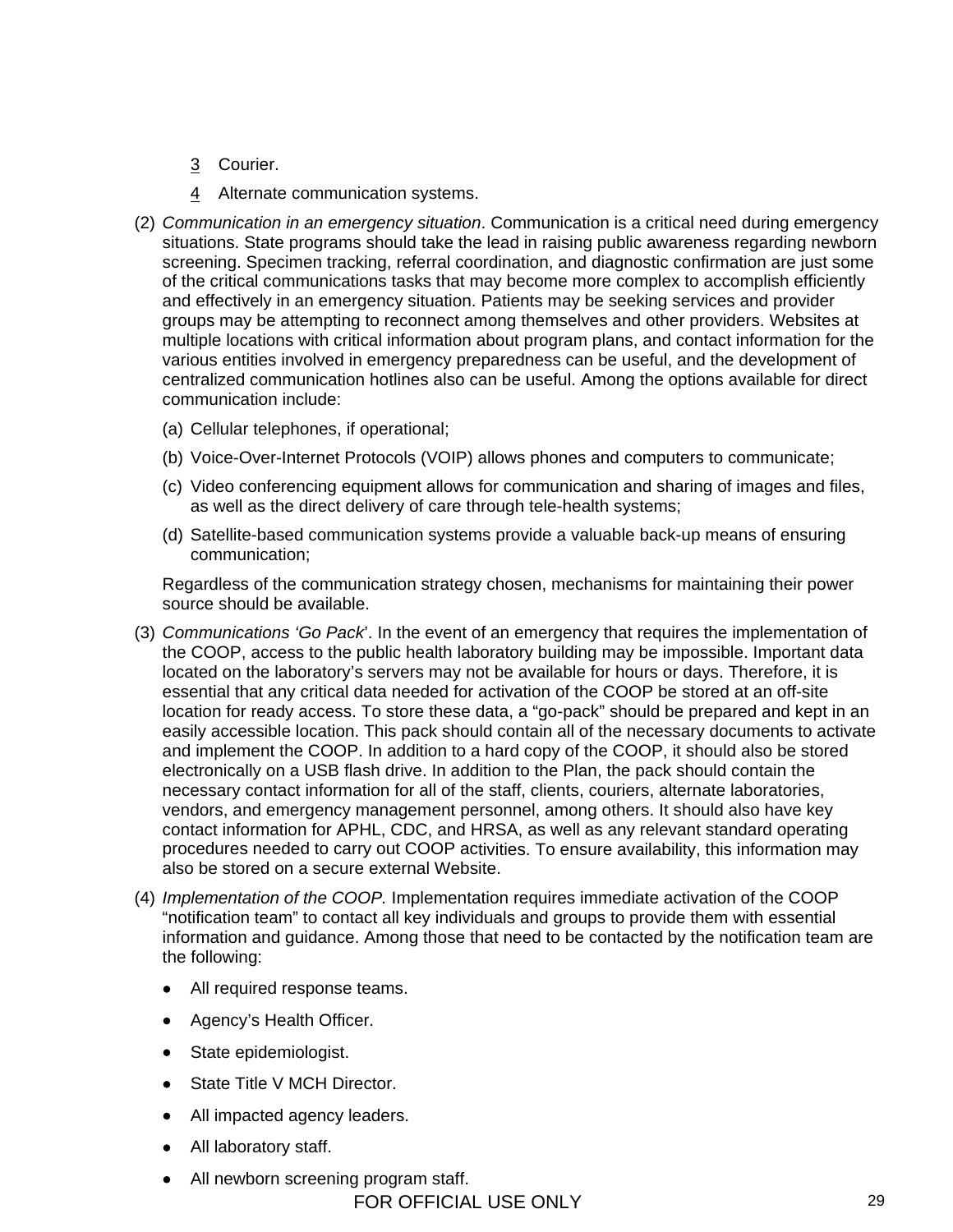- All impacted submitters of samples and specimens.
- All alternative laboratories and newborn screening programs that may be required to assume core functions.

## **Appendices:**

- **A. Funding Issues (To Be Published, as required)**
- **B. Responsibilities Matrix**
- **C. Model Memorandum of Understanding**
- **D. Newborn Screening Program Response Network (To Be Published, as required)**
- **E. Nongovernmental Organizations (NGOs) (To Be Published, as required)**
- **F. Public Affairs (To Be Published, as required)**
- **G. Acronyms**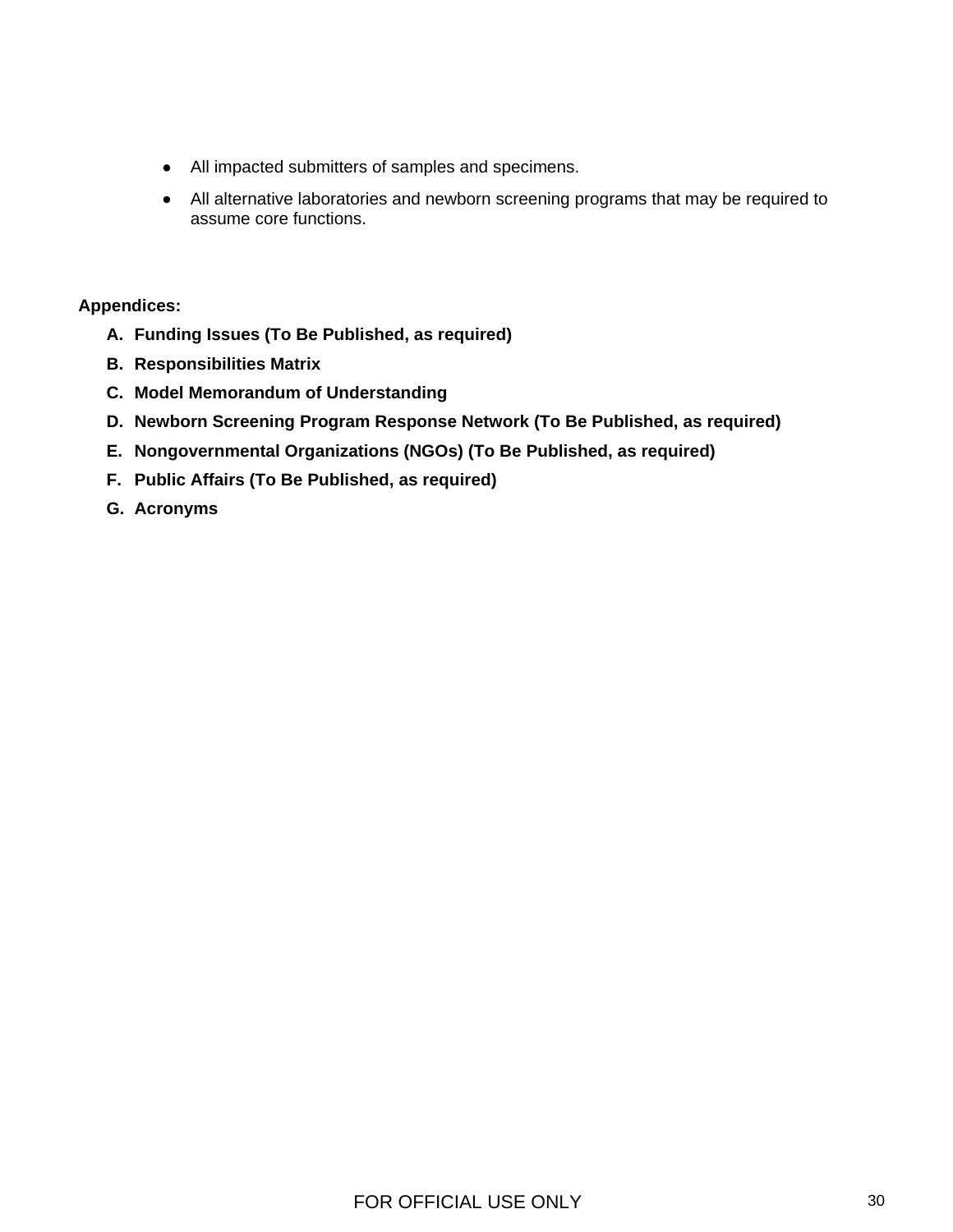#### **APPENDIX B - RESPONSIBILITIES MATRIX**



<span id="page-30-0"></span>FOR OFFICIAL USE ONLY 31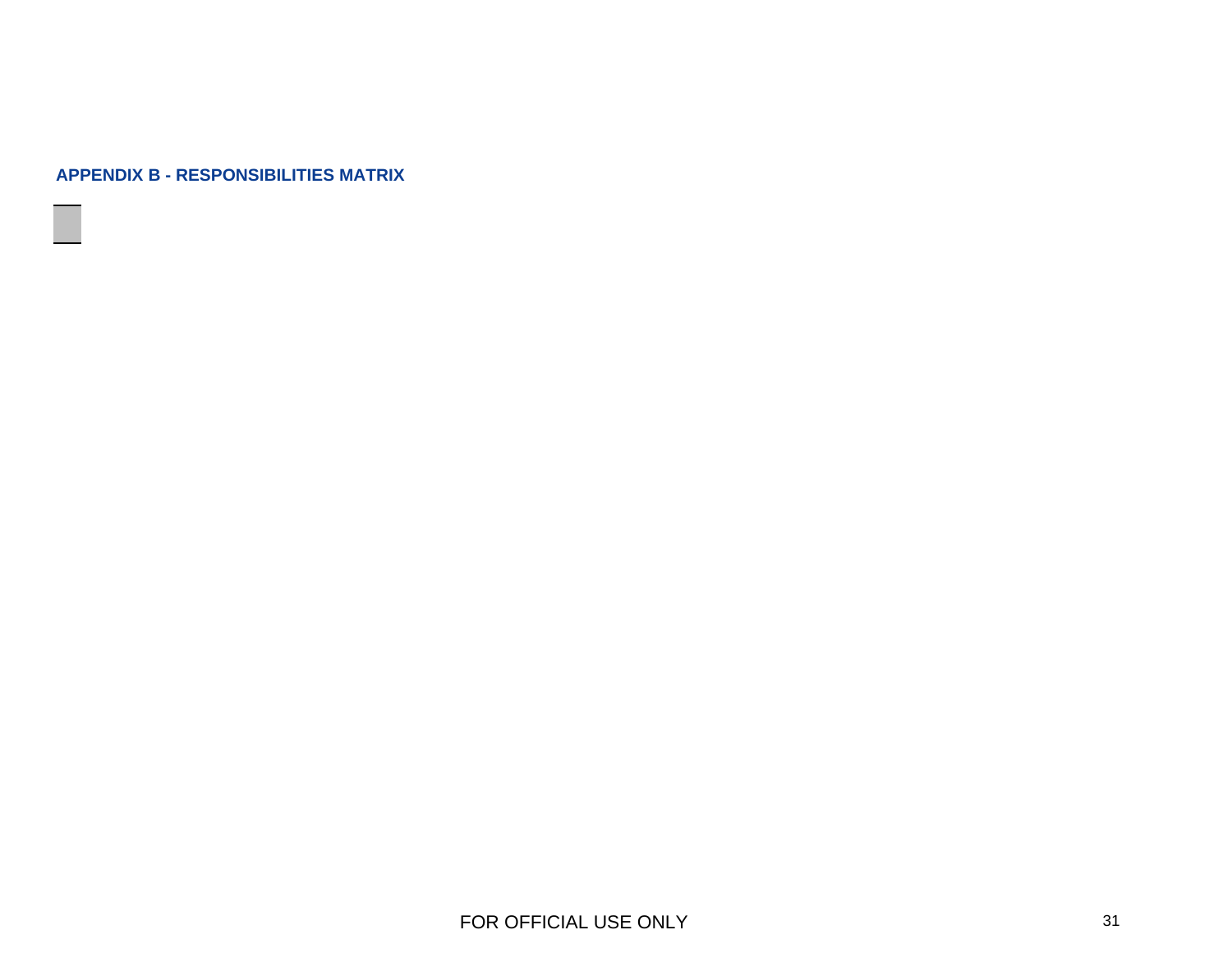| #1                                             | Strategic Objective Operational Objective                                                                                                                                                                                                          | Activity                                                                                                                                                                                                                                                                                                                                                                                              | <b>Responsible Entity</b><br>(State)                                                                     | <b>Responsible Entity</b><br>(Local)                                                                                                                                                                                                                                                                                                                                                                               |
|------------------------------------------------|----------------------------------------------------------------------------------------------------------------------------------------------------------------------------------------------------------------------------------------------------|-------------------------------------------------------------------------------------------------------------------------------------------------------------------------------------------------------------------------------------------------------------------------------------------------------------------------------------------------------------------------------------------------------|----------------------------------------------------------------------------------------------------------|--------------------------------------------------------------------------------------------------------------------------------------------------------------------------------------------------------------------------------------------------------------------------------------------------------------------------------------------------------------------------------------------------------------------|
| Specimens are<br>collected and<br>transported. | 1. NSQAP-certified blood spot collection cards with the<br>ability to capture appropriate demographics that also allow for use by any U.S. newborn screening program.<br>follow-up are available for use by any U.S. newborn<br>screening program. | 1. Notify a repository of blood spot collection cards<br>2. Facilitate redistribution of locally available cards<br>until supplies are exhausted.<br>3. Activate national repository to deliver cards in<br>anticipation of local supplies being depleted.<br>4. Facilitate distribution of cards to jurisdiction.<br>5. Facilitate distribution of cards to collection points.                       | State Health<br>Official:<br>Newborn Screening<br>Program Director                                       | 1. Newborn screening program, in<br>accordance with jurisdictional rules;<br>jurisdictional health official or<br>designee.<br>2. Newborn screening program.<br>3. Newborn screening program, in<br>accordance with jurisdictional rules;<br>jurisdictional health official or<br>designee.<br>4. Newborn screening program;<br>APHL.<br>5. Newborn screening program; state<br>hospital preparedness coordinator. |
|                                                | 2. Other materials required for blood spot collection are<br>available.                                                                                                                                                                            | 1. Ensure availability at hospitals and other potential State Health<br>collection sites of materials required for blood spot<br>collection including lancets, alcohol pads, and<br>packaging.                                                                                                                                                                                                        | Official:<br>Program Director;<br>State Hospital<br>Preparedness<br><b>Director</b>                      | 1. Hospitals and other potential<br>collection sites and the state hospital<br>Newborn Screening preparedness coordinator.                                                                                                                                                                                                                                                                                         |
|                                                | 3. A valid, adequate, or satisfactory blood spot specimen<br>has been collected from all newborns before leaving the<br>birthing facility.                                                                                                         | 1. Train medical professionals who may be involved State Health<br>in dried blood spot (DBS) collection.<br>2. Collect appropriate specimens.<br>3. Record accurate demographics (to allow<br>complete screening, including follow-up).<br>4. Maintain a log at the collection site of all DBS<br>specimens collected or refused.<br>5. Forward completed and dried specimen to<br>shipping location. | Official:<br>Newborn Screening<br>Program Director;<br>State Hospital<br>Preparedness<br><b>Director</b> | 1. Hospitals and other potential<br>collection sites.<br>2. Hospitals and other potential<br>collection sites.<br>3. Hospitals and other potential<br>collection sites.<br>4. Hospital and other potential<br>collection sites.<br>5. Hospital and other potential<br>collection sites.                                                                                                                            |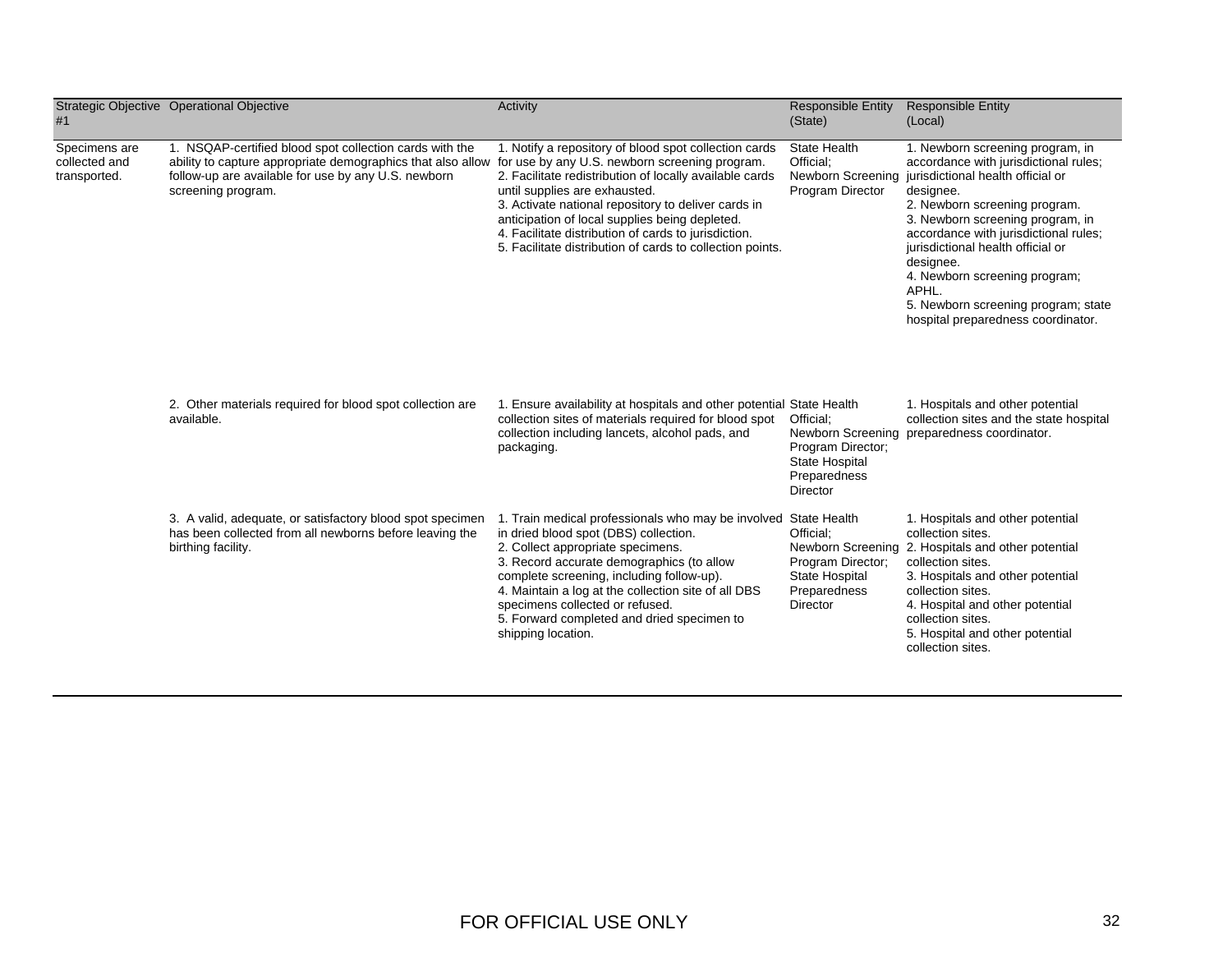| <b>Strategic Objective #2</b>                                                    | <b>Operational Objective</b>                                                                             | <b>Activity</b>                                                                                                                                                                                                                                                                                                                                             | <b>Responsible Entity</b><br>(State)                                                                           | <b>Responsible Entity</b><br>(Local)                                                                                                                                                                                                                                                                                                                                                             |
|----------------------------------------------------------------------------------|----------------------------------------------------------------------------------------------------------|-------------------------------------------------------------------------------------------------------------------------------------------------------------------------------------------------------------------------------------------------------------------------------------------------------------------------------------------------------------|----------------------------------------------------------------------------------------------------------------|--------------------------------------------------------------------------------------------------------------------------------------------------------------------------------------------------------------------------------------------------------------------------------------------------------------------------------------------------------------------------------------------------|
| Specimens are shipped to the<br>designated newborn screening<br>laboratory site. | 1. Specimens are shipped to the<br>appropriate laboratory within 24 hours of<br>collection.              | 1. Assess situation and the operational status<br>of laboratories and transport system.<br>2. Make decision about which laboratory to<br>use.<br>3. Ship to primary laboratory, if available; ship<br>to secondary or tertiary laboratories, when<br>necessary.<br>4. Notify courier of any special pick-up or<br>delivery issues (e.g., timing, location.) | State Health Official:<br>Newborn Screening<br>Program Director                                                | 1. Newborn screening programs; hospital<br>preparedness coordinator.<br>2. Jurisdictional health official or designee;<br>newborn screening programs.<br>3. Hospital and other potential collection<br>facilities.<br>4. Newborn screening program.                                                                                                                                              |
|                                                                                  | 2. Specimens en route to potentially<br>impacted labs are redirected to alternate<br>labs.               | 1. Notify courier of any special pick-up or<br>delivery issues.<br>2. Contact transport system provider and<br>execute change of address.                                                                                                                                                                                                                   | State Health Official:<br>Newborn Screening<br>Program Director                                                | 1. Newborn screening programs.<br>2. Newborn screening programs; potentially<br>impacted laboratory.                                                                                                                                                                                                                                                                                             |
|                                                                                  | 3. Missing specimens (including those<br>not shipped) are recognized, and a new<br>specimen is obtained. | 1. Identify missing specimens.<br>2. Locate the baby.<br>3. Collect a second specimen.<br>4. Utilize Public Service Announcements<br>(PSAs) to aid in advising parents of babies<br>affected by the incident.                                                                                                                                               | State Health Official;<br>Newborn Screening<br>Program Director;<br>State Hospital<br>Preparedness<br>Director | 1. Hospitals and other potential collection<br>facilities, newborn screening programs, health<br>care provider, parents.<br>2. Hospitals and other potential collection<br>facilities, newborn screening programs, health<br>care provider, parents.<br>3. Hospitals and other potential collection<br>facilities.<br>4. Newborn screening program (as part of the<br>Joint Information System). |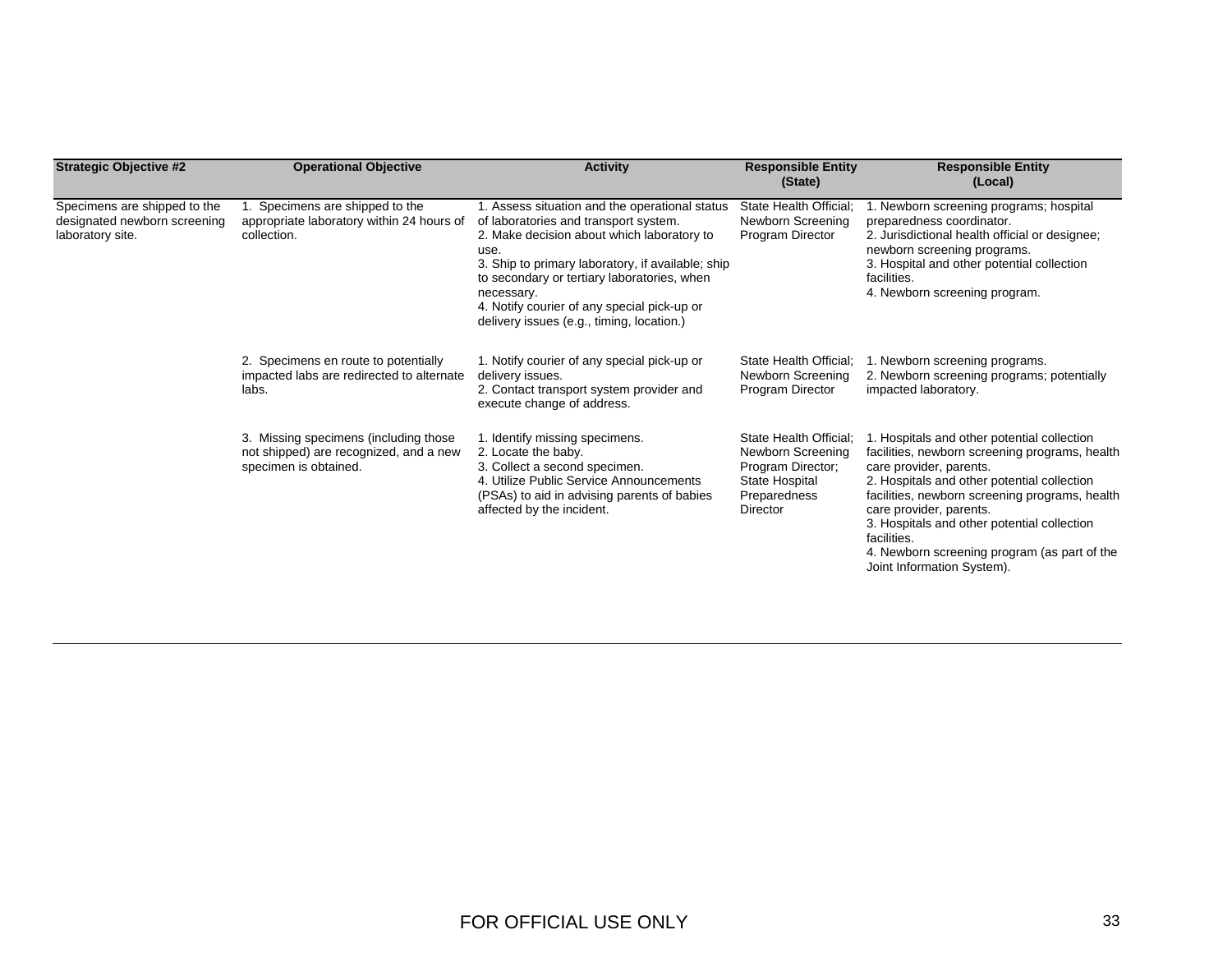| <b>Strategic</b><br>Objective #3 | <b>Operational Objective</b>                                                              | <b>Activity</b>                                                                                                                                                                                                                                                                                                                                            | <b>Responsible Entity</b><br>(State)                            | <b>Responsible Entity</b><br>(Local)                                                                                                                                                                                                                                                                                                                                                |
|----------------------------------|-------------------------------------------------------------------------------------------|------------------------------------------------------------------------------------------------------------------------------------------------------------------------------------------------------------------------------------------------------------------------------------------------------------------------------------------------------------|-----------------------------------------------------------------|-------------------------------------------------------------------------------------------------------------------------------------------------------------------------------------------------------------------------------------------------------------------------------------------------------------------------------------------------------------------------------------|
| Specimens are<br>processed.      | 1. Situation is assessed.                                                                 | 1. Assess facilities, supplies, utilities, staff, informatics, supply<br>chain, transport systems, safety issues or working environment,<br>and communication systems.<br>2. Assess potential duration of interruption of lab capacity or<br>service.<br>3. Document assessment.                                                                           | State Health Official;<br>Newborn Screening<br>Program Director | 1. Newborn screening lab.<br>2. Newborn screening lab.<br>3. Newborn screening lab.                                                                                                                                                                                                                                                                                                 |
|                                  | are secured.                                                                              | 2. Integrity of specimens and records 1. Evaluate potential risk to specimens and records.<br>2. Take appropriate corrective actions to ensure integrity of<br>specimens and records.<br>3. Make a record of damaged or compromised specimens and<br>records.                                                                                              | State Health Official:<br>Newborn Screening<br>Program Director | 1. Newborn screening lab.<br>2. Newborn screening lab and newborn<br>screening program.<br>3. Newborn screening lab and newborn<br>screening program.                                                                                                                                                                                                                               |
|                                  | 3. Repairs are made as indicated, if<br>possible, to preserve or restore<br>capacity.     | 1. Contact vendors, tech support, facilities, maintenance to<br>determine if emergency repair support is available.<br>2. Estimate time required to complete repairs.<br>3. Initiate repairs, as feasible<br>4. Maintain a record of any repairs made.                                                                                                     | State Health Official:<br>Newborn Screening<br>Program Director | 1. Newborn screening lab.<br>2. Newborn screening lab.<br>3. Newborn screening lab.<br>4. Newborn screening lab.                                                                                                                                                                                                                                                                    |
|                                  | 4. Decision is made regarding<br>whether additional or alternative<br>capacity is needed. | 1. Make a timely judgment whether existing resources are<br>sufficient or if a back-up lab is needed.<br>2. Identify the appropriate resources that are needed to achieve<br>capacity.                                                                                                                                                                     | State Health Official;<br>Newborn Screening<br>Program Director | 1. Newborn screening lab and newborn<br>screening program.<br>2 Newborn screening lab and newborn<br>screening program.                                                                                                                                                                                                                                                             |
|                                  | 5. If additional capacity is needed,<br>seek assistance or activate back-up<br>plan.      | 1. Contact APHL and NNSGRC.<br>2. Decide whether to activate EMAC.<br>3. Identify and contact back-up lab.<br>4. Establish disorder panel needs.<br>5. Identify and address or resolve major algorithm, IT, and<br>methodological or protocol differences.<br>6. Ensure that the back-up laboratory is CLIA-approved and<br>participates in the CDC NSQAP. | State Health Official;<br>Newborn Screening<br>Program Director | 1. Newborn screening lab.<br>2. Newborn screening lab and newborn<br>screening program or jurisdictional public<br>health official or designee.<br>3. Newborn screening lab.<br>4. Newborn screening lab and newborn<br>screening program or back-up lab.<br>5. Newborn screening lab and newborn<br>screening program or back-up lab.<br>6. Newborn screening lab and back-up lab. |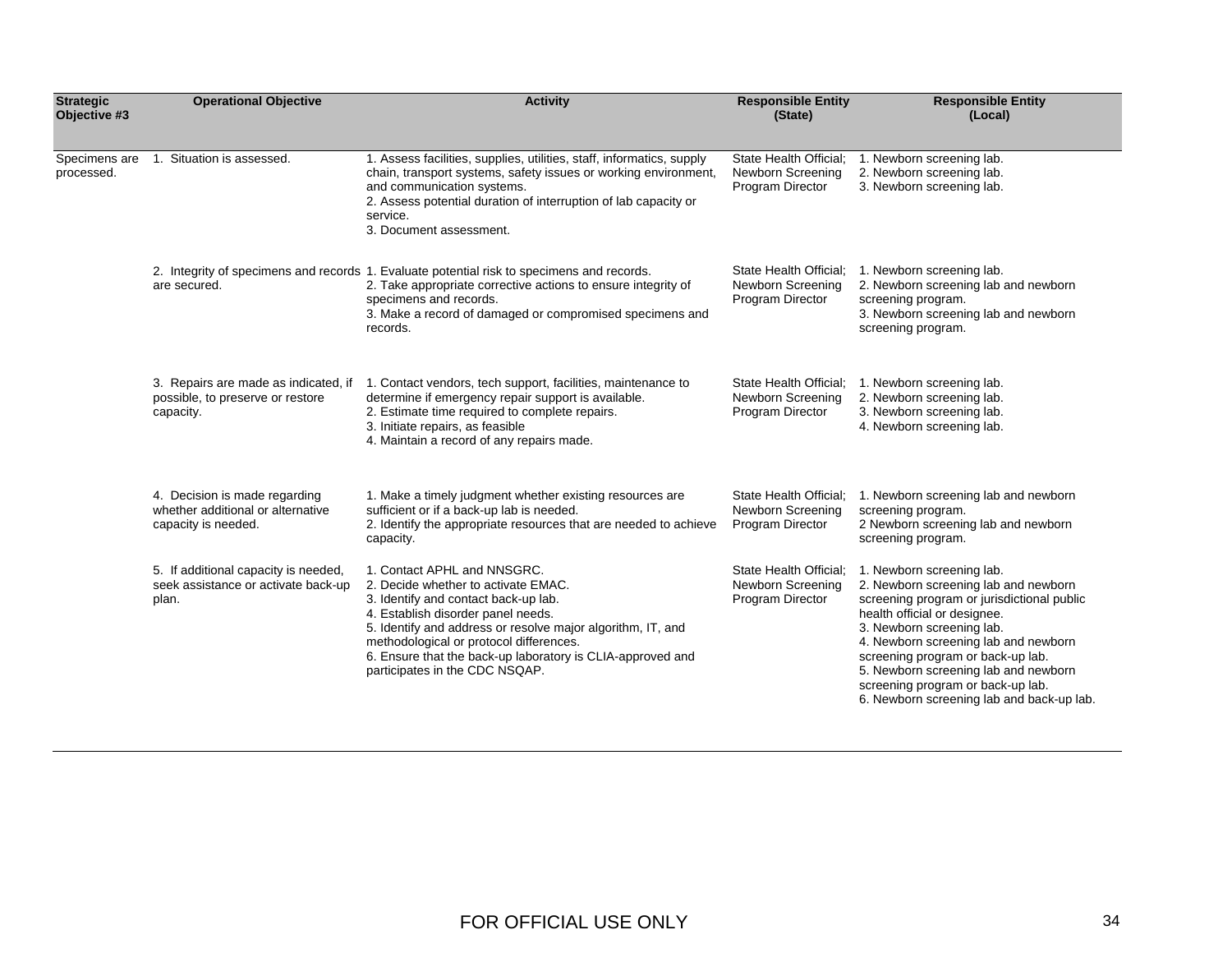| <b>Strategic Objective</b><br>#3 (continued) | <b>Operational Objective</b>                                                                                  | <b>Activity</b>                                                                                                                                                                                                                                                           | <b>Responsible Entity</b><br>(State)                            | <b>Responsible Entity</b><br>(Local)                                                                                                                                                                                                    |
|----------------------------------------------|---------------------------------------------------------------------------------------------------------------|---------------------------------------------------------------------------------------------------------------------------------------------------------------------------------------------------------------------------------------------------------------------------|-----------------------------------------------------------------|-----------------------------------------------------------------------------------------------------------------------------------------------------------------------------------------------------------------------------------------|
|                                              | 6. Appropriate internal and external stakeholders<br>(including personnel) are notified.                      | 1. Notify personnel according to internal<br>procedures.<br>2. Notify external stakeholders, including<br>the public as needed.                                                                                                                                           | State Health Official;<br>Newborn Screening<br>Program Director | 1. Newborn screening lab and newborn<br>screening program.<br>2. Newborn screening lab and newborn<br>screening program or back-up lab.                                                                                                 |
|                                              | 7. A record of all dried blood spot (DBS) specimens<br>sent to and received by the back-up lab is maintained. | 1. All entities submitting specimens keep a<br>log of specimens submitted.<br>2. All entities receiving specimens keep a<br>log of specimens received.<br>3. When possible or as feasible, compare<br>records of transported specimens.<br>4. Identify missing specimens. | State Health Official;<br>Newborn Screening<br>Program Director | 1. Submitting entities.<br>2. Back-up labs.<br>3. Newborn screening program and<br>newborn screening lab or back-up lab.<br>4. Newborn screening lab or back-up lab.                                                                    |
|                                              | 8. A system at the back-up lab for managing external<br>specimens from routine collections is activated.      | 1. Back-up labs sort external specimens.                                                                                                                                                                                                                                  | State Health Official;<br>Newborn Screening<br>Program Director | 1. Back-up labs.                                                                                                                                                                                                                        |
|                                              | 9. Specimens are analyzed and results are reported.                                                           | 1. Analyze specimens.<br>2. Report results to submitters.<br>3. Report the positive results to the follow-<br>up system.<br>4. Unsatisfactory and out of range are<br>reported to appropriate follow-up system.<br>5. Request second specimen, if needed.                 | State Health Official;<br>Newborn Screening<br>Program Director | 1. Back-up labs.<br>2. Back-up lab; newborn screening<br>program.<br>3. Back-up lab; newborn screening<br>program.<br>4. Back-up lab; newborn screening<br>program.<br>5. Back-up lab; follow-up program;<br>newborn screening program. |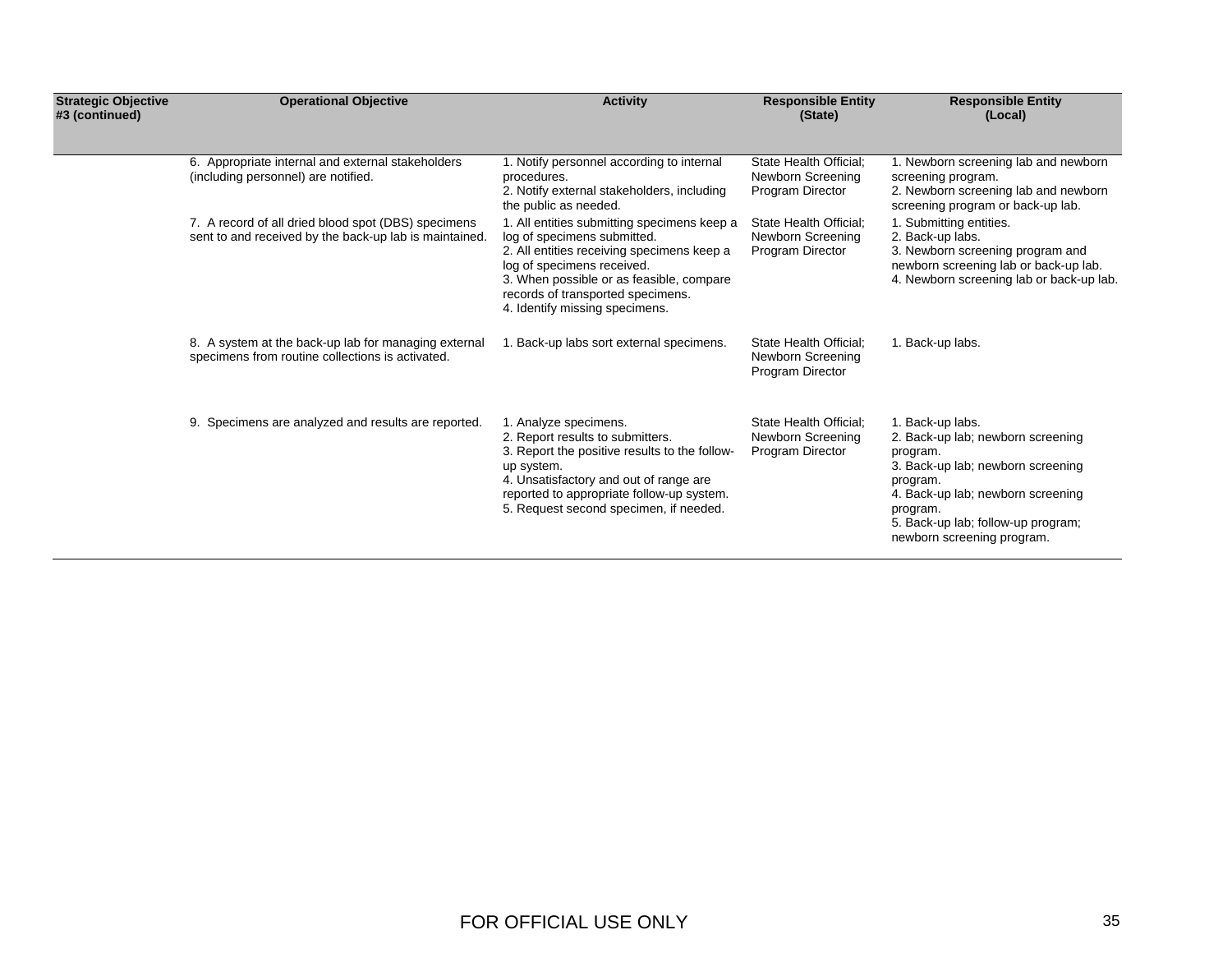| <b>Strategic Objective #4</b>                                    | <b>Operational Objective</b>                                                                                                                                                                          | <b>Activity</b>                                                                                                                                                                                                                                                                                                                                         | <b>Responsible Entity</b><br>(State)                                                                         | <b>Responsible Entity</b><br>(Local)                                                                                                                                                                                           |
|------------------------------------------------------------------|-------------------------------------------------------------------------------------------------------------------------------------------------------------------------------------------------------|---------------------------------------------------------------------------------------------------------------------------------------------------------------------------------------------------------------------------------------------------------------------------------------------------------------------------------------------------------|--------------------------------------------------------------------------------------------------------------|--------------------------------------------------------------------------------------------------------------------------------------------------------------------------------------------------------------------------------|
| Screening results are<br>reported to physicians<br>and families. | 1. Communication lines are established and utilized<br>between screening lab and the newborn screening follow-<br>up coordinator.                                                                     | 1. Assess options for communication<br>between labs and the newborn screening<br>follow-up coordinator.<br>2. Formulate communication strategy.<br>3. Implement strategies for<br>communication.                                                                                                                                                        | State Health Official;<br>Newborn Screening Program<br>Director State Title V MCH<br>program.                | 1. Public Health Emergency<br>Management, newborn screening<br>program.<br>2. Public Health Emergency<br>Management, newborn screening<br>program.<br>3. Public Health Emergency<br>Management, newborn screening<br>program.  |
|                                                                  | 2. Communication lines are established and utilized<br>between the newborn screening program and the<br>physician or health care provider.                                                            | 1. Determine if newborn screening card<br>submitter or physician of record is<br>available.<br>2. Identify alternative provider to report<br>results, if needed.<br>3. Report result to submitter, physician of<br>record, or alternative provider.<br>4. Health care provider indicates to<br>newborn screening coordinator that infant<br>is in care. | State Health Official;<br>Newborn Screening Program coordinator<br>Director State Title V MCH<br>program     | 1. newborn screening follow-up<br>2. newborn screening follow-up<br>coordinator<br>3. newborn screening follow-up<br>coordinator<br>4. Appropriate physician of record<br>(POR) and newborn screening<br>follow-up coordinator |
|                                                                  | 3. If appropriate health care provider is not available,<br>communication between newborn screening program and 2. Inform family of newborn screening<br>families will occur (when allowable by law). | 1. Locate family.<br>results and need for additional care.<br>3. Link family to health care.                                                                                                                                                                                                                                                            | State Health Official;<br>Newborn Screening Program coordinator.<br>Director State Title V MCH<br>program.   | 1. Newborn screening follow-up<br>2. Newborn screening follow-up<br>coordinator.<br>3. Newborn screening follow-up<br>coordinator.                                                                                             |
|                                                                  | 4. All screening specimens are tracked.                                                                                                                                                               | 1. Develop a registry of specimens<br>collected.<br>2. Record all positive, unsatisfactory, and Director State Title V MCH<br>negative results in registry.<br>3. Resolve all open newborn screening<br>follow-up cases.                                                                                                                                | State Health Official;<br>Newborn Screening Program<br>program.                                              | 1. Newborn screening follow-up<br>coordinator.<br>2. Newborn screening follow-up<br>coordinator.<br>3. Newborn screening follow-up<br>coordinator.                                                                             |
|                                                                  | 5. Infants who are not screened are identified.                                                                                                                                                       | 1. Match screening records with birth<br>records to identify infants not screened.<br>2. Contact families of infants who did not<br>receive newborn screening.                                                                                                                                                                                          | State Health Official:<br>Newborn Screening Program Vital Records.<br>Director State Title V MCH<br>program. | 1. Newborn screening program and<br>2. Newborn screening follow-up<br>coordinator.                                                                                                                                             |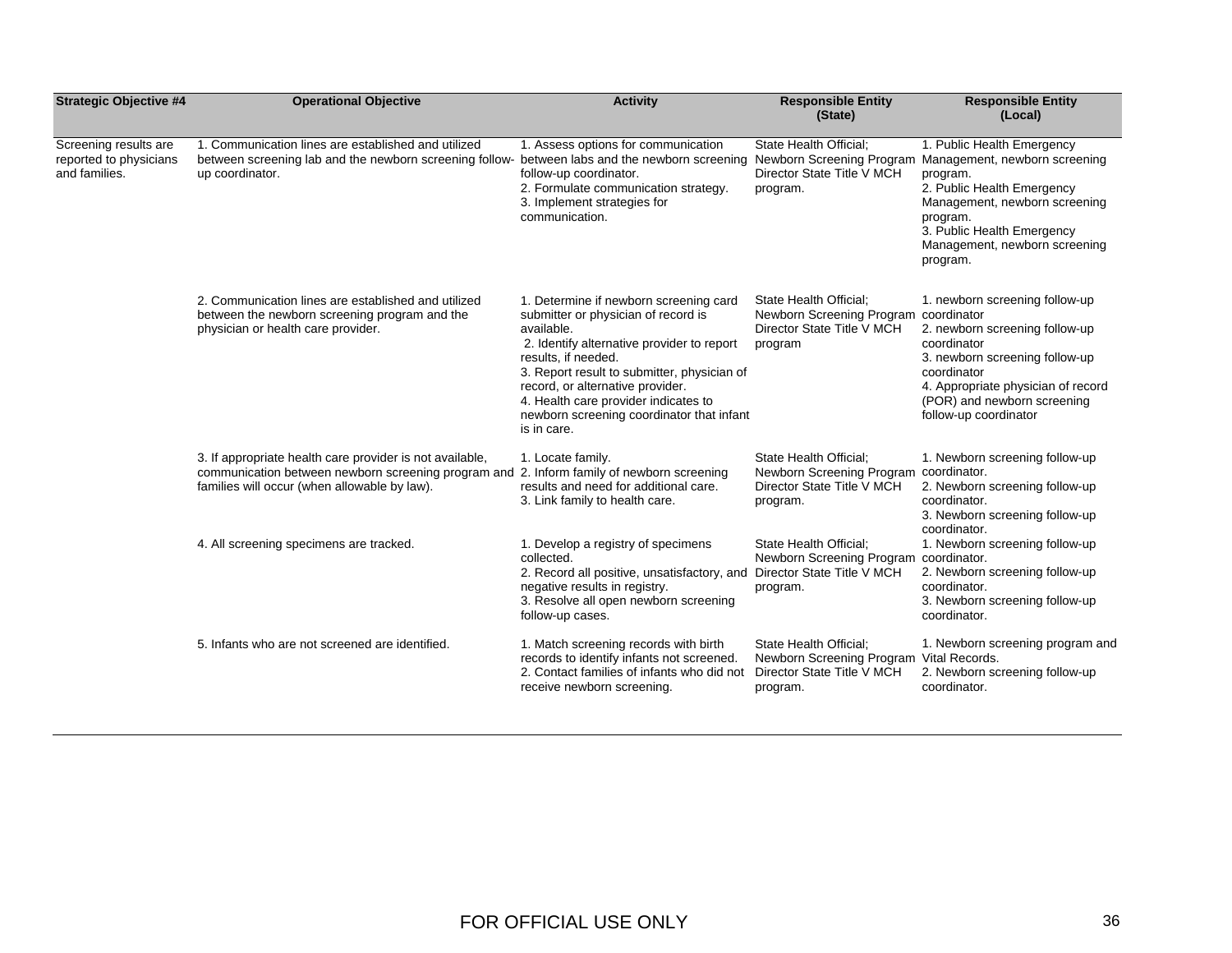| <b>Strategic Objective #5</b>                             | <b>Operational Objective</b>                                 | <b>Activity</b>                                                                                                                                                                                                                                                                   | <b>Responsible Entity</b><br>(State)                                                       | <b>Responsible</b><br>Entity<br>(Local)                                       |
|-----------------------------------------------------------|--------------------------------------------------------------|-----------------------------------------------------------------------------------------------------------------------------------------------------------------------------------------------------------------------------------------------------------------------------------|--------------------------------------------------------------------------------------------|-------------------------------------------------------------------------------|
| Diagnostic confirmation of<br>positive screening results. | 1. Appropriate diagnostic testing<br>occurs in a timely way. | 1. Physician of Record (POR) consults with appropriate sub<br>specialist (SS).<br>2. Identify indicated diagnostic test(s) or lab(s).<br>3. Collect and send samples to lab.<br>4. Report diagnostic test results to appropriate health care<br>professionals or SS or submitter. | State Health Official;<br>Newborn Screening Program Director<br>State Title V MCH program. | 1. POR and SS.<br>2. SS<br>3. Appropriate HCP<br>or SS.<br>4. Diagnostic lab. |
|                                                           | 2. Diagnosis is established.                                 | 1. Health care provider (HCP) and sub specialist confer about<br>diagnostic test results and establish diagnosis, as appropriate.<br>2. Additional diagnostic evaluations are identified and conducted,<br>as appropriate.<br>3. Communicate results to family.                   | State Health Official;<br>Newborn Screening Program Director<br>State Title V MCH program. | 1. AHCP,<br>submitter, or SS.<br>2. AHCP, SS<br>3. AHCP, SS                   |
|                                                           | 3. Diagnostic testing is tracked.                            | 1. Notify newborn screening program (follow-up coordinator) of<br>results and diagnosis.                                                                                                                                                                                          | State Title V MCH program.                                                                 | 1. AHCP,<br>submitter, or SS.                                                 |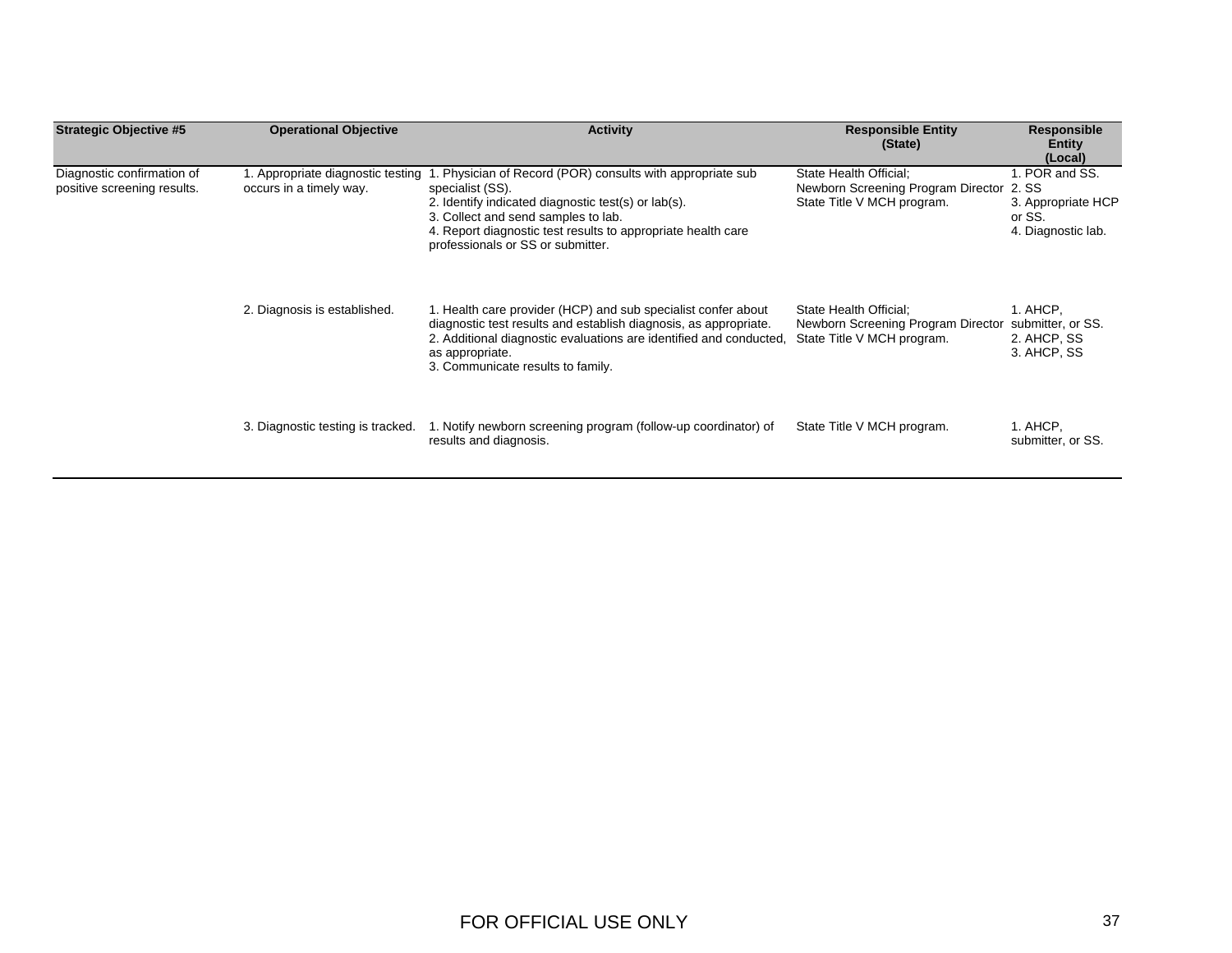| <b>Strategic Objective #6</b>                                        | <b>Operational Objective</b>                                                                                        | <b>Activity</b>                                                                                                                                                                                                                                                                                                                                                                                    | <b>Responsible Entity</b><br>(State)                                                          | <b>Responsible Entity</b><br>(Local)                                                                                                                                                                                                                                |
|----------------------------------------------------------------------|---------------------------------------------------------------------------------------------------------------------|----------------------------------------------------------------------------------------------------------------------------------------------------------------------------------------------------------------------------------------------------------------------------------------------------------------------------------------------------------------------------------------------------|-----------------------------------------------------------------------------------------------|---------------------------------------------------------------------------------------------------------------------------------------------------------------------------------------------------------------------------------------------------------------------|
| Availability of treatment and<br>management resources is<br>ensured. | . Appropriate treatment and services are<br>identified for infants with diagnosis.                                  | 1. Appropriate health care provider and SS confer<br>and discuss appropriate treatment<br>recommendations and services with family.<br>2. Provide acute or urgent care, if needed.<br>3. Establish a medical home.                                                                                                                                                                                 | State Health Official:<br>Newborn Screening Program<br>Director State Title V MCH<br>program. | 1. AHCP, SS, and family.<br>2. AHCP, SS, and family.<br>3. AHCP, SS, and family.                                                                                                                                                                                    |
|                                                                      | 2. Infants with diagnosis receive appropriate<br>multidisciplinary services through an<br>established medical home. | 1. Initiate chronic condition management.<br>2. Initiate co-management between health care<br>provider and SS.<br>3. Referral to community-based organizations.<br>4. Develop a treatment plan.<br>5. Facilitate access to counseling and social<br>services.<br>6. Facilitate access to medical foods,<br>pharmaceuticals, and devices.<br>7. Establish reimbursement mechanisms for<br>services. | State Health Official:<br>Newborn Screening Program<br>Director State Title V MCH<br>program, | 1. AHCP, SS, and family.<br>2. AHCP, SS, and family.<br>3. AHCP, SS, and family.<br>4. AHCP, SS, and family.<br>5. AHCP, SS, and family.<br>6. SS, ACHP, local pharmacies,<br>medical food manufacturers, and<br>NGO <sub>s</sub><br>7. State Title V MCH and FEMA. |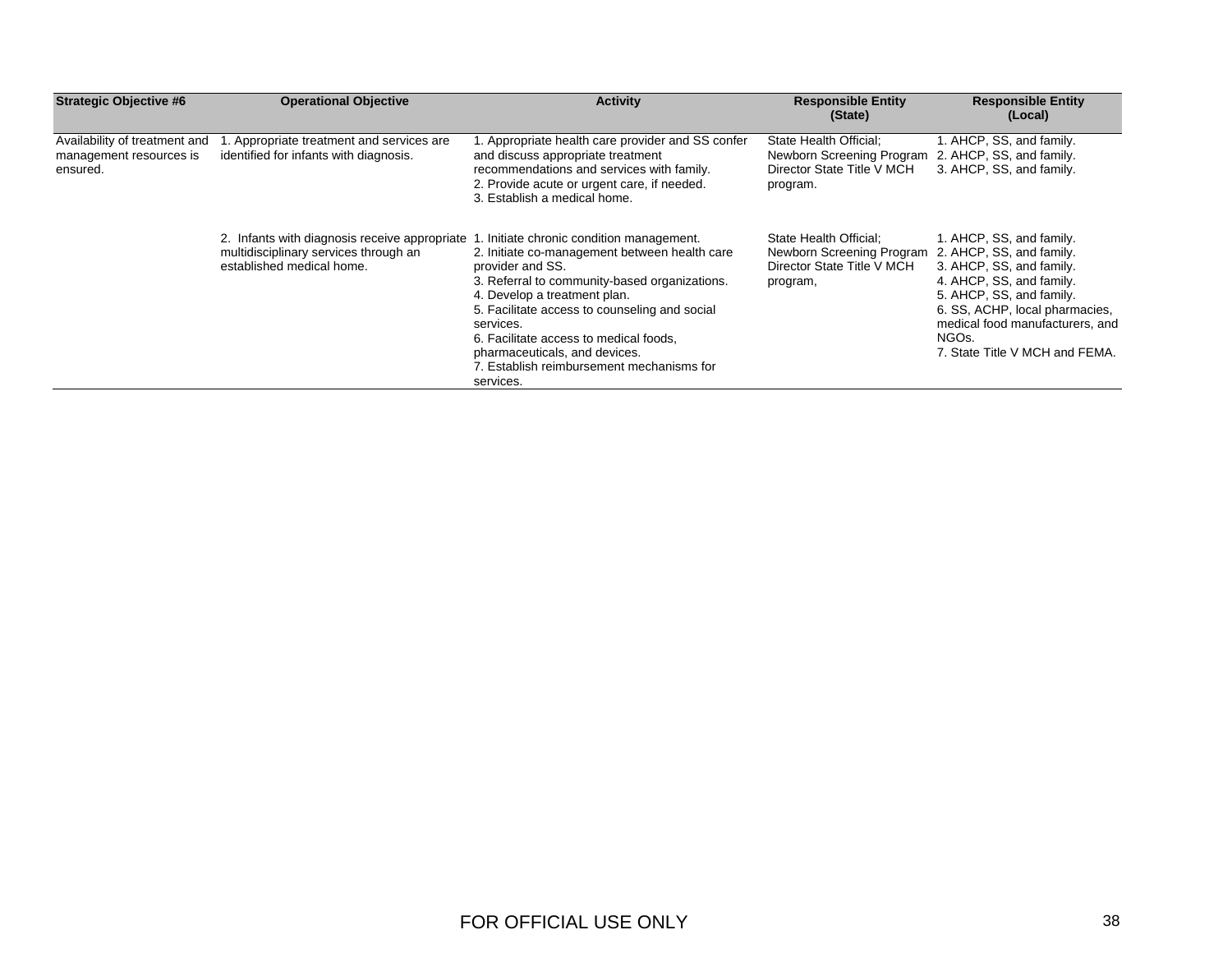| <b>Strategic Objective #7</b>                        | <b>Operational Objective</b>                                                                                             | <b>Activity</b>                                                                                                                                                                                                   | <b>Responsible Entity</b><br>(State)                                                          | <b>Responsible Entity</b><br>(Local)                                                                                                         |
|------------------------------------------------------|--------------------------------------------------------------------------------------------------------------------------|-------------------------------------------------------------------------------------------------------------------------------------------------------------------------------------------------------------------|-----------------------------------------------------------------------------------------------|----------------------------------------------------------------------------------------------------------------------------------------------|
| Families are educated<br>about newborn<br>screening. | 1. Families of newborns know about the need for<br>newborn screening.                                                    | 1. Identify pregnant women and families<br>with newly born babies.<br>2. Deliver information about newborn<br>screening at the time the specimen is<br>obtained.<br>3. Ensure families understand<br>information. | State Health Official:<br>Newborn Screening Program<br>Director State Title V MCH<br>program. | 1. Jurisdictional public health<br>authority.<br>2. Birthing or screening facility.<br>3. Birthing or screening facility.                    |
|                                                      | 2. Families with newborns who are screened know<br>how to obtain newborn screening results and<br>educational materials. | 1. Provide families with a contact to<br>screening results and educational<br>materials.<br>2. Educate families about how to use<br>the link.                                                                     | State Health Official:<br>Newborn Screening Program<br>Director State Title V MCH<br>program. | . Birthing or screening facility.<br>2. Birthing or screening facility.                                                                      |
|                                                      | 3. Families know what to do in response to newborn<br>screening results.                                                 | 1. Assist families with appropriate<br>course of action.<br>2. Provide families information about<br>access to care.                                                                                              | State Health Official:<br>Newborn Screening Program<br>Director State Title V MCH<br>program. | 1. Newborn screening program or<br>appropriate health care provider.<br>2. Newborn screening program or<br>appropriate health care provider. |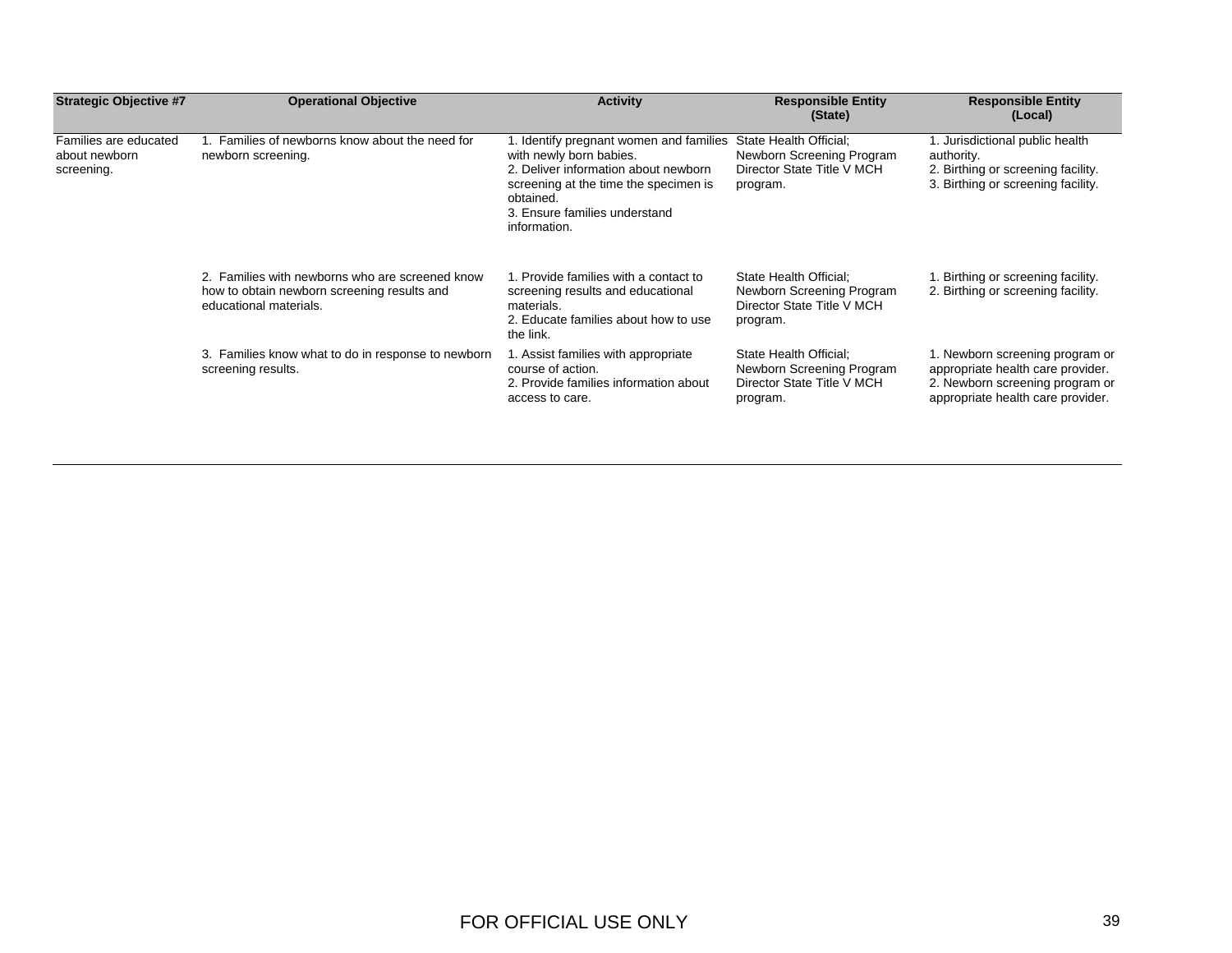| <b>Strategic Objective #8</b>                                                       | <b>Operational Objective</b>                                                                                                                                                                                                                               | <b>Activity</b>                                                                                                                                                                                                                                                                                                                                                                                                                                                                                                                                                                                                                                                                                                                                                                                                                                                                                                                                                                                                                                                                                                                         | <b>Responsible</b><br>Entity<br>(State) | Responsible<br><b>Entity</b> |
|-------------------------------------------------------------------------------------|------------------------------------------------------------------------------------------------------------------------------------------------------------------------------------------------------------------------------------------------------------|-----------------------------------------------------------------------------------------------------------------------------------------------------------------------------------------------------------------------------------------------------------------------------------------------------------------------------------------------------------------------------------------------------------------------------------------------------------------------------------------------------------------------------------------------------------------------------------------------------------------------------------------------------------------------------------------------------------------------------------------------------------------------------------------------------------------------------------------------------------------------------------------------------------------------------------------------------------------------------------------------------------------------------------------------------------------------------------------------------------------------------------------|-----------------------------------------|------------------------------|
| Other activities determined<br>appropriate by the HHS<br>Secretary are carried out. | Preparedness issues are identified and addressed for<br>newborn screening systems.<br>Implementation, maintenance, and validation of the newborn<br>screening contingency plan are performed by the U.S.<br>Department of Health and Human Services (HHS). | 1. Establish and maintain a national blood spot collection card<br>repository.<br>2. Establish contingency plans for transfer of care (for affected<br>individuals) from one health care system to another.<br>3. Educate the families about the need for individualized<br>emergency response plans.<br>4. Develop preparedness plans for all components of the NBS<br>program or system.<br>5. Search the NBS contingency plan for instructions to<br>"activate" various mechanisms, and make sure those<br>mechanisms have already been established and are in place.<br>6. Drill or practice the NBS contingency plan.<br>7. Establish communications with local or state EMAC (i.e.,<br>each NBS program should establish these communication<br>channels).<br>8. Assess the NBS emergency operations plans that states<br>have developed, and maintain an electronic library of such<br>documents.<br>9. Develop the mechanism or ability to assist with information,<br>data, or results management among states for NBS systems.<br>10. Establish relationships (among jurisdictions) related to<br>mutual aid for NBS systems. |                                         |                              |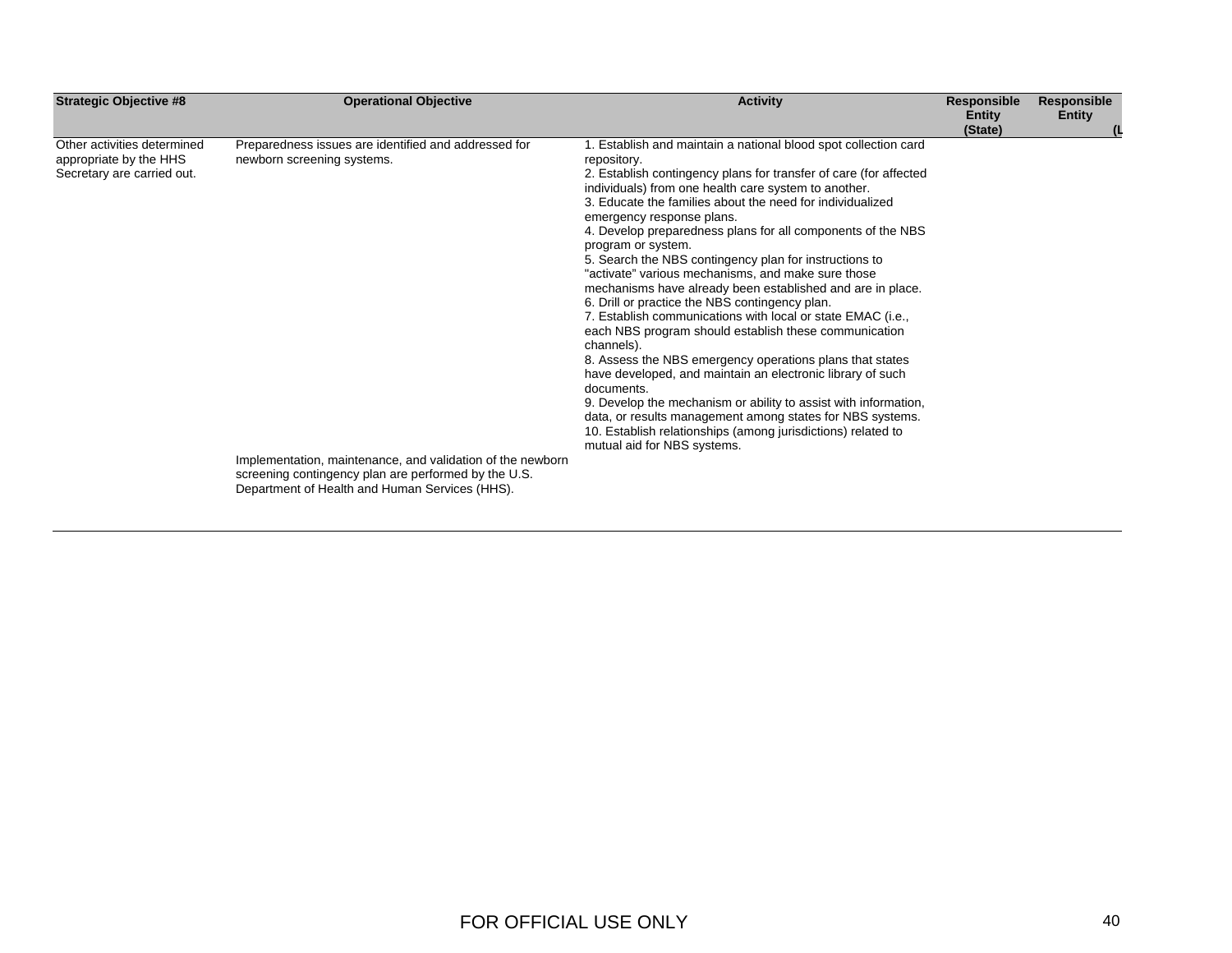#### <span id="page-40-0"></span>**APPENDIX C (MODEL MOU)**

## **MODEL MEMORANDUM OF UNDERSTANDING**  (Some states prefer Memoranda of Agreements) **Between State A Department of Health and State B Department of Health**

#### **Purpose**

This Memorandum of Understanding (MOU) is being established between State A Department of Health and State B Department of Health to provide reciprocal coverage, to the extent facilities and materials are available, for each other in the case of natural disasters, terrorism, or other emergencies that could temporarily cause a discontinuation of laboratory services to the citizens of the state.

#### **Emergency Support Services**

State A and State B agree to provide, on a temporary basis, laboratory support services to each other, and/or permit the affected laboratory's staff to work in the other's public health laboratory to perform testing in the event of a natural disaster, terrorist event, or other emergency that could close down "mission critical" functions of State A or State B.

Laboratory services provided on a "temporary basis" means no more than four (4) weeks continuous service for a single occurrence, unless the parties mutually agree in writing to extend the time period. Where appropriate, laboratory staff from the affected laboratory may be assigned to work in the public health laboratory that is designated to provide the support services. Assigned employees will comply with rules and regulations of the support laboratory.

#### **Funding**

The state laboratory that is confronted with a temporary emergency caused by a disaster agrees to reimburse at a reasonable cost the laboratory providing the support services for the cost of reagents, supplies, reproduction of laboratory reports, telephone costs, and shipping and postage fees upon submission of an itemized invoice.

#### **Transportation and Delivery of Specimens or Samples**

It shall be the responsibility of the state laboratory confronted with the emergency to arrange for transport of specimens or samples to the laboratory providing support services or space for laboratory testing.

#### **Chain of Custody**

All samples or specimens and physical evidence received under chain of custody will be maintained under secure conditions during storage, testing, and retention of evidence until the case is resolved. Laboratory staff involved in receipt of samples or specimens, or storage and testing agrees to respond to court-ordered subpoenas related to these samples or specimens and to testify in court, if necessary. The state agency or attorney(s) who requested the subpoenas will pay for all expenses associated with court appearances. Disposal of samples or specimens and physical evidence received under chain of custody must be approved in writing by the submitter or returned to the submitter for disposal.

#### **Contact Persons**

A contact person will be identified for laboratory testing in the cooperating laboratories named in this MOU to allow immediate interaction, assessment of the situation, and appropriate arrangements necessary for the unimpeded flow of services. The contact persons for each laboratory will be the Laboratory Director whose signature is on this MOU or their successor or designated representative.

#### **Liability**

Nothing in this MOU will create any right of indemnification for the benefit of either party, and each party shall be responsible for its conduct as provided by law. Nothing in this MOU will be deemed to waive any immunity available to either party, including sovereign immunity.

#### **Terms and Termination**

Subject to any rights of termination hereinafter set forth, this MOU shall become effective immediately upon all parties signing and shall remain valid for 12 months. This MOU may be reviewed, and it may be renewed annually.

This MOU may be terminated by either party with or without cause upon thirty (30) days advance written notice. This MOU shall not be altered, changed, modified, or amended except by written consent of all parties to the MOU.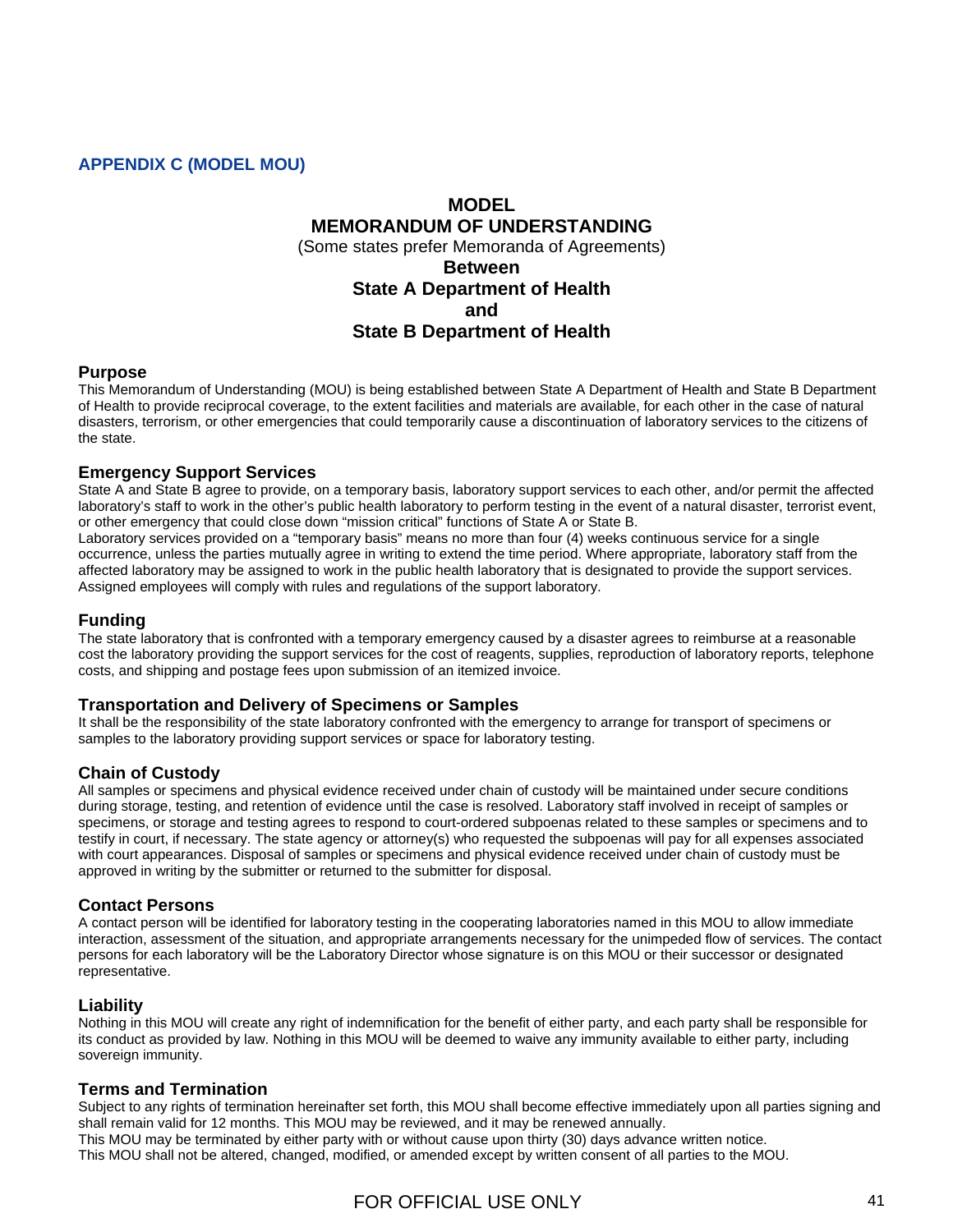#### **Signatories**

The signatories of this Memorandum of Understanding will be responsible for activating this MOU whenever a disaster occurs in the Public Health Laboratory operation.

| For their respective State Laboratories:                                                                                                                                                                                       |                                                                                                                                                                                                                                |
|--------------------------------------------------------------------------------------------------------------------------------------------------------------------------------------------------------------------------------|--------------------------------------------------------------------------------------------------------------------------------------------------------------------------------------------------------------------------------|
| Laboratory Director                                                                                                                                                                                                            | <b>Laboratory Director</b>                                                                                                                                                                                                     |
|                                                                                                                                                                                                                                |                                                                                                                                                                                                                                |
| For the State Agencies:                                                                                                                                                                                                        |                                                                                                                                                                                                                                |
| Commissioner<br>Department of Health                                                                                                                                                                                           | Commissioner<br>Department of Health                                                                                                                                                                                           |
| Date: the contract of the contract of the contract of the contract of the contract of the contract of the contract of the contract of the contract of the contract of the contract of the contract of the contract of the cont | Date: the contract of the contract of the contract of the contract of the contract of the contract of the contract of the contract of the contract of the contract of the contract of the contract of the contract of the cont |